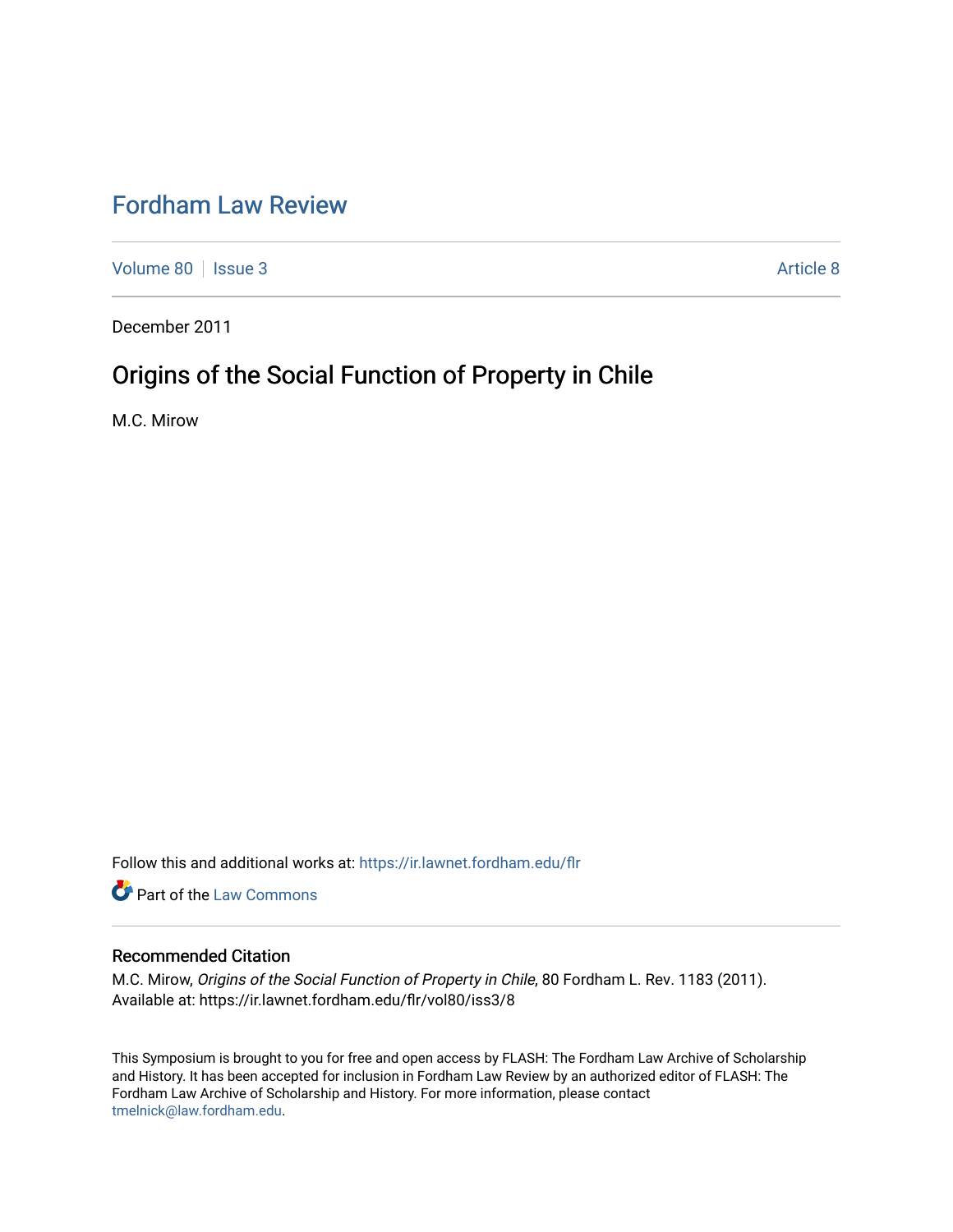# **ORIGINS OF THE SOCIAL FUNCTION OF PROPERTY IN CHILE**

# *M.C. Mirow*[\\*](#page-1-0)

One may say that in fact the concept of property as a subjective right disappears, to be replaced by the concept of property as a social function.

<span id="page-1-3"></span>Professor Léon Duguit, 1923[1](#page-1-1)

One may say that in fact the concept of property as a subjective right disappears, to be replaced by the concept of property as a social function.

President Arturo Alessandri, 1925[2](#page-1-2)

#### **INTRODUCTION**

These identical passages indicate the influence that the thought of Léon Duguit had on President Alessandri as he guided the drafting of the Chilean Constitution of 1925 and its provision on property. Since the 1920s, numerous countries in Latin America have promulgated constitutions that adopt a definition of property that incorporates a social function or social

<span id="page-1-1"></span>1. "*On peut dire qu'en fait la conception de la propriété droit subjectif disparaît pour faire place à la conception de la propriété fonction sociale.*" 3 LÉON DUGUIT, TRAITE DE DROIT CONSTITUTIONNEL 618 (2d ed. 1923).

<span id="page-1-2"></span>2. "*Se puede decir que en el hecho el concepto de la propiedad como derecho subjetivo desaparece*, para ser reemplazado por el concepto de la propiedad como función social." MINISTERIO DEL INTERIOR, ACTAS OFICIALES DE LAS SESIONES CELEBRADAS POR LA COMISIÓN Y SUBCOMISIONES ENCARGADAS DEL ESTUDIO DEL PROYECTO DE NUEVA CONSTITUCIÓN POLÍTICA DE LA REPÚBLICA 116 (1925) [hereinafter ACTAS] (citing Léon Duguit, as emphasized in the reported text).

<span id="page-1-0"></span><sup>\*</sup> Professor of Law and Associate Dean of International & Graduate Studies, FIU College of Law, Miami; Fulbright Scholar, Pontificia Universidad Católica de Valparaíso, Chile, 2009; Membre Associé, Centre Georges Chevrier (UMR – 5605 Université de Bourgogne/CNRS), Dijon, France; Investigador Honorario, Escuela Libre de Derecho, Mexico City, Mexico. J.D., Cornell Law School; Ph.D. (law), Cambridge University; Ph.D. (law), Leiden University. I thank Kerri Lynn Stone, Juan Javier del Granado, and Howard M. Wasserman for their comments. Marisol Florén-Romero provided superb bibliographic help, and Juan Gil and Alejandro Gutiérrez provided excellent research assistance. This Article was presented at the conference The Social Function of Property: A Comparative Perspective, Fordham University School of Law, 2011. I thank Marcelo Alegre, Gregory S. Alexander, Daniel Bonilla, Colin Crawford, Alexandre dos Santos Cunha, Nestor Davidson, Edesio Fernandes, Toni Fine, Sheila Foster, Tanya K. Hernandez, Carl Minzner, and Eduardo Peñalver for their kindnesses, thoughts, and discussion. A version of this Article was presented as The Social-Function Norm of Constitutional Property in Latin America, in the workshop Global Law in Comparative Perspective, Harvard Law School, 2007. I thank Arnulf Becker and Duncan Kennedy for their hospitality and observations. Unless otherwise noted, translations to English are mine.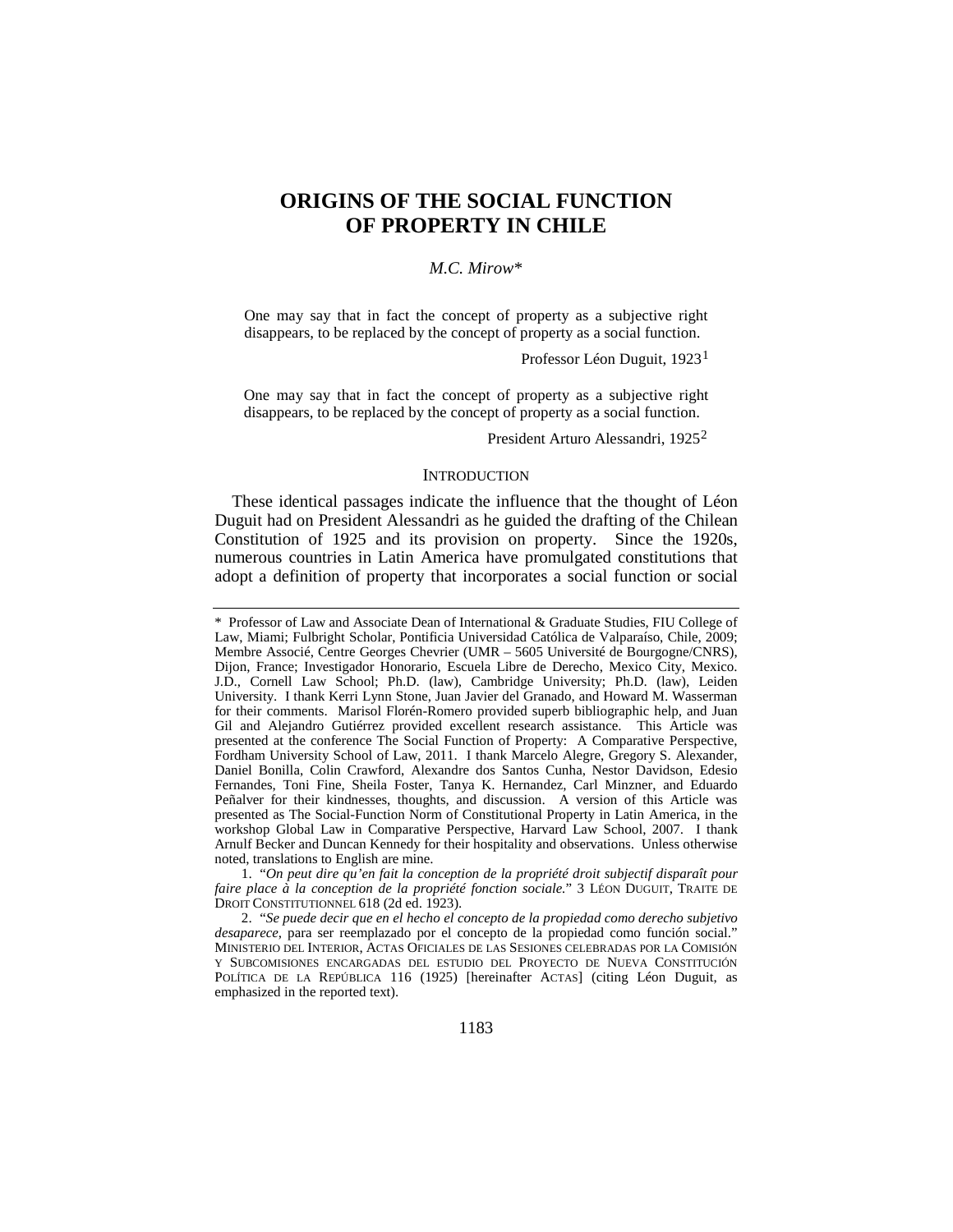<span id="page-2-3"></span>obligation norm.[3](#page-2-0) Scholars familiar with the sweeping social legislation of the Mexican Constitution of 1917 have speculated that it served as the intellectual source for other Latin American constitutions that define property in terms of a social function.<sup>[4](#page-2-1)</sup> In fact, the origin of these provisions in the Southern Cone was not an intellectual imposition from the North, in this case Mexico, but rather was the product of the transmission of European, notably French, ideas about the social function of property. The main source of these ideas was Duguit, a law professor from Bordeaux, who wrote and lectured extensively on law and constitutional theory in the early 1900s.<sup>[5](#page-2-2)</sup> Duguit's lectures in Buenos Aires in 1911 and their

<span id="page-2-2"></span>5. *See* DICTIONNAIRE HISTORIQUE DES JURISTES FRANÇAIS (XIIE-XXE SIÈCLE), at 271–72 (Patrick Arabeyre et al. eds., 2007); José Luis Monereo Pérez & José Calvo Gonzáles, *Léon Duguit (1859–1928): Jurista de una Sociedad en Transformación*, 4 REVISTA DE DERECHO

<span id="page-2-4"></span><span id="page-2-0"></span><sup>3</sup>*. See* M.C. MIROW, LATIN AMERICAN LAW: A HISTORY OF PRIVATE LAW AND INSTITUTIONS IN SPANISH AMERICA 205 (2004).

<span id="page-2-1"></span><sup>4.</sup> For example, Article 27 of the Mexican Constitution of 1917 was aimed squarely at the expropriation of large estates and at mining companies who owned subsoil rights. It led the way to widespread agrarian reform in Mexico. *See* GUILLERMO FLORIS MARGADANT S., INTRODUCCION A LA HISTORIA DEL DERECHO MEXICANO 194, 197 (1990); *see, e.g.*, David S. Clark, *Judicial Protection of the Constitution in Latin America*, 2 HASTINGS CONST. L.Q. 405, 415 (1975) (noting the importance of the Mexican Constitution of 1917 in the region's constitutional development and its adoption of the "concept that private property must serve a social function"). Clark, however, does not jump to the conclusion that the Mexican Constitution directly influenced the Chilean Constitution on this point. Thomas Ankersen and Thomas Ruppert imply a closer causal relationship between Mexico and the other countries of Latin America adopting social function language. Thomas T. Ankersen & Thomas Ruppert, *Tierra y Libertad: The Social Function Doctrine and Land Reform in Latin America*, 19 TUL. ENVTL. L.J. 69, 95–96 (2006) ("In Latin America, the Mexican Revolution coincided with this era and its 1917 constitution . . . represents the world's first example of what has been called 'social constitutionalism.' Following Mexico, other states in Europe and Latin America explicitly incorporated the Duguitian idea of social function in their constitutions."). Mexico is "where the Social Function Doctrine has its Latin American roots." *Id.* at 116. Ankersen and Ruppert are incorrect when they speculate that the Mexican Constitution of 1917 "did not use the phrase 'social function' since it was not until two years later, in 1919, did Léon Duguit use the term in his writing." *Id.* at 101 n.190; *see* M.C. Mirow, *The Social-Obligation Norm of Property: Duguit, Hayem, and Others*, 22 FLA. J. INT'L L. 191, 199 (2010). There is even mention of a Spanish translation of Duguit's LES TRANSFORMATIONS GÉNÉRALES DU DROIT PRIVÉ DEPUIS LE CODE NAPOLÉON from Madrid in 1915. Charles A. Hale, *The Civil Law Tradition and Constitutionalism in Twentieth-Century Mexico: The Legacy of Emilio Rabasa*, 18 LAW & HIST. REV. 257, 276 n.45 (2000). Abelardo Levaggi notes a Spanish translation from 1912. Abelardo Levaggi, Catedráticos Europeos en la Facultad de Derecho Alrededor del Centenario 17 n.65 (2011) (unpublished manuscript) (on file with the Fordham Law Review). For a discussion of Spanish editions of Duguit's work, including mention of a Spanish edition of LES TRANSFORMATIONS GÉNÉRALES DU DROIT PRIVÉ DEPUIS LE CODE NAPOLÉON, see Tomás-Ramón Fernandez, *Duguit lu, l'Espagne*, *in* AUTOUR DE LÉON DUGUIT: COLLOQUE COMMÉMORATIF DU 150E ANNIVERSAIRE DE LA NAISSANCE DU DOYEN LÉON DUGUIT, BORDEAUX, 29–30 MAI 2009, at 255–63 (Fabrice Melleray ed., 2011) [hereinafter AUTOUR DE LÉON DUGUIT]. The reason for Mexico not adopting this phrase in this constitution must lie elsewhere, perhaps even in the mere unavailability of Duguit's work. Indeed, even after the Mexican Constitution of 1917, Mexico was subject to European thought on socializing its law. *See* José Ramón Narváez Hernández, *El Código Privado-Social: Influencia de Francesco Cosentini en el Código Civil Mexicano de 1928*, 16 ANUARIO MEXICANO DE HISTORIA DEL DERECHO 201, 201–26 (2004) (Mex.); Juan Carlos Marín G., Ochenta años desde la publicación del Código Civil del Distrito Federal: un Código privado-social (1928–2008) (2011) (unpublished manuscript) (on file with the Fordham Law Review).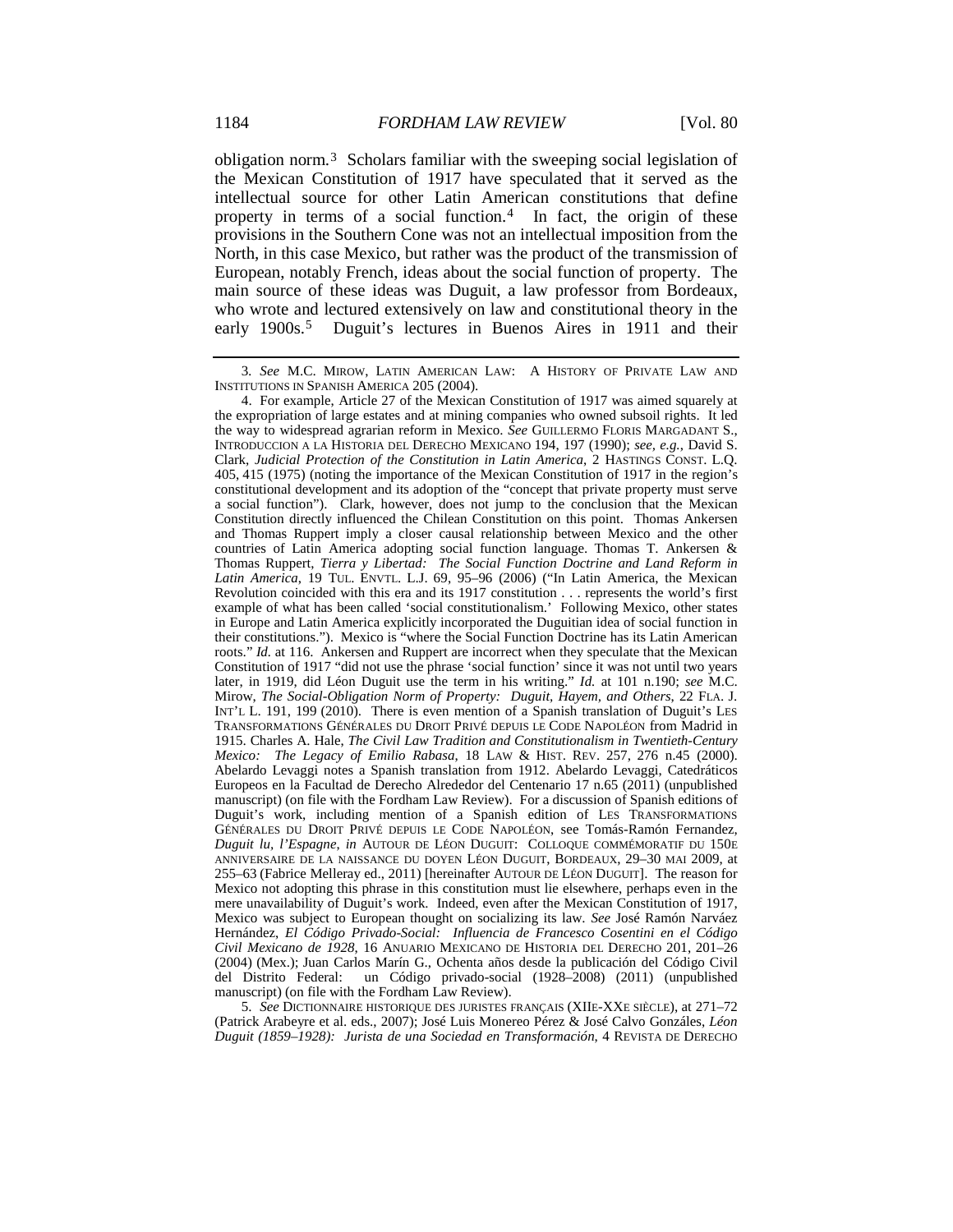subsequent publication are the earliest structured exposition of the social function of property.<sup>[6](#page-3-0)</sup> These lectures spread the idea of the social function of property to many areas of the world and they produced direct effects in the Southern Cone. In 1925, Chile was one of the first countries in Latin America to adopt a social function limitation on property.[7](#page-3-1)

This Article traces the importance of Duguit's work in the construction of the property provisions of the Chilean Constitution of 1925. It concludes that Duguit was the most important source for the idea of the social function of property in Chile. From the moment of its introduction into Chile, Duguit's terminology was appropriated and expanded beyond its original scope for political purposes. This redefinition of the social function of property continued throughout the Chilean use of the term in the twentieth century and was used for political ends by leaders as diverse as Salvador Allende and Augusto Pinochet.[8](#page-3-2)

<span id="page-3-1"></span>7. Reading the text of Article 38 of the Peruvian Constitution of 1920, I disagree with Ankersen and Ruppert's assessment that "[t]he Social Function Doctrine first appeared in Peru's 1920 constitution, and was maintained in its 1933 Constitution." Ankersen & Ruppert, *supra* note [4,](#page-2-3) at 115. The provision from 1920 states, "Property is inviolable, whether it is material, intellectual, literary or artistic." ("*La propiedad es inviolable bien sea material, intelectual, literaria o artística.*"). CONSTITUCIÓN PARA LA REPÚBLICA DEL PERÚ (1920) art. 38. This guarantee is followed by standard language concerning expropriation. *See id.* I agree that the Peruvian Constitution of 1933 contains a clear adoption of the social function of property in its Article 34: "Property ought to be used in harmony with the social interest. The law shall fix the limits and extent of the right of property." ("*La propiedad debe usarse en armonía con el interés social. La ley fijará los límites y modalidades del derecho de propiedad.*"). CONSTITUCIÓN POLÍTICA DEL PERÚ (1933) art. 34. The Ecuadorian Constitution of 1929 is another early example. Article 151(14) of this constitution reads that it protects "[t]he right of property with the restrictions that necessity and social progress require." ("*El derecho de propiedad, con las restricciones que exijan las necesidades y el progreso sociales.*"). CONSTITUCIÓN POLÍTICA DE LA REPÚBLICA DEL ECUADOR (1929) art. 151(14). For the social function in Colombia's Constitution of 1936 and later developments, see David Schneiderman, *Constitutional Approaches to Privatization: An Inquiry into the Magnitude of Neo-liberal Constitutionalism*, LAW & CONTEMP. PROBS., Autumn 2000, at 83, 91–99.

<span id="page-3-2"></span>8. Similar contradictory or politically self-serving definitions of the social function of property in other countries of Latin America may be noted in Daniel Bonilla, *Liberalism and Property in Colombia: Property as a Right and Property as a Social Function*, 80 FORDHAM L. REV. 1135 (2011).

CONSTITUCIONAL EUROPEO 483, 483–85 (2005) (Spain). *See generally* AUTOUR DE LÉON DUGUIT, *supra* note [4.](#page-2-3) Others have noted, in passing, the influence of Léon Duguit on President Alessandri. *See, e.g.*, Joseph R. Thome, *Land Rights and Agrarian Reform: Latin American and South African Perspectives*, *in* GOOD GOVERNMENT AND LAW 201, 209 (Julio Faundez ed., 1997).

<span id="page-3-0"></span><sup>6.</sup> Duguit developed the idea of the social function of property from a number of French antiformalist thinkers who advanced the field of sociological jurisprudence. He borrowed substantially from the work of French doctoral student Henri Hayem. *See* Mirow, *supra* note [4,](#page-2-3) at 216–19. Duguit came to the Law Faculty of the University of Buenos Aires as part of a series of invitations to European law professors to celebrate the centenary of the May Revolution during the first decades of the twentieth century. Others in the series, also leaving their mark on Argentine law, were Italian penalist Enrico Ferri, Spanish legal historian Rafael Altamira y Crevea, and Spanish public law specialist Adolfo Posada. Levaggi, *supra* note [4,](#page-2-3) at 1. For Duguit's influence in the United States, see Carol Harlow, *The Influence of Léon Duguit on Anglo-American Legal Thought*, *in* AUTOUR DE LÉON DUGUIT, *supra* not[e 4,](#page-2-3) at 227–54; Mirow, *supra* not[e 4,](#page-2-3) at 196.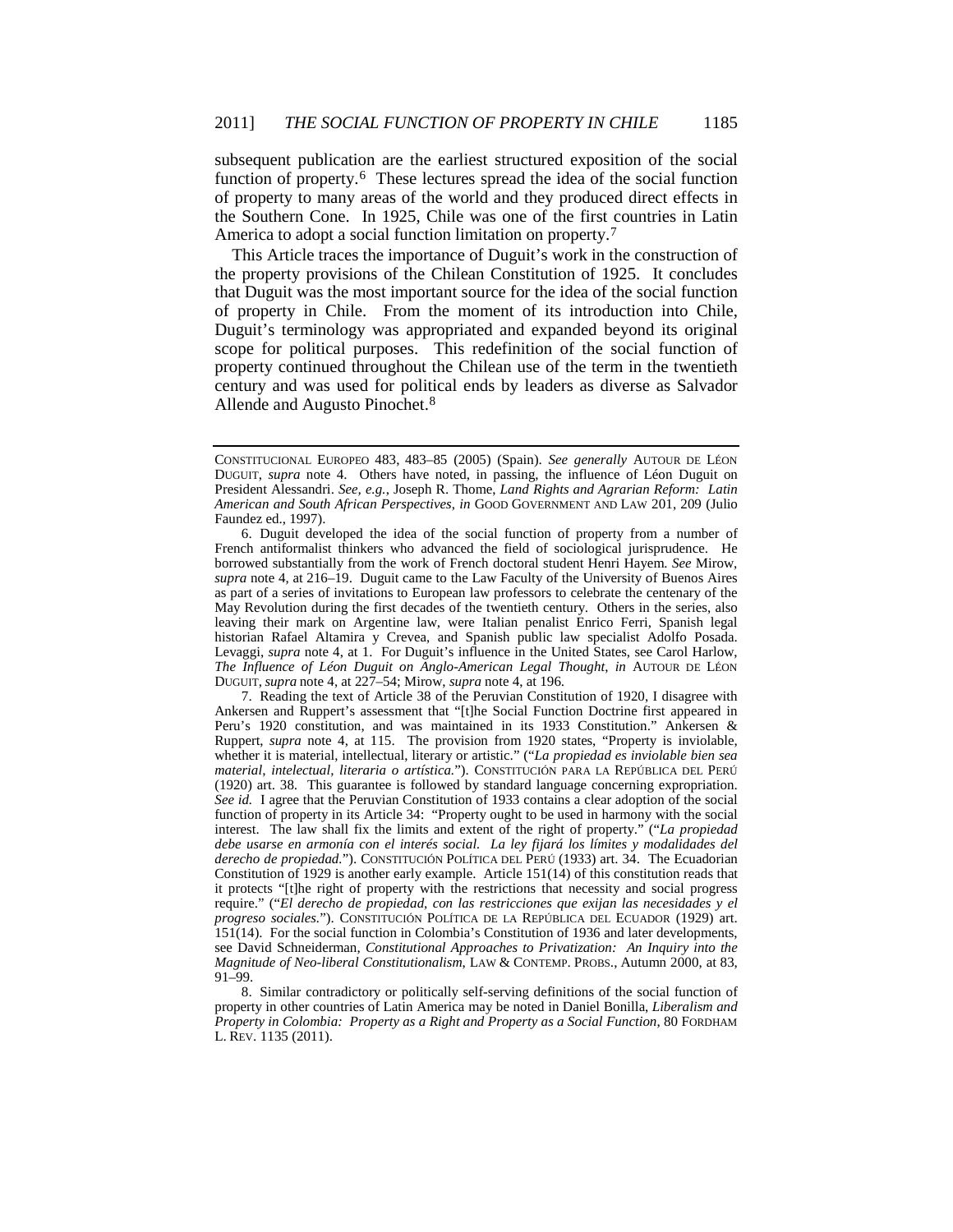#### 1186 *FORDHAM LAW REVIEW* [Vol. 80

### <span id="page-4-4"></span><span id="page-4-3"></span>I. CHILEAN POLITICS AND THE CONSTITUTION OF 1925

The constitutional perceptions of property experienced a profound shift from the beginning of the Republic in the early nineteenth century to the early decades of the twentieth century. The Chilean Constitution of 1833 provided a classically liberal conception of inviolable private property. Under the Constitution of 1833, the state could only take property for a public purpose and with prior just indemnification.[9](#page-4-0) Perceptions of property had changed drastically by 1925 when the Chilean Constitution was debated and promulgated. While repeating the guarantees of private property, new language in the constitution submits property to "the maintenance and progress of the social order."[10](#page-4-1)

In many ways, the debate over the social function norm of property was only one instance of both regional and global trends towards "The Social" in law and legal thought in this period.<sup>[11](#page-4-2)</sup> These issues found full expression in Chilean politics and the country's attempt to describe property on a constitutional level. Indeed, the debate over the social function of property

*Artículo 12. La Constitución asegura a todos los habitantes de la República: . . . .*

*(5) La inviolabilidad de todas las propiedades, sin distinción de las que pertenezcan a particulares o comunidades, i sin que nadie pueda ser privado de la de su dominio, ni de una parte de ella por pequeña que sea, o del derecho que a ella tuviere, sino en virtud de sentencia judicial; salvo el caso en que la utilidad del Estado, calificada por una lei, exija el uso o enajenación de alguna; lo que tendrá lugar dándose previamente al dueño la indemnización que se ajustare con él, o se avaluare a juicio de hombres buenos . . . .*

<span id="page-4-1"></span>CONSTITUCIÓN POLÍTICA DE LA REPÚBLICA DE CHILE (1833) art. 12(5). For a translation of the text into English, see *infra* text accompanying note [47.](#page-9-0)

10. The text from the Constitution of 1925 reads:

*Artículo 10. La Constitucion asegura a todos los habitantes de la República: . . . .*

*(10) La inviolabilidad de todas las propiedades, sin distincion alguna.*

*Nadie puede ser privado de la de su dominio, ni de una parte de ella, o del derecho que a ella tuviere, sino en virtud de sentencia judicial o de espropiacion por razon de utilidad pública, calificada por una lei. En este caso, se dará previamente al dueño la indemnización que se ajuste con él o que se determine en el juicio correspondiente.*

*El ejercicio del derecho de propiedad está sometido a las limitaciones o reglas que exijan el mantenimiento y el progreso del órden social, y, en tal sentido, podrá la ley imponerle obligaciones o servidumbres de utilidad pública en favor de los intereses generales del Estado, de la salud de los ciudadanos y de la salubridad pública . . . .*

CONSTITUCIÓN POLÍTICA DE LA REPÚBLICA DE CHILE (1925) art. 10(10). Later developments in Chile led to an even stronger assertion of the social function of property. *See* CONSTITUTICIÓN POLÍTICA DE LA REPÚBLICA DE CHILE [C.P.] art. 19(24). For the text of Article 19(24) of the 1980 Chilean Constitution, see *infra* not[e 230.](#page-31-0)

<span id="page-4-2"></span>11. Mario Diaz Cruz, *Rule of Law—Quo Vadis? Vim Vi Repellere Licet*, 5 COMP. JURID. REV. 249, 256–266 (1968); Duncan Kennedy, *Two Globalizations of Law & Legal Thought: 1850–1968*, 36 SUFFOLK U. L. REV. 631, 648–74 (2003); Farid Lekéal, *Entre droit civil et droit social: antimonie ou complémentarité? Quelques décennies d'incertitudes*, 88 REVUE HISTORIQUE DE DROIT FRANÇAIS ET ÉTRANGER 523, 523–61 (2010) (Fr.); Moises Poblete Troncoso, *The Social Content of Latin American Constitutions*, 21 SOC. FORCES 100, 101–02 (1942–1943) (surveying limitations on *latifundias* and uncultivated lands in Latin American constitutions).

<span id="page-4-0"></span><sup>9.</sup> The relevant provision from the Constitution of 1833 reads: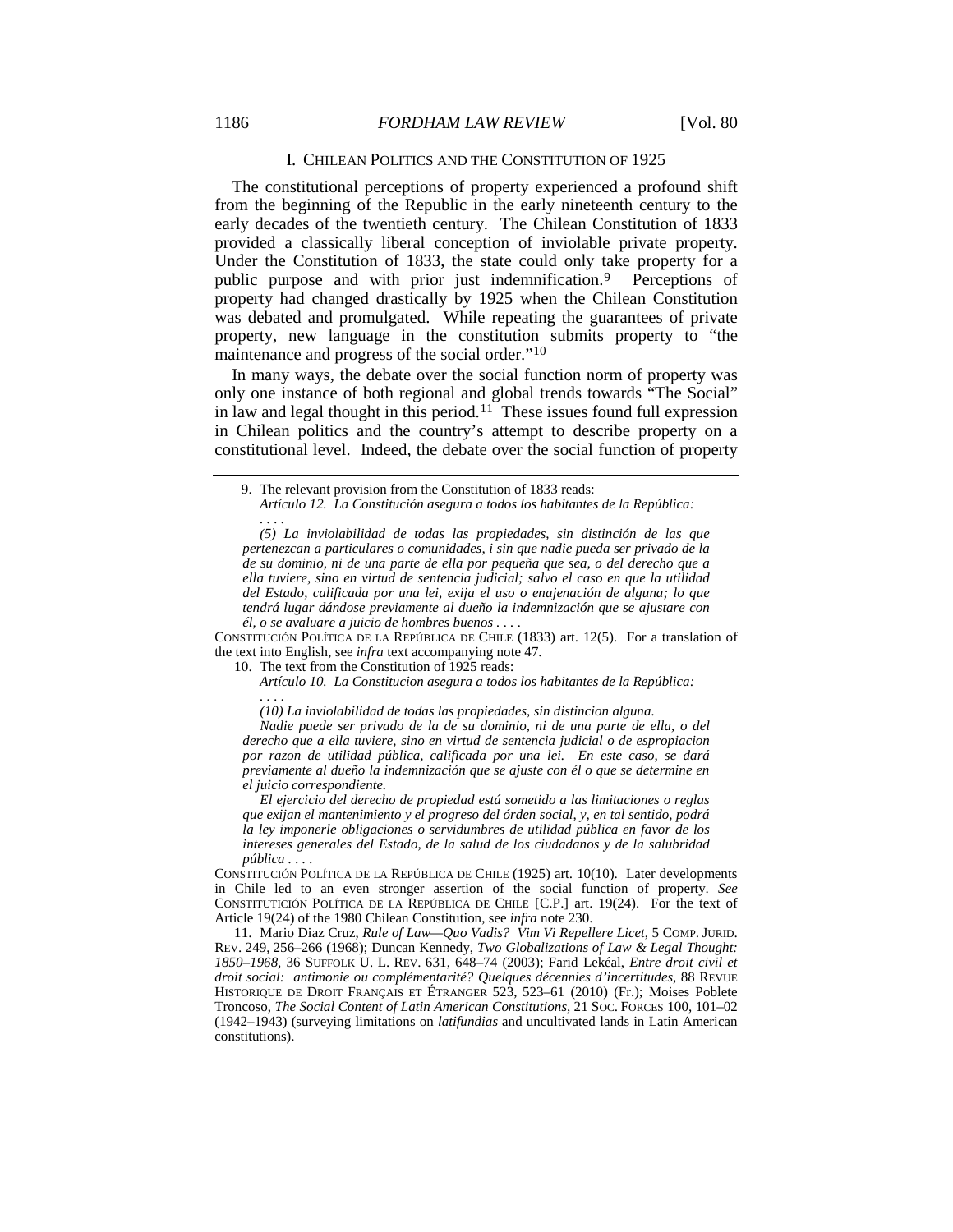was one of the primary battlegrounds in an ideological war over the political direction of the entire country. Three major aspects guided political development in Chile during the decades leading to the Constitutional Convention of 1925. First, electoral reforms led to a parliamentary form of government that produced a period of political stalemates and ministerial intransigence. Second, workers organized and created effective unions and a new class mentality. Third, the military intervened in the political process and President Alessandri was both ousted and returned to power through military force in a short period.

<span id="page-5-0"></span>Electoral reforms in 1891 led to a parliamentary system of democracy in which the president and the ministers were elected through a parliamentary majority. With stronger power in the Congress, this parliamentary system often replaced ministers and no particular minister could expect to stay in office more than a year.<sup>[12](#page-5-1)</sup> One scholar has noted that during this parliamentary period, "congress forced an average of twenty ministerial changes per president."[13](#page-5-2) This uncertainty in the political leadership of the country was accompanied by party empowerment and entrenchment resulting in one group of parties known as the "Coalition," led by the Conservatives, and another group of parties known as the "Alliance," led by the Radicals.[14](#page-5-3) Between the Radicals on the left and the Conservatives on the right, the Liberal Party took something of a middle position during the period. While the Conservatives apparently avoided any substantial splintering, the Radical party produced offshoots: Democrats in the 1890s, Socialist Workers in the 1910s, and Communists in the 1920s. In similar fashion, the Liberal party produced the Liberal Democrat party in the 1890s.[15](#page-5-4)

<span id="page-5-9"></span>This was also a period of substantial labor and social unrest. Unions of workers gained strength and effectively went on strike to gain concessions from management.[16](#page-5-5) Strikes or protests over prices sometimes became violent and at times the military needed to step in to subdue them.[17](#page-5-6) Deadlocked in its own internal political squabbles, the parliamentary government remained for the most part unresponsive.[18](#page-5-7) Although parties representing workers increased in power during the period, Conservatives and their allies were effective in stalling legislation to address aspects of what was broadly called "the social question."<sup>[19](#page-5-8)</sup> The underlying concerns of these proposals were to re-emerge in the context of the debates on the

<sup>12.</sup> JOHN L. RECTOR, THE HISTORY OF CHILE 130 (2003).

<sup>13</sup>*. Id.*

<sup>14</sup>*. Id.*

<span id="page-5-8"></span><span id="page-5-7"></span><span id="page-5-6"></span><span id="page-5-5"></span><span id="page-5-4"></span><span id="page-5-3"></span><span id="page-5-2"></span><span id="page-5-1"></span><sup>15.</sup> SIMON COLLIER & WILLIAM F. SATER, A HISTORY OF CHILE, 1808–2002, at 193 (2d ed. 2004).

<sup>16</sup>*. Id.* at 195–96.

<sup>17</sup>*. Id.* at 196.

<sup>18</sup>*. Id.*

<sup>19.</sup> RECTOR, *supra* note [12,](#page-5-0) at 131.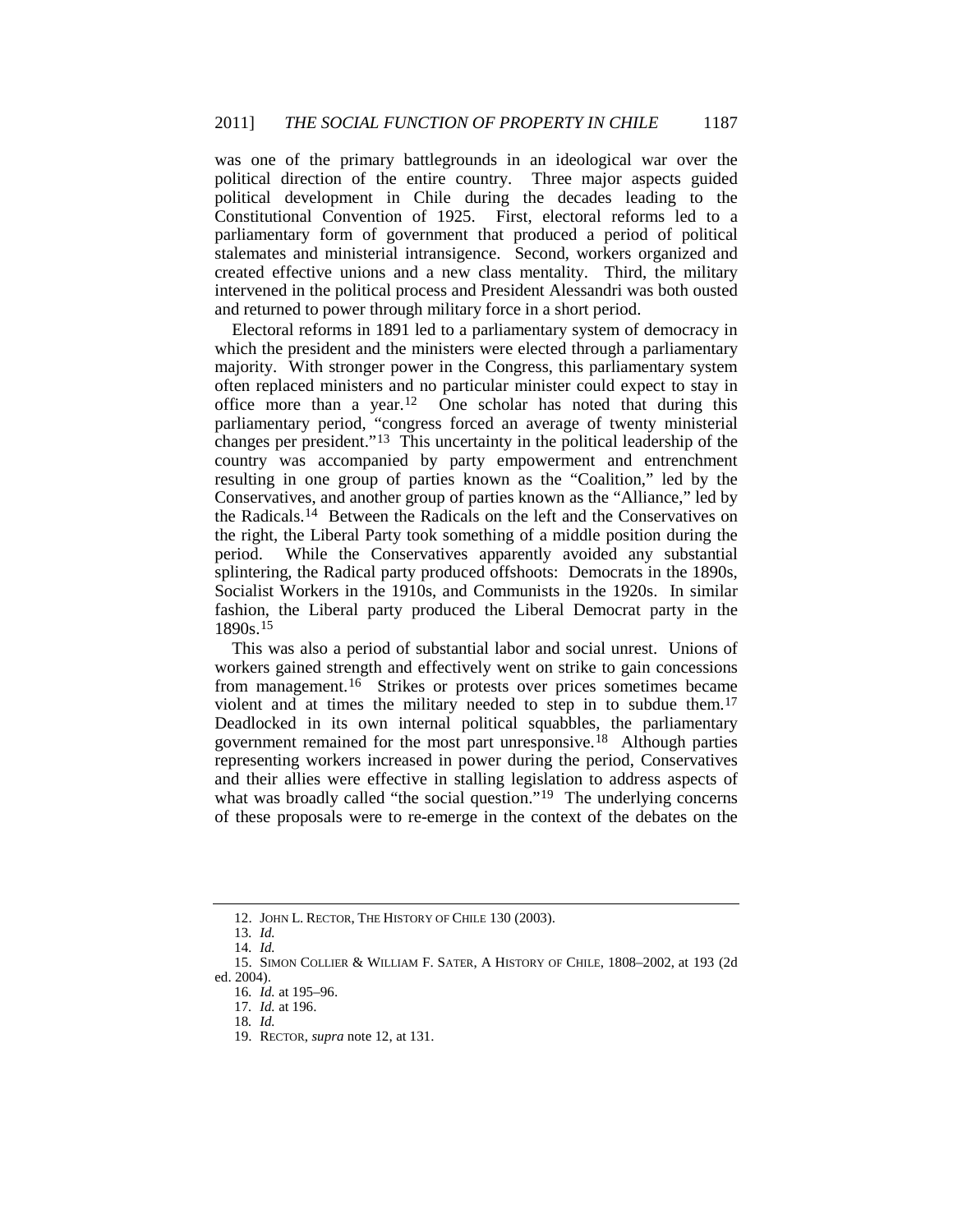<span id="page-6-0"></span>social function of property and included systems of social welfare, workers' housing, and public health facilities.[20](#page-6-1)

Arturo Alessandri emerged as President in 1920, after being supported by one of two Liberal nominating conventions. Composed of Liberals, Radicals, and Democrats, the Alliance convention put Alessandri forth as a candidate[.21](#page-6-2) The Liberal Union convention, composed of Liberals, Liberal Democrats, and Nationals, selected Luis Barros Borgoño.<sup>[22](#page-6-3)</sup> When the Conservatives joined the Liberal Union, it took on the name National Union to support Barros Borgoño.[23](#page-6-4) When Alessandri advanced to the presidency, he had been a Liberal deputy for Curicó and had been elected to the Senate for Tarapacá in 1915.[24](#page-6-5) His presidency brought the hope of a stronger executive, the promise of social reform, responsive legislation, and a new constitution.[25](#page-6-6) Although Conservatives in Congress effectively blocked these reforms, Alessandri was re-elected in 1924, but the impasse between President and Congress continued.<sup>26</sup> The election in 1924 realigned Congress along lines more amenable to the Alliance, but in September 1924, the military, with Conservative backing, stepped in to topple Alessandri's rule and to govern Chile[.27](#page-6-8) Alessandri resigned, and a military and Conservative junta took control of the government.[28](#page-6-9)

At the beginning of 1925, a second coup led by junior officers who were more politically sympathetic to Alessandri and to the middle classes took power, and Alessandri returned to Santiago and the presidency on March 20, 1925.[29](#page-6-10) Following his return to Chile, President Alessandri moved forward with his plan to address the "social question" and to draft a new constitution.[30](#page-6-11) The social function of property was an important issue in the new constitution, but it was not the only pressing issue. Other main issues addressed were the structural problems resulting from the parliamentary system, the political stasis of the system, the socioeconomic aspects of Chile's cyclical nitrate industry, the relationship between the church and the state, and the creation of an electoral tribunal.<sup>[31](#page-6-12)</sup> These various issues surrounded property and its social function.

<span id="page-6-4"></span><span id="page-6-3"></span><span id="page-6-2"></span><span id="page-6-1"></span><sup>20</sup>*. See* Kimberly Stanton, *The Transformation of Political Regime: Chile's 1925 Constitution* 4 n.8 (Apr. 17–19, 1997) (paper delivered at meeting of the Latin American Studies Association, Guadalajara, Mexico), *available at* http://lasa.international.pitt.edu/ LASA97/stanton.pdf.

<sup>21</sup>*. See* COLLIER & SATER, *supra* note [15,](#page-5-9) at 201.

<sup>22</sup>*. See id.*

<span id="page-6-5"></span><sup>23</sup>*. See id.*

<sup>24</sup>*. See id.*

<span id="page-6-6"></span><sup>25</sup>*. See id.* at 207, 209.

<span id="page-6-7"></span><sup>26</sup>*. See id.* at 209; RECTOR, *supra* note [12,](#page-5-0) at 131–32.

<span id="page-6-8"></span><sup>27</sup>*. See* COLLIER & SATER, *supra* not[e 15,](#page-5-9) at 209, 211.

<span id="page-6-9"></span><sup>28</sup>*. See* RECTOR, *supra* not[e 12,](#page-5-0) at 132.

<sup>29</sup>*. See* COLLIER & SATER, *supra* not[e 15,](#page-5-9) at 211–12; RECTOR, *supra* not[e 12,](#page-5-0) at 132.

<sup>30.</sup> ACTAS, *supra* not[e 2,](#page-1-3) at 11.

<span id="page-6-12"></span><span id="page-6-11"></span><span id="page-6-10"></span><sup>31</sup>*. See* Stanton, *supra* not[e 20,](#page-6-0) at 2–3, 12, 19.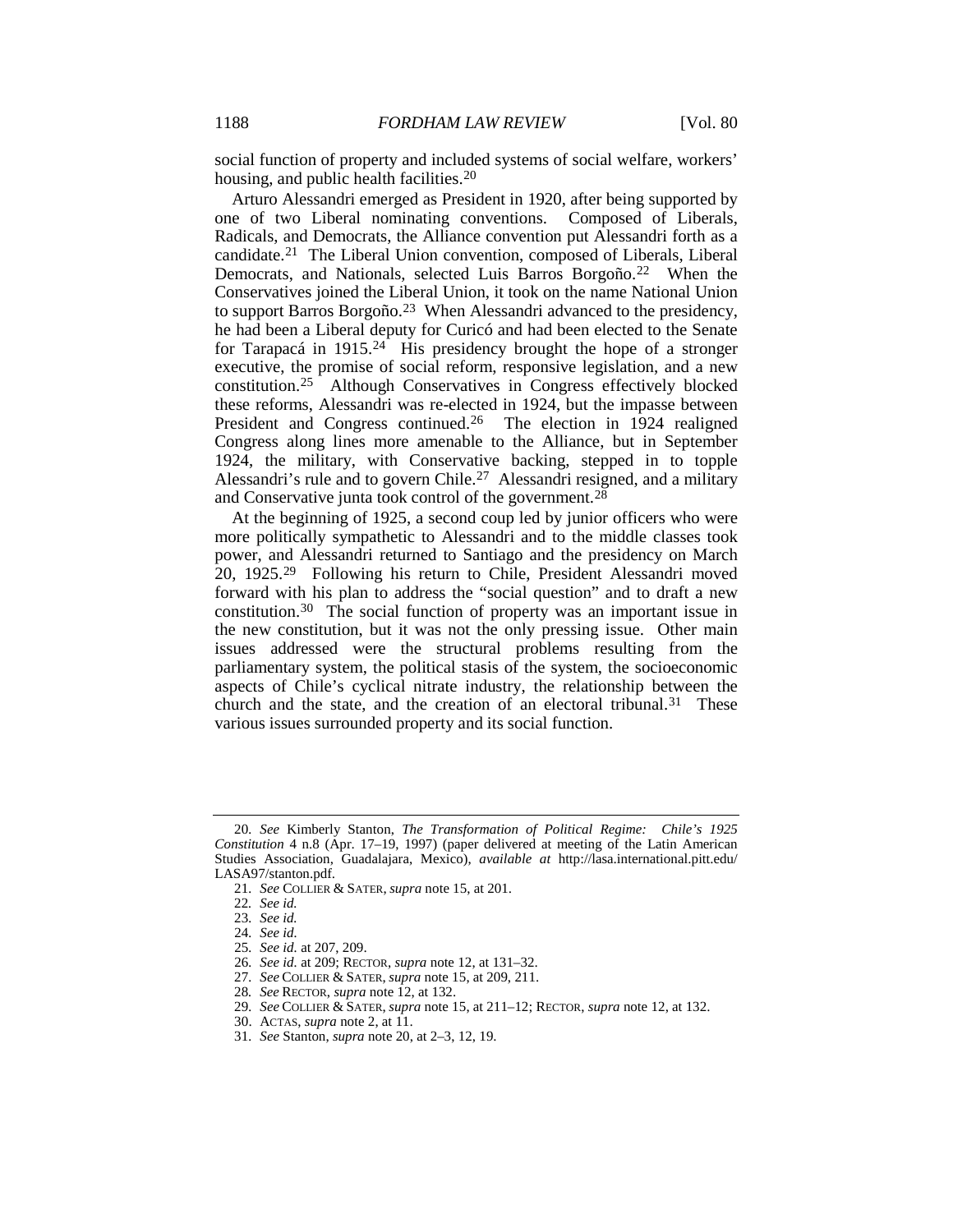#### II. CONTENT OF THE DEBATES OVER THE SOCIAL FUNCTION OF PROPERTY

In less than three weeks after his return in March 1925, Alessandri appointed a commission to reform the constitution.<sup>32</sup> This consultative commission grew from about 50 to about 100 members with those having particular party allegiances identified as follows: 26 Radicals, 16 Liberals, 14 Conservatives, 14 Democrats, 10 Liberal Democrats, 6 Communists, and 2 Nationals.[33](#page-7-1) Subcommittees, ranging from approximately 12 to 15 members with President Alessandri participating and presiding, carried out the actual work of examining the extant constitution and suggesting reform. The subcommittees met regularly from April 18, 1925, to August 3, 1925, and 33 of the sessions were published.<sup>[34](#page-7-2)</sup> The published sessions run approximately 500 pages in length,  $35$  with over 50 of these pages dedicated to debates concerning the social function of property. These debates cover five full sessions and span about two weeks of deliberations.<sup>[36](#page-7-4)</sup> The constitutional definition of property was one of the core areas of debate during the process of constitutional reform.

<span id="page-7-10"></span>From 1833 until 1925, the constitutional status of property remained the same.<sup>[37](#page-7-5)</sup> Property under the Constitution of 1833 was inviolable, and any taking of property by the state required a public purpose and indemnification.[38](#page-7-6) This provision followed the classically liberal notions of property found in both the Anglo-American and Continental traditions. It is a view of property enshrined in the French Declaration of the Rights of Man,<sup>39</sup> in the French Civil Code of 1804 (Code Napoléon),<sup>[40](#page-7-8)</sup> and in the writings of William Blackstone.<sup>[41](#page-7-9)</sup> It was this concept of property that

38. CONSTITUCIÓN POLÍTICA DE LA REPÚBLICA DE CHILE (1833) art. 12(5).

<span id="page-7-7"></span><span id="page-7-6"></span>39. "Since property is an inviolable and sacred right, no one shall be deprived thereof except where public necessity, legally determined, shall clearly demand it, and then only on condition that the owner shall have been previously and equitably indemnified." DECLARATION OF THE RIGHTS OF MAN AND OF THE CITIZEN art. 17 (Fr. 1789) (translation obtained from YALE LAW SCHOOL, THE AVALON PROJECT, http://avalon.law.yale.edu/ 18th\_century/rightsof.asp (last visited Nov. 16, 2011)).

<span id="page-7-8"></span>40. "*La propriété est le droit de jouir et disposer des choses de la manière la plus absolue, pourvu qu'on n'en fasse pas un usage prohibé par les lois ou par les réglemens.*" CODE CIVIL [C. CIV.] art. 544 (Fr.) (1804). "Property is the right to enjoy and to dispose of things in the most absolute manner, provided that one does not undertake a usage prohibited by law." JOHN G. SPRANKLING, RAYMOND R. COLETTA & M.C. MIROW, GLOBAL ISSUES IN PROPERTY LAW 27 (2006).

<span id="page-7-9"></span>41. Mirow, *supra* note [4,](#page-2-3) at 193–95. Chilean liberalism was informed by the liberalism of the Spanish Constitution of 1812 (the Constitution of Cádiz) and by French and English

<span id="page-7-0"></span><sup>32.</sup> ACTAS, *supra* note Although a fuller constituent assembly was contemplated, this body never met. Alessandri created two subcommittees. One subcommittee met three times and left no records. The other, the Subcommittee of Constitutional Reforms, carried out the drafting of the constitution. It appears that this method of proceeding was influenced by the military. *See* Stanton, *supra* not[e 20,](#page-6-0) at 7–10.

<sup>33</sup>*. See* COLLIER & SATER, *supra* not[e 15,](#page-5-9) at 213 n.6.

<sup>34.</sup> ACTAS, *supra* not[e 2,](#page-1-3) at 81–137.

<sup>35</sup>*. Id.* at 46–527.

<sup>36</sup>*. Id.* at 81–137.

<span id="page-7-5"></span><span id="page-7-4"></span><span id="page-7-3"></span><span id="page-7-2"></span><span id="page-7-1"></span><sup>37.</sup> ENRIQUE EVANS DE LA CUADRA, ESTATUTO CONSTITUTIONAL DEL DERECHO DE PROPIEDAD EN CHILE: LA LEY 16.615 DE 20 DE ENERO DE 1967, MODIFICATORIA DE LA CONSTITUCION POLITICA DEL ESTATO, at 11–12 (1967).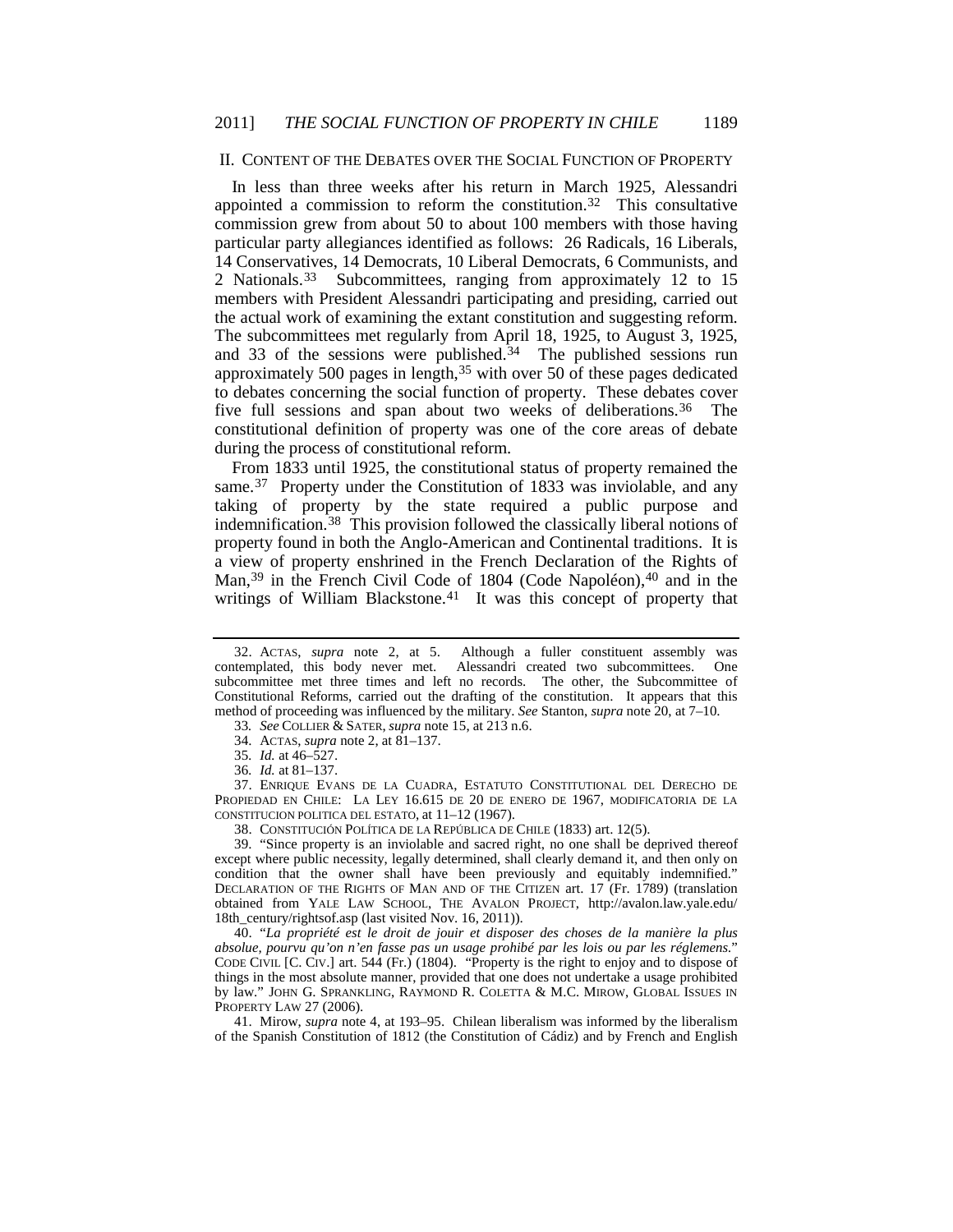<span id="page-8-5"></span>French theorists Henri Hayem and Duguit rejected through their application of sociological approaches to law.[42](#page-8-0) Indeed, Duguit's lectures in Buenos Aires setting out the social function of property bore the title *General Transformations of Private Law Since the Code Napoléon*.[43](#page-8-1) This title reveals that the French Civil Code was the starting place from which Duguit would chart the important changes in law, including property's shift towards its social function. On the level of Chilean civil law, the French Civil Code of 1804 was reflected in Andrés Bello's Civil Code for Chile of 1855. Bello's notes indicate that his Article 582 of the Chilean Civil Code corresponded to the French provision.<sup>44</sup> Bello's language is more elaborate, but asserts the same absolutist nature of property. It reads: "Dominion (which is also called property) is the real right in a corporal thing to enjoy and dispose of it arbitrarily, provided it is not against a law or against another right."<sup>45</sup> This definition of property in the Chilean Civil Code was the same in 1925 when the constitutional definition of property became a subject of scrutiny.[46](#page-8-4) Thus, until the debates concerning the constitutional definition of property in 1925, views on the topic had remained stable, and property provisions in both public and private law had been subject to little examination. President Alessandri's return and the constitutional convention provided the moment for property to be reexamined in light of recent academic work on the topic and recent political events around the globe.

<span id="page-8-8"></span><span id="page-8-7"></span><span id="page-8-6"></span>The Chilean Civil Code's idea of the owner's absolute right to use or not to use property was consistent with the provision on property found in the Chilean Constitution of 1833. This provision on property provided the springboard for debates concerning the nature of property for the Constitution of 1925. Article 12 of the Constitution of 1833 states:

The Constitution assures all inhabitants of the Republic:

. . . .

writers. María Rosaria Stabili, *Jueces y Justicia en el Chile Liberal*, *in* CONSTITUCIONALISMO Y ORDEN LIBERAL: AMÉRICA LATINA, 1850–1920, at 228 n.5 (Marcello Carmagnani coord., 2000).

<sup>42.</sup> Mirow, *supra* not[e 4,](#page-2-3) at 200, 216.

<span id="page-8-1"></span><span id="page-8-0"></span><sup>43.</sup> LÉON DUGUIT, LES TRANSFORMATIONS GÉNÉRALES DU DROIT PRIVÉ DEPUIS LE CODE NAPOLÉON (2d ed. 1920).

<span id="page-8-2"></span><sup>44.</sup> CÓD. CIV. art. 582 (Chile) (1855), *in* 12 ANDRÉS BELLO, CÓDIGO CIVIL DE LA REPÚBLICA DE CHILE 409 (1954).

<span id="page-8-3"></span><sup>45.</sup> "*El* dominio *(que se llama también propiedad), es el derecho real en una cosa corporal, para gozar y disponer de ella arbitrariamente; no siendo contra ley o contra derecho ajeno.*" *Id.* For the influence of the Code Napoléon on Bello's work in codification, see M.C. Mirow, *Borrowing Private Law in Latin America: Andrés Bello's Use of the* Code Napoléon *in Drafting the Chilean Civil Code*, 61 LA. L. REV. 291 (2001).

<span id="page-8-4"></span><sup>46.</sup> An edition of the Chilean Civil Code estimated to be from 1920–1929 contains the same language for Article 582. CÓD. CIV. art. 582 (Chile) (1920–1929) *in* CÓDIGOS DE CHILE 213 (Eulojio Rojas Mery ed., 1st ed. n.d.) (estimated date obtained from OCLC catalog entry). The official version of the Chilean Civil Code from 1937 contains the same language for Article 582 with a footnote referring the reader to Art. 10(10) of the Constitution of 1925. CÓD. CIV. art. 582 (Chile) (1937) *in* CÓDIGOS DE LA REPÚBLICA DE CHILE 80 (Edición oficial, Sociedad Imprenta y Litografía Universo, Valparaíso, 1937).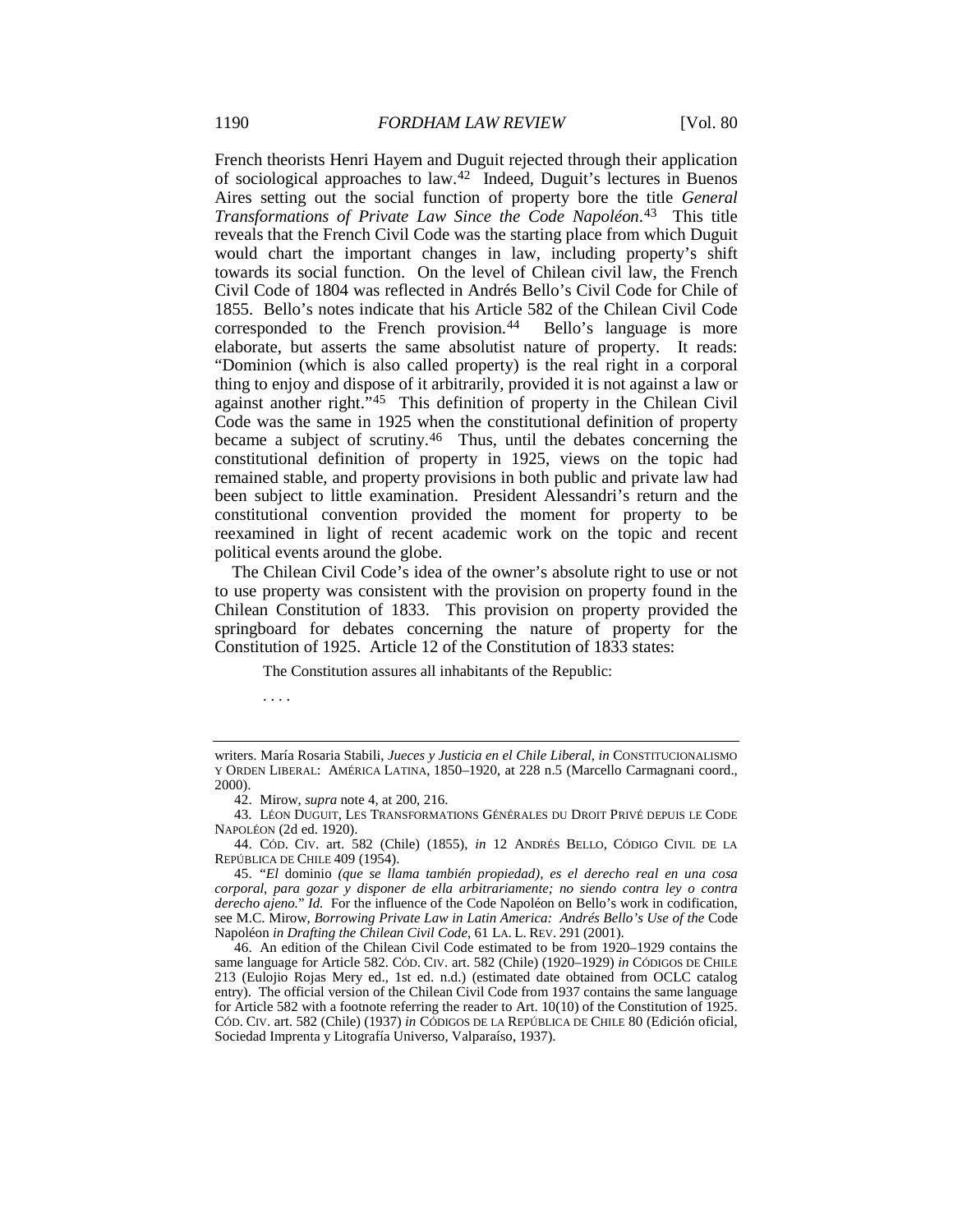<span id="page-9-0"></span>(5) The inviolability of all properties, without distinction of whether they belong to individuals or communities, and without which no one may be deprived of the property of his dominion, nor a part of it however small, or of the right which belongs to it, unless by virtue of judicial sentence; except in the case of the utility of the state, defined by statute, requiring the use or transfer of some of it; which will happen giving previously indemnity to the owner to compensate him or as valued by the judgment of good men.<sup>[47](#page-9-1)</sup>

Thus, until the debates on property commenced on May 12, 1925, there was a conceptual cohesion in Chilean law concerning property as expressed in the Civil Code and the Constitution of 1833[.48](#page-9-2) Property was inviolable and subject to the arbitrary exercise of the owner. Takings of property by the state had to be for a public purpose and with just compensation to the owner.

The debates shattered this conceptual uniformity. Radicals sought to redefine the nature of property by appealing to the idea of property's social function.<sup>49</sup> Conservatives sought to maintain the language of the Constitution of 1833 by expressing their concerns about the consequences of a change.[50](#page-9-4) Other members of the subcommittee sought some compromise. Members espousing property as a social function were Ramón Briones Luco (Radical), Nolasco Cárdenas (Democrat), Enrique Oyarzún (Radical), Manuel Hidalgo (Communist), and José Guillermo Guerra (Liberal Democrat). Members seeking a middle position were Arturo Alessandri Palma (President), Luis Barros Borgoño (Union Liberal), Guillermo Edwards Matte (Union Liberal), and Eliodoro Yáñez (Alliance Liberal). Members who were property absolutists were Romualdo Silva Cortés (Conservative), Domingo Amunátegui Solar (Alliance Liberal), and Francisco Vidal Garcés (Conservative).<sup>51</sup> Over half of all members were aligned with the Liberal Alliance that backed President Alessandri in 1920.[52](#page-9-6)

# <span id="page-9-8"></span>*A. Proponents of the Social Function of Property*

President of the Radical Party and lawyer Ramón Briones Luco was the first to suggest changing the constitutional definition of property in Chile.[53](#page-9-7) 

<span id="page-9-2"></span><span id="page-9-1"></span><sup>47.</sup> CONSTITUCIÓN POLÍTICA DE LA REPÚBLICA DE CHILE (1833) art. 12(5). For the Spanish text, see *supra* note [9.](#page-4-3)

<sup>48.</sup> ACTAS, *supra* not[e 2,](#page-1-3) at 81.

<sup>49</sup>*. See id.* at 81–137.

<sup>50</sup>*. Id.*

<span id="page-9-5"></span><span id="page-9-4"></span><span id="page-9-3"></span><sup>51</sup>*. Id.* Party affiliations are from Stanton, *supra* note [20,](#page-6-0) at 16 n.35. For a slightly different division of members into reformers and non-reformers, see ENRIQUE BRAHM GARCÍA, PROPIEDAD SIN LIBERTAD: CHILE 1925–1973, at 34–35 (1999). For general biographical information, see JORDI FUENTES & LIA CORTES, DICCIONARIO POLITICO DE CHILE (1810–1966), at 74 (1967) (Briones Luco); *id.* at 84 (Cardenas Avendaño); *id.* at 368 (Oyarzun Mondaca); *id.* at 237 (Hidalgo Plaza); *id.* at 24–27 (Alessandri Palma); *id.* at 56 (Barros Borgoño); *id.* at 164 (Edwards Matte); *id.* at 527 (Yañez Ponce de Leon); *id.* at 465 (Silva Cortes).

<sup>52.</sup> Stanton, *supra* not[e 20,](#page-6-0) at 16.

<span id="page-9-7"></span><span id="page-9-6"></span><sup>53.</sup> ACTAS, *supra* not[e 2,](#page-1-3) at 85–86.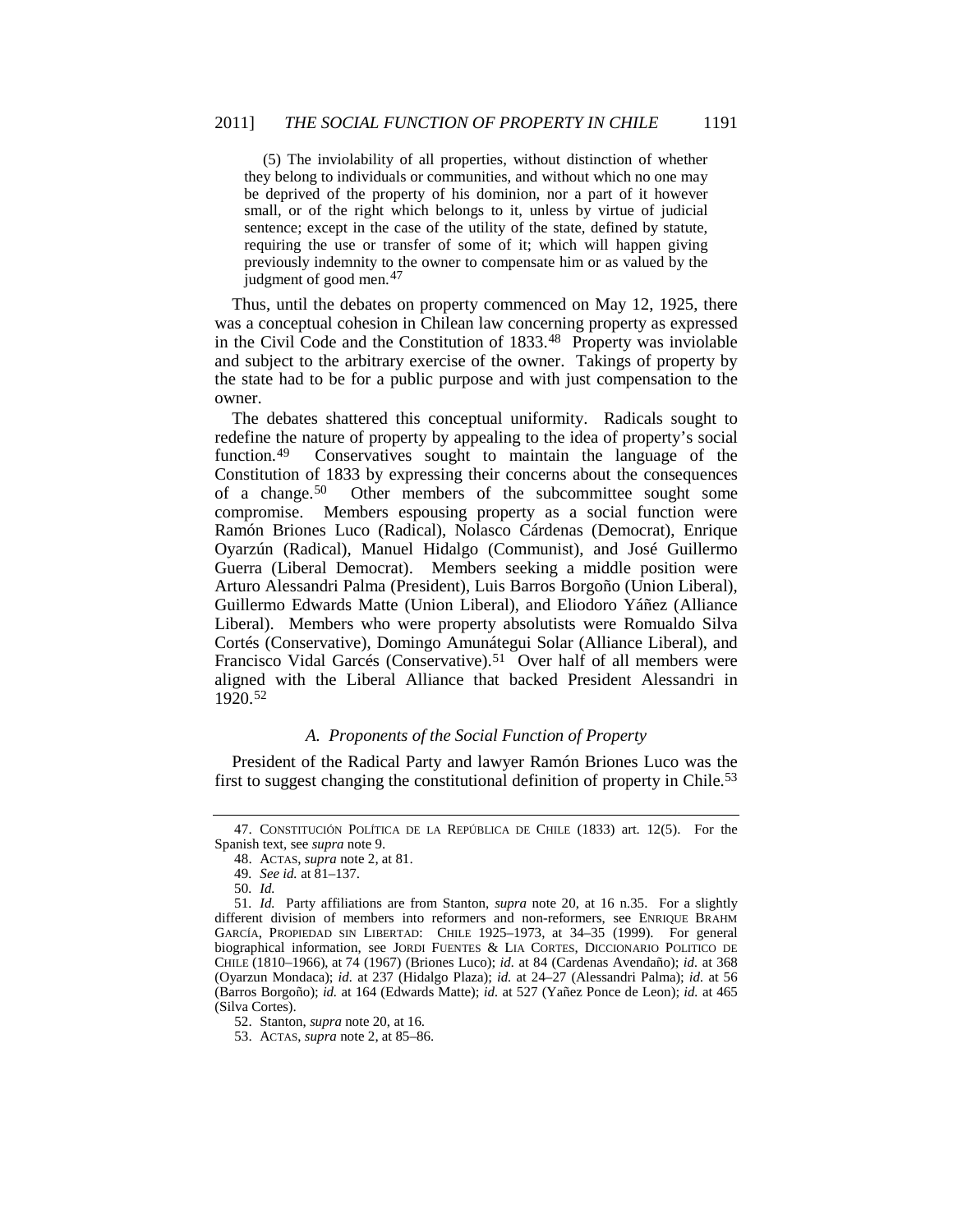His first words asserted that property had already been modified by new social realities and that the constitution should be changed to reflect that "the idea of property is a social function."[54](#page-10-0) Briones left no doubt that his aim was squarely set on large estates (*latifundios*) and uncultivated land (*la propiedad inculta*).[55](#page-10-1) Two aspects of this attack on the absolutist definition of property are noteworthy. First, Briones adopted the exact same method of arguing for a definition of property limited by a social function that Duguit had advanced.<sup>[56](#page-10-2)</sup> Duguit's conclusion that property is a social function was not, for him, an assertion of a new approach or theory of property. Instead, Duguit argued that through scientific observation of the use and function of property in society, he had discovered that property had indeed become a social function. Thus, the definition was, in Duguit's view, nothing more than an accurate description of what had already happened.<sup>[57](#page-10-3)</sup> For both Briones and Duguit, grounding the social function of property as an observable *fait accompli* was a convenient method of advancing a more complicated normative project.

Second, Briones saw the adoption of the social function definition as a way of moving against the perceived problems of large landed estates and uncultivated farmland. [58](#page-10-4) In urging for legislation to address the problem of *latifundios*, Briones appealed to the example of rural legislation in Entre Ríos seeking to provide inexpensive housing in Argentina to the north of Buenos Aires. In Briones's estimation, the legislation increased property ownership among farmers and improved agricultural production.[59](#page-10-5)

There was already an extant literature on the problems of *latifundios*.[60](#page-10-6) While some of the authors Duguit relied on in developing his theory of the social function of property saw it as a means of attacking large estates, Duguit claimed that the social function doctrine did not lead him to redistributist conclusions or class struggle analysis.[61](#page-10-7) Duguit, however, saw uncultivated lands as a problem requiring a solution that would put the common good before the exercise of property.[62](#page-10-8) Furthermore, Maurice Hauriou, cited by Duguit, used the term *latifundia* as one example of where property revealed its economic function in society. Hauriou was also apparently not concerned about the unproductive holding of land because in his view, the market itself would handle unproductive property.<sup>[63](#page-10-9)</sup> Nonetheless, as a subcommittee member, Briones was able to tie a social

59*. Id.* at 102.

<sup>54</sup>*. Id.*

<sup>55</sup>*. Id.*

<sup>56</sup>*. Id.*

<span id="page-10-6"></span><span id="page-10-5"></span><span id="page-10-4"></span><span id="page-10-3"></span><span id="page-10-2"></span><span id="page-10-1"></span><span id="page-10-0"></span><sup>57.</sup> Mirow, *supra* note [4,](#page-2-3) at 208, 212, 217–18 (same observations by Henri Hayem). The work of Joseph Charmont seems to have been particularly influential on this point for Duguit. *Id.* at 219-20 (citing JOSEPH CHARMONT, LES TRANSFORMATIONS DU DROIT CIVIL  $(1912)$ ).

<sup>58.</sup> ACTAS, *supra* not[e 2,](#page-1-3) at 86.

<sup>60.</sup> Mirow, *supra* not[e 4,](#page-2-3) at 215.

<span id="page-10-7"></span><sup>61</sup>*. Id.* at 207, 211.

<span id="page-10-8"></span><sup>62</sup>*. Id.* at 208, 215.

<span id="page-10-9"></span><sup>63</sup>*. Id.* at 215–16 (citing MAURICE HAURIOU, PRINCIPES DE DROIT PUBLIC 39 (1910)).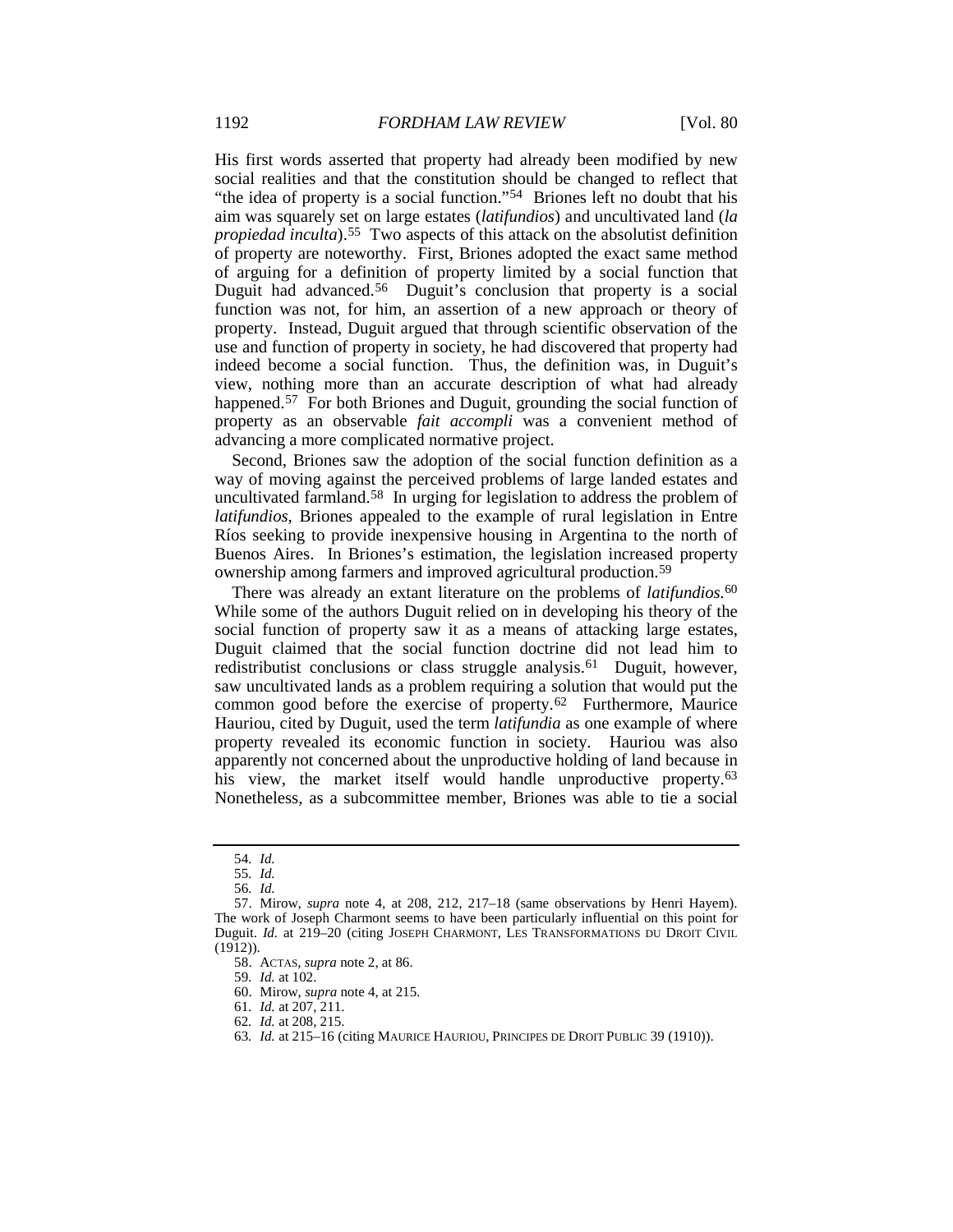function norm of property to descriptive accuracy and expand its scope to attack the propriety of large landed estates and uncultivated lands.

<span id="page-11-10"></span>Enrique Oyarzún, another member of the subcommittee, supported Briones's attack on *latifundios*, but refrained from supporting the definition of property as a social function.[64](#page-11-0) Oyarzún sought to distinguish between *property* as a social function and the *exercise* of property as a social function. In this way, Oyarzún was sensitive to an original difficulty with the translation of Duguit's words, "*[m]ais la propriété n'est pas un droit; elle est une function sociale.*"[65](#page-11-1) In French, *propriété* can mean both "ownership" (the exercise of property) and "property" (the thing itself).<sup>[66](#page-11-2)</sup> Jurists have translated the French *propriété* to Spanish *propiedad* and to English *property*, when rendering terms such as "the exercise of the right of property" (*el ejercicio del derecho de propiedad*), and "ownership" would have been more faithful to Duguit's meaning.<sup>[67](#page-11-3)</sup> Oyarzún correctly noted this distinction in his comments, but throughout the debates on the topic, this distinction was somewhat too subtle to be a point of real contention.

If Briones felt he was pushing the subcommittee too far towards a new definition of property, his social function norm of property did not go nearly far enough for another speaker, Manuel Hidalgo, who lamented the fact that his communist ideas would not guide the meeting. For Hidalgo, Briones's social function definition represented only an "acceptable minimum." [68](#page-11-4) Indeed, Hidalgo was the only member explicitly to deny a "right of property."[69](#page-11-5) Hidalgo also equated unproductive factories to uncultivated lands, urging their inclusion on the list of problems to be addressed.[70](#page-11-6) He suggested that a social function definition of property would lead to a very different economic structure for Chilean society.<sup>[71](#page-11-7)</sup> He even argued for a definition of property that reached beyond land and took cognizance of work and labor as a kind of industrial property.[72](#page-11-8) He urged that the following language be included in the constitution: "Property is a social function. The State ought to foster an economic structure that assures each individual and his family what is necessary for his life and for his complete development."<sup>[73](#page-11-9)</sup> With Hidalgo's comments, momentum was

<sup>64.</sup> ACTAS, *supra* note [2,](#page-1-3) at 86.

<sup>65.</sup> "But property is not a right, it is a social function." DUGUIT, *supra* not[e 43,](#page-8-5) at 21.

<span id="page-11-2"></span><span id="page-11-1"></span><span id="page-11-0"></span><sup>66</sup>*. See* EDGARD LE DOCTE, DICTIONNAIRE DE TERMES JURIDIQUES EN QUATRE LANGUES 566–67 (1987); *see also* JEAN-LOUIS HALPÉRIN, HISTOIRE DE DROIT DES BIENS 341 (2008); OXFORD-HACHETTE FRENCH DICTIONARY 1591 (Marie Hélène Corréard ed., 2d ed. 1997).

<sup>67.</sup> Mirow, *supra* not[e 4,](#page-2-3) at 197.

<sup>68.</sup> ACTAS, *supra* not[e 2,](#page-1-3) at 86.

<span id="page-11-6"></span><span id="page-11-5"></span><span id="page-11-4"></span><span id="page-11-3"></span><sup>69.</sup> "*El señor HIDALGO (don Manuel) declara que él niega el derecho de propiedad.*" *Id.* at 120.

<sup>70</sup>*. Id.* at 86.

<sup>71</sup>*. Id.*

<sup>72</sup>*. Id.* at 106.

<span id="page-11-9"></span><span id="page-11-8"></span><span id="page-11-7"></span><sup>73.</sup> "*La propiedad es una función social. El Estado debe atender a una organización económica que asegure a cada individuo y a su familia lo necesario para su vida y para su desarrollo integral.*" *Id.* at 86. This idea of property goes significantly beyond Duguit's thought towards the idea of social property. *See* Mirow, *supra* note [4,](#page-2-3) at 223–25; *see also* ROBERT CASTEL & CLAUDINE HAROCHE, PROPRIÉTÉ PRIVÉE, PROPRIÉTÉ SOCIALE, PROPRIÉTÉ DE SOI: ENTRETIENS SUR LA CONSTRUCTION DE L'INDIVIDU MODERNE 76–79 (2001);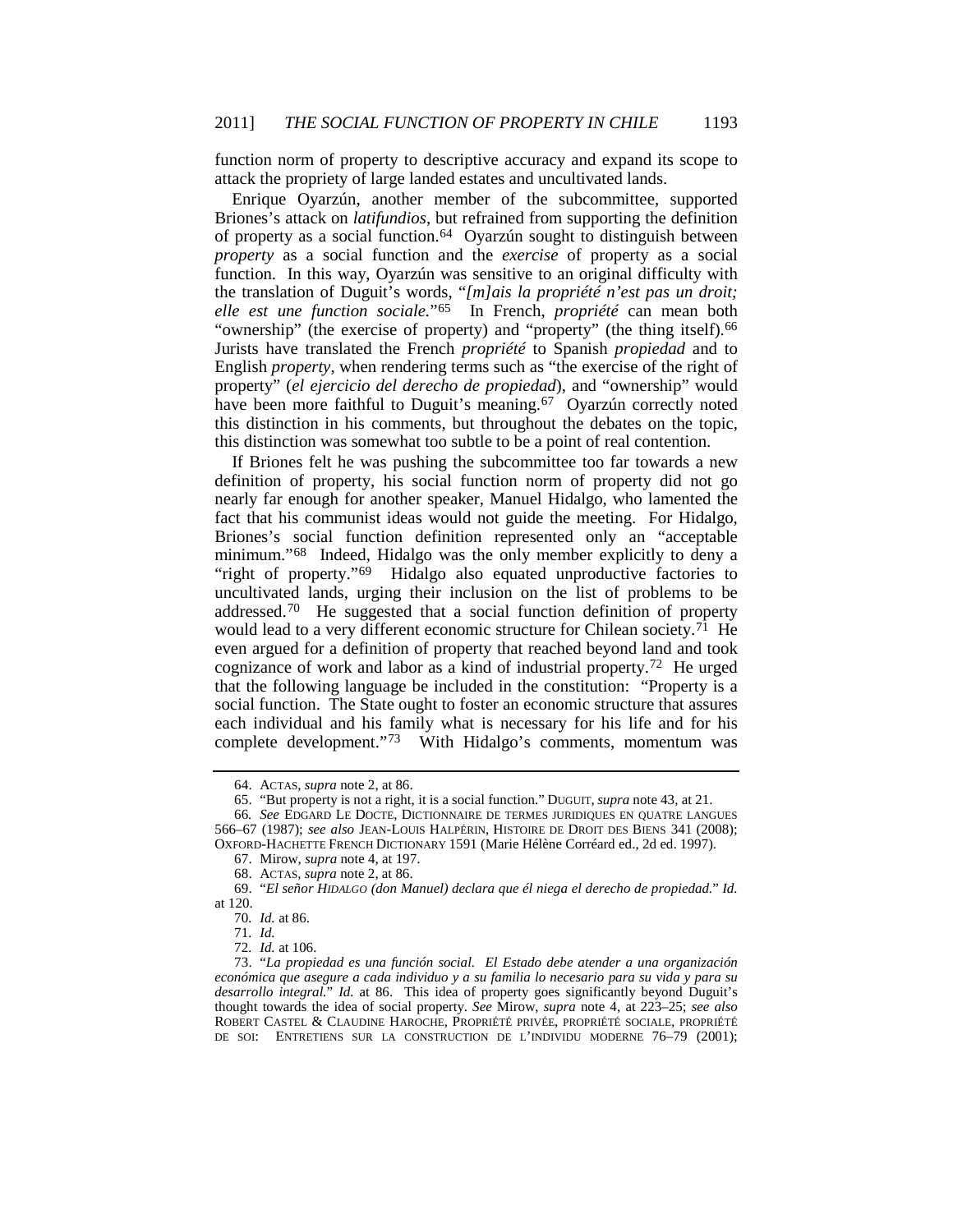clearly building against *latifundios*. The adoption of a social function definition of property was an instrumental step along the way to the redistribution of land in Chilean society.

José Guillermo Guerra continued the assault on *latifundios*. He affirmed the consistent opinions of the other speakers and appealed to the social reforms brought about in England by Prime Minister David Lloyd George after World War I. Guerra viewed these reforms as having resulted in wider distribution of land in smaller estates in the country.<sup>74</sup> Guerra wanted the subcommittee to focus pragmatically on the problem at hand, the large landed estates, and he asserted that the debate over whether property was a social function or not was merely semantic quibbling ("*un juego de palabras*").[75](#page-12-1) Guerra was one of the few subcommittee members to mention Mexico in the context of its resolution of *latifundios* and suggested that uncultivated land be taxed out of existence as the reforms of Lloyd George accomplished in England.[76](#page-12-2)

Guerra noted that there might be inconsistencies between the protection of property under the Constitution of 1833 and the many limitations on private property that already existed under the Chilean Civil Code, such as servitudes, and that these limitations would not withstand present scrutiny if subjected to a determination of constitutionality by a court charged with reviewing such legislation.[77](#page-12-3) He also suggested expanding the underlying reasons for expropriation from public utility to social utility, local interest, or private projects for public good, such as a road or railroad.[78](#page-12-4) Guerra's suggested provision was that the Constitution would protect:

<span id="page-12-5"></span>The inviolability of the right of property, with the limitations established by law.

In cases required by the utility of the State or social utility, a law may authorize the expropriation of kinds or types of certain property, the price of previous payment as agreed to by the owner or as determined by the courts.

76*. See id.* at 87.

HALPÉRIN, *supra* note [66,](#page-11-10) at 341; Robert Castel, *Emergence and Transformations of Social Property*, 9 CONSTELLATIONS 318, 324 (2002); Charles A. Reich, *The New Property*, 73 YALE L.J. 733 (1964).

<sup>74.</sup> ACTAS, *supra* not[e 2,](#page-1-3) at 86–87.

<span id="page-12-1"></span><span id="page-12-0"></span><sup>75</sup>*. Id.* at 87. Similarly, Edwards Matte, when arguing for the inviolability of property, also found this a question of semantics. *See id.* at 110. Vidal Garcés too rejected any distinction between property and the exercise of the right of property. *See id.* at 114.

<span id="page-12-3"></span><span id="page-12-2"></span><sup>77</sup>*. See id.* at 94. A number of members of the subcommittee noted the importance of this new power in the judiciary to review the constitutionality of legislation. This concern about the Supreme Court's power of judicial review reveals the deep-seated belief in the members that the constitution would serve to guide both structural elements and individual rights in the Chilean government. Alessandri also noted the importance of providing a definition of property in the constitution that was consistent with practice and the modern trend. BRAHM, *supra* note [51,](#page-9-8) at 56–57. Indeed, the definition of property under the Constitution of 1925 was the basis for claiming the unconstitutionality of legislation before the Supreme Court. *Id.* at 58–66.

<span id="page-12-4"></span><sup>78.</sup> *See* ACTAS, *supra* not[e 2,](#page-1-3) at 94–95.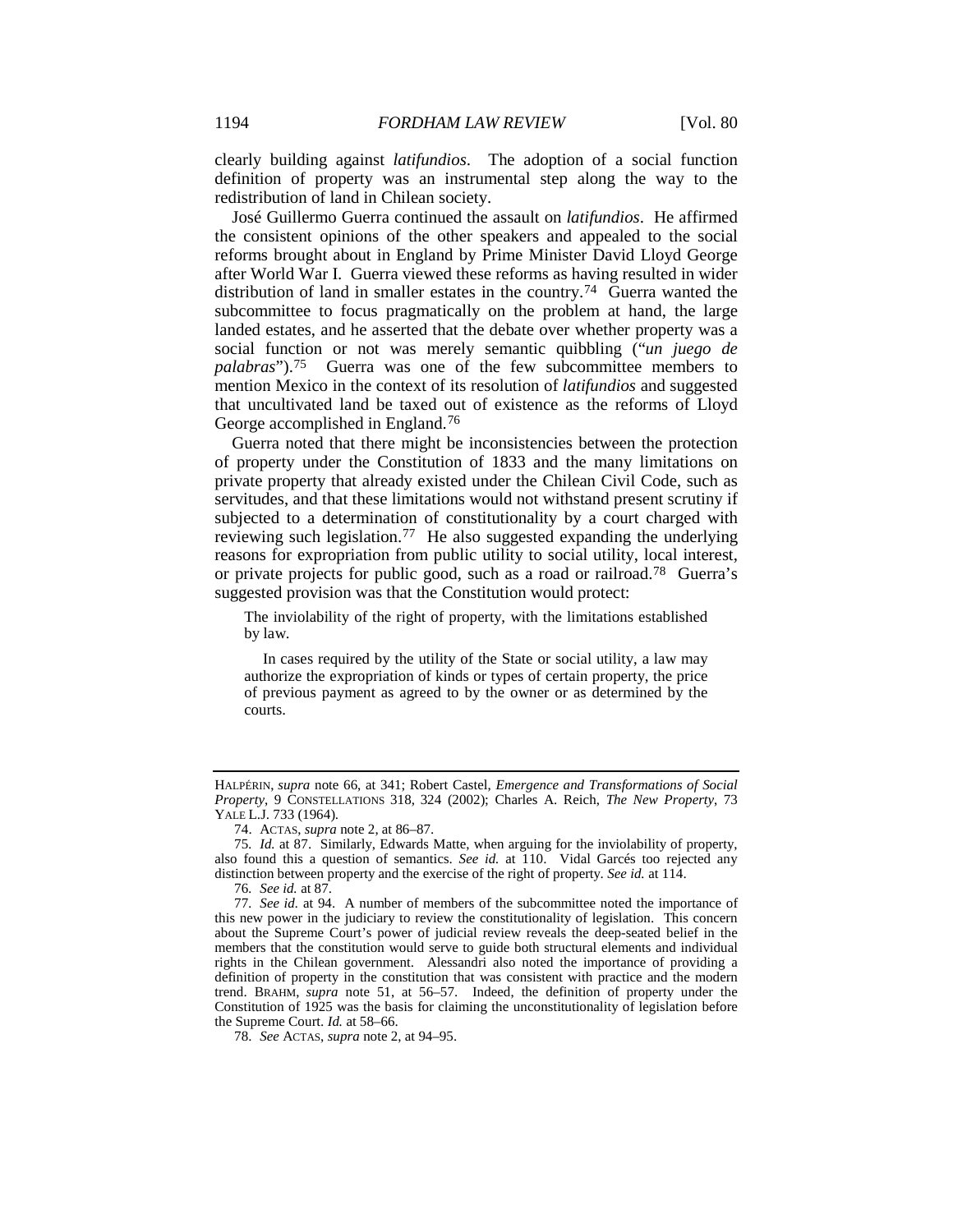Congress shall enact laws that facilitate the subdivision of real property and that charge special taxes on uncultivated lands.<sup>[79](#page-13-0)</sup>

Guerra's argument followed Briones and Duguit's ideas by asserting that the modern conception of property had changed and that a definition of property as a social function was most appropriate. He was one of the few members of the subcommittee to suggest that the drafters follow the German Constitution's definition of property as a social function.<sup>[80](#page-13-1)</sup>

Similar to Guerra's approach, comments by subcommittee member Nolasco Cárdenas humorously asserted that he was not against property, but rather so much in favor of property that he wanted everyone in Chile to have some. Thus, the division of the *latifundios* was a necessary step. Guerra, like others on the subcommittee, believed that society had changed, and social changes had led to new ideas of distributive justice. According to Cárdenas, these changes had occurred in Germany, England, France, and Russia.[81](#page-13-2) This led to a redefinition of property as a social function.[82](#page-13-3)

<span id="page-13-5"></span>As expressed in the debates of the subcommittee, the Radical party and its allies were the principal proponents of redefining the nature of property in the Constitution of 1925. Radical literature after the Constitution of 1925 indicates that obtaining a newer, social definition of property was an achievement of the party.<sup>[83](#page-13-4)</sup> For Radicals, replacing a classically liberal definition with one that hinged on the newer theories of the social function would have been a great victory in the battle between two different views of property from the perspective of the party. Radicals saw a strict divide between a Catholic-Conservative construction of property that maintained absolute rights, and a modern, scientific perception that adopted the

81. ACTAS, *supra* not[e 2,](#page-1-3) at 101. The omission of Mexico is notable.

82*. See id.*

<span id="page-13-0"></span><sup>79.</sup> The Spanish language text reads:

*<sup>5.</sup> La inviolabilidad del derecho de propiedad, con las limitaciones establecidas por las leyes.*

*En los casos en que lo requiera la utilidad del Estado, o la utilidad social, una ley podrá autorizar la expropiación de especies o cuerpos ciertos determinados, previo el pago del precio que se ajustare con el dueño o fuere determinado por los Tribunales de Justicia.*

*El Congreso dictará leyes que faciliten la subdivisión de la propiedad raíz y que graven con contribuciones especiales las tierras sin cultivo. Id.* at 95.

<span id="page-13-1"></span><sup>80</sup>*. See id.* Article 153 of the Weimar Constitution of August 11, 1919, reads, in part "Property is guaranteed by the Constitution. Its extent and limits are defined by the laws. . . . Property implies duties, and the use to which it is put should be over service to the welfare of all." DIE VERFASSUNG DES DEUTSCHEN REICHS [CONSTITUTION] (1919) art. 153 (Ger.) (British & Foreign State Papers trans., 1919).

<span id="page-13-4"></span><span id="page-13-3"></span><span id="page-13-2"></span><sup>83</sup>*. See* PEDRO EDUARDO GONZÁLEZ GARCÍA, REFORMAS RELIGIOSAS, SOCIALES, ELECTORALES, ECONÓMICAS Y POLÍTICAS DE LA CONSTITUCIÓN DEL AÑO 33 PROMULGADAS EL 18 DE SEPTIEMPRE DE 1925: EFECTOS DEL PARLAMENTARISMO EN CHILE, at 131–70 (1927). González García was a member of the Radical Socialist party whose doctoral dissertation at the University of Chile analyzed the Constitution of 1925. *Pedro Eduardo González García,*  HISTORIA POLÍTICA LEGISLATIVA DEL CONGRESO NACIONAL DE CHILE*,* http://historiapolitica. bcn.cl/resenas\_parlamentarias/wiki/Pedro\_Eduardo\_González\_Garc%C3%ADa (last visited Nov. 16, 2011). The first social reform he lists for the Constitution of 1925 is the change to the concept of property. *See* GONZÁLEZ GARCÍA, *supra*, at 131.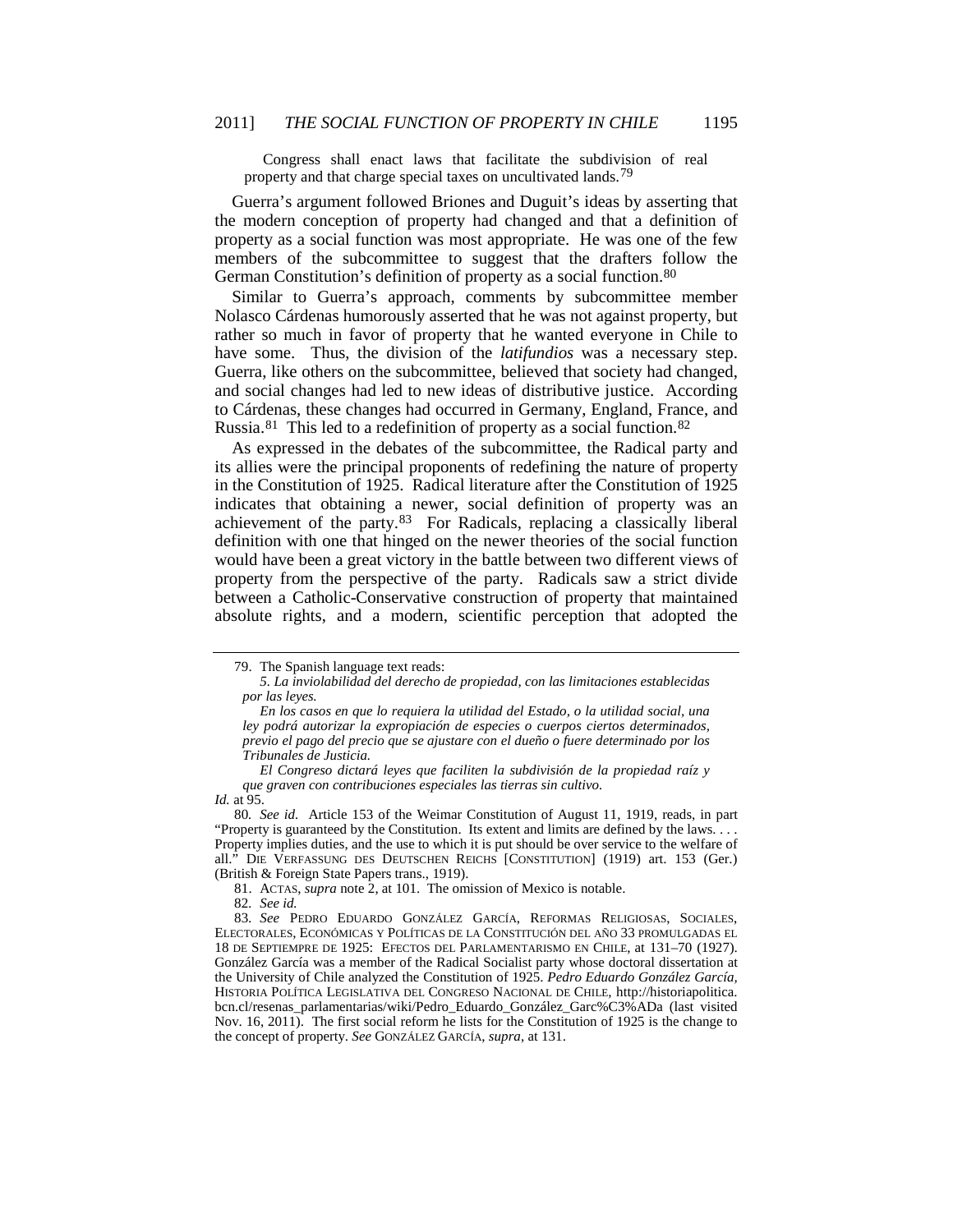limitations on property through the social function doctrine.[84](#page-14-0)This strict dichotomy probably pushed both positions to extremes that were not inherent in the original expressions of these ideas. While anti-clericalism was most certainly a part of the Radical position, Catholic social thinkers had addressed social concerns and the papal encyclical *Rerum Novarum* of 1891 not only affirmed the right to private property, but also noted that owners and employers had obligations.<sup>85</sup> Nonetheless, the convergence of interests between Roman Catholics and the Conservative party led Radicals and others to characterize the Catholic position on private property as being completely contrary to the social function doctrine.[86](#page-14-2) Similarly, it is not clear that the French concept of the social function of property as developed by Duguit and Hayem would necessarily lead to the sweeping reforms Radicals had in mind. Duguit was careful to distance himself from socialism and redistributist policies. He did not adopt an analytical method of class struggle.<sup>[87](#page-14-3)</sup> Nonetheless, these finer points of the social function doctrine and its origins were lost in the politically saturated process of constitutional reform.

In the course of the debates, those advancing reform of the property provision of the Constitution of 1833 were not wedded to the conceptual or terminological elegance of the phrase "social function" and, in fact, as the debates progressed, they abandoned attempts to incorporate this term to impose defined limitations on property. Oyarzún, for example, used the term "social function" in his speeches, but later opted for limitations that promoted "social utility."[88](#page-14-4) Most subcommittee members on the "social" side of the fence asserted the descriptive accuracy of property having some sort of social limitation or social function. For them, this assertion did not mark a radical departure from reality or from the present state of affairs; the constitutional definition had to catch up to what had already happened and what could be observed. This, of course, comported with the observations that Duguit and others had made about the shift of property's characterization in the modern world.

#### *B. Opponents of the Social Function of Property*

Luis Barros Borgoño advised against any change in the definition of property because in his view, the wealth of the country and the stability of

<sup>84.</sup> GONZÁLEZ GARCÍA, *supra* not[e 83,](#page-13-5) at 152.

<span id="page-14-1"></span><span id="page-14-0"></span><sup>85.</sup> PETER LESTER REICH, MEXICO'S HIDDEN REVOLUTION: THE CATHOLIC CHURCH IN LAW AND POLITICS SINCE 1929, at 148 n.41 (1995); *see also* BRAHM, *supra* not[e 51,](#page-9-8) at 28–29 (1999); JAY P. CORRIN, CATHOLIC INTELLECTUALS AND THE CHALLENGE OF DEMOCRACY 73– 76 (2002); CHARLES E. CURRAN, CATHOLIC SOCIAL TEACHING 1891–PRESENT: A HISTORICAL, THEOLOGICAL AND ETHICAL ANALYSIS 174–79 (2002). For a contemporary discussion of the Church's view on property and its obligations, see JESÚS PABÓN S. DE URBINA, POSITIVISMO Y PROPIEDAD: ESTUDIO SOBRE LA IDEA DE PROPIEDAD FUNCIÓN SOCIAL 75–94 (1925).

<span id="page-14-2"></span><sup>86.</sup> GONZÁLEZ GARCÍA, *supra* not[e 83,](#page-13-5) at 152.

<span id="page-14-3"></span><sup>87.</sup> Mirow, *supra* not[e 4,](#page-2-3) at 211.

<span id="page-14-4"></span><sup>88.</sup> ACTAS, *supra* not[e 2,](#page-1-3) at 86, 93.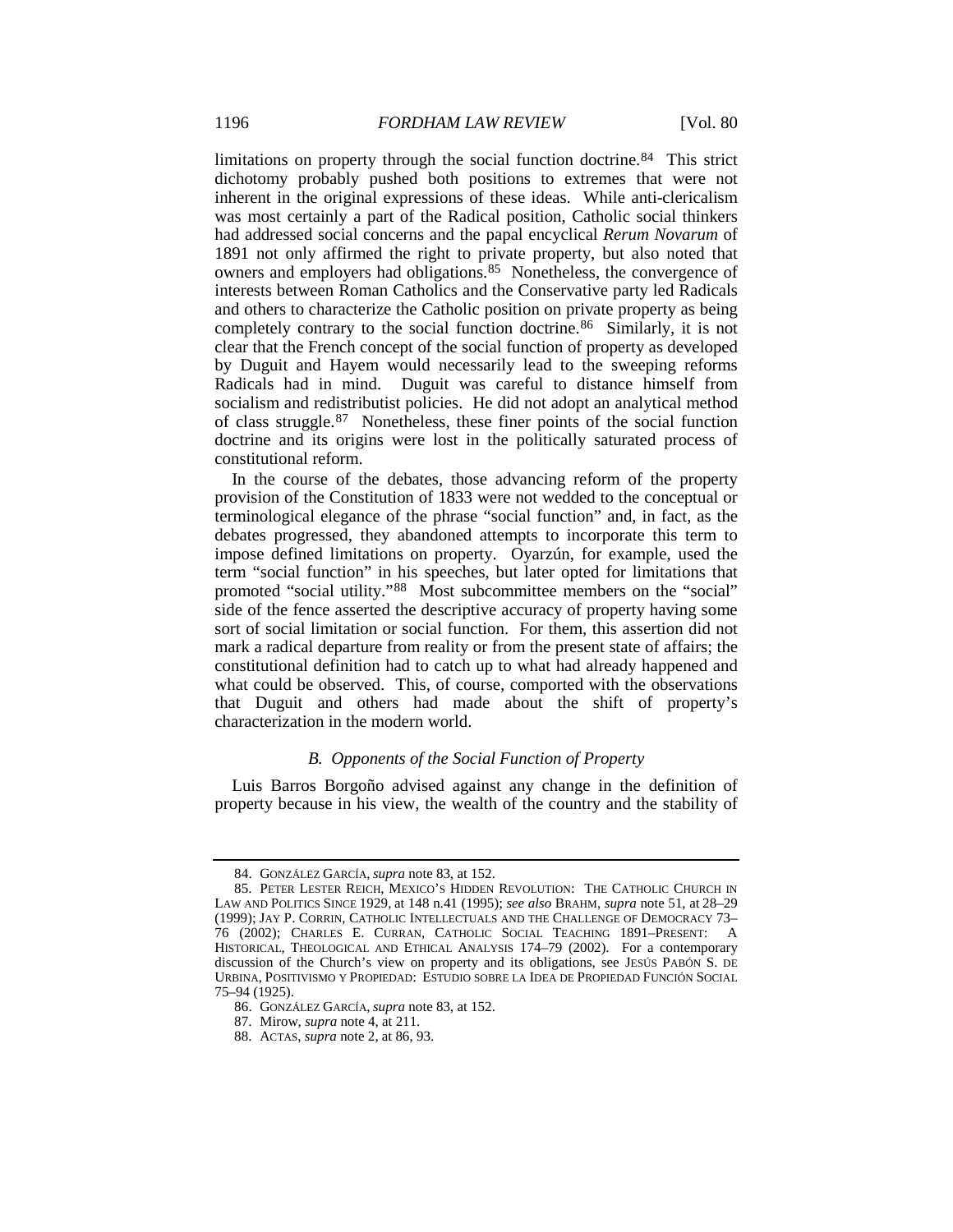foreign investment were tied directly to a stable property regime.<sup>[89](#page-15-0)</sup> This was the only way to avoid the capital flight that would occur from tinkering with definitions of property on the constitutional level. Thus, Barros Borgoño put pragmatic economic considerations to the forefront of his comments and his resistance to changing the constitution.<sup>90</sup> Furthermore, in his view, steps towards dividing large farms and selling parcels to small farmers could be accomplished without changes to the constitutional text.<sup>91</sup>

Agreeing with Barros Borgoño that the language of the Constitution of 1833 should not be touched on the topic of property, subcommittee member Romualdo Silva Cortés directly rejected any notion of property as a social function, instead asserting that property was "a natural right . . . an extension of human personality." $\frac{92}{7}$  $\frac{92}{7}$  $\frac{92}{7}$  For him, the definition of property as found in the Constitution of 1833 was of the highest importance to the country. To play with it would lead to a litany of uncertainty in industry, agriculture, and investment.<sup>93</sup> Nonetheless, later in the debates, Silva Cortés expanded on his original position. While he insisted on keeping the original language of the Constitution of 1833, he also wanted to make additions that addressed various broad social aspects.[94](#page-15-5) Joined by Francisco Vidal Garcés, Silva Cortés suggested draft language that would ensure the protection of work, health, minimum wage, necessary rest, compensation for injured workers, peaceful resolution of labor disputes, the creation of economic and hygienic housing, and the security of each person's life, morality, and education.<sup>[95](#page-15-6)</sup> Echoing Barros Borgoño, Vidal Garcés indicated that redistribution of the *latifundios* by the state had already occurred under the language holding property inviolable in the Constitution of 1833, and therefore increasing the number of small farm owners did not depend on redefining property in the constitution.<sup>[96](#page-15-7)</sup>

Eliodoro Yáñez agreed with Silva Cortés that property could not be a social function because it was a natural right.<sup>[97](#page-15-8)</sup> His argument was grounded in the Roman law of dominion, a view of property in his view worthy to be enshrined in the Constitution.<sup>[98](#page-15-9)</sup> Yáñez, however, noted that the concept of a Roman owner's right to "use and abuse" property had been modified by modern legislation such as the Chilean Civil Code's requirement that the exercise of property rights comport with existing law and the rights of others.<sup>[99](#page-15-10)</sup> Yáñez also rejected the idea that England could serve as a model. Any parallel to England was illusory because of the differences between Chile and England in capital, production, and

<span id="page-15-0"></span><sup>89</sup>*. See id.* at 88.

<span id="page-15-1"></span><sup>90</sup>*. Id.*

<span id="page-15-2"></span><sup>91</sup>*. Id.* at 103–04.

<span id="page-15-3"></span><sup>92</sup>*. Id.* at 88.

<sup>93</sup>*. Id.* at 88–89.

<span id="page-15-6"></span><span id="page-15-5"></span><span id="page-15-4"></span><sup>94</sup>*. Id.* at 105–06.

<sup>95</sup>*. Id.*

<sup>96</sup>*. See id.* at 113.

<span id="page-15-9"></span><span id="page-15-8"></span><span id="page-15-7"></span><sup>97</sup>*. See id.* at 90–91.

<sup>98</sup>*. See id.* at 98–99.

<span id="page-15-10"></span><sup>99</sup>*. Id.*; *see also supra* note[s 45–](#page-8-6)[46,](#page-8-7) [77](#page-12-5) and accompanying text.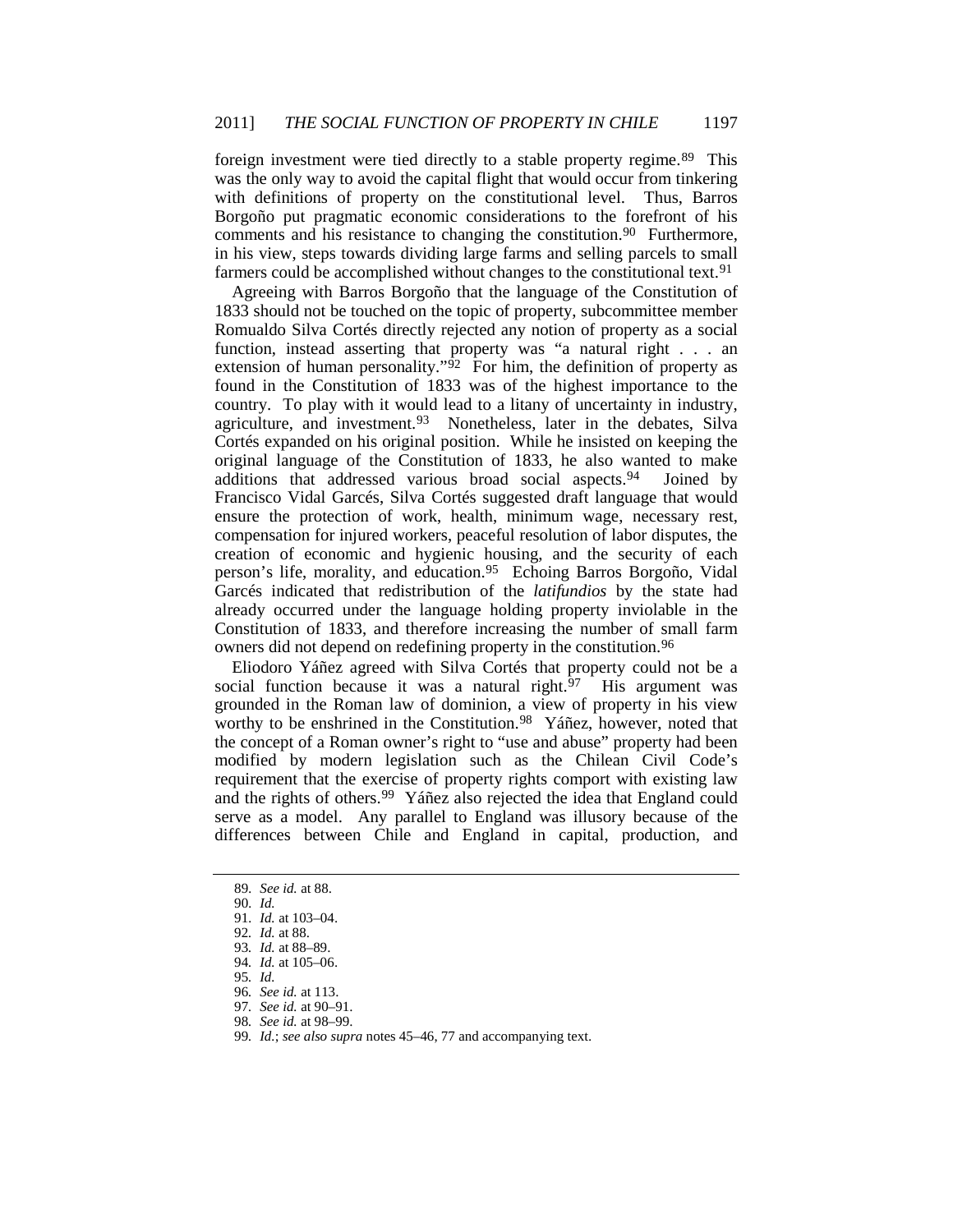transportation.[100](#page-16-0) Furthermore, the free market ("*libre juego de las leyes económicas*") and increases in work and production were the best way to stimulate the cultivation of land[.101](#page-16-1) Yáñez's proposed language provided for the inviolability of property, but continued with a limitation, although not one evoking the term "social function": "The exercise of the right of property is subject to the duties that by reason of public utility the laws determine."[102](#page-16-2)

Domingo Amunátegui, another opponent to changing the property provision of the constitution, gave the example of Russia, where large landed estates had been divided among small farmers as owners without the abolition of private property.<sup>[103](#page-16-3)</sup> As a result, Russia lost its place as the bread basket of Europe and had been replaced by the United States.[104](#page-16-4) Amunátequi addressed Guerra's desire to subdivide *latifundios* by noting that changes intended to increase the distribution of land such as the abolition of entails (*mayorazgos*) and limitations in the Chilean Civil Code were possible even under the earlier language of the Constitution of 1833.[105](#page-16-5) Thus, several members believed some form of redistribution of agricultural land was possible without changing the constitutional definition of property.

Pedro N. Montenegro was another opponent to changing the text of the constitution. His objection was milder than that of others who spoke of property as a natural right or of the need to maintain foreign investment and a growing economy. Indeed, he seems to have welcomed some of the reforms suggested by Guerra concerning the division of lands and encouraging more broadly the cultivation of land, but Montenegro did not believe that a system of punitive taxes was the way to achieve this. These steps did not require a change in the constitutional language defining property. Concerning parallels to England, a recurring theme, Montenegro pointed to factual differences between the countries and concluded that "what is good for England may not be for us."<sup>[106](#page-16-6)</sup>

In sum, as a counterpoint to the Radical social function view, Conservatives sought to maintain the inviolability of an absolute right to property. Some, such as Barros Borgoño, based their arguments in favor of leaving property's constitutional status untouched on pragmatic economic concerns[.107](#page-16-7) Others, such as Silva Cortés, were girded by a philosophical conception of natural property rights. Finally, other members held steadfast

<sup>100.</sup> *See* ACTAS, *supra* note [2,](#page-1-3) at 91, 97.

<sup>101</sup>*. Id.* at 97.

<span id="page-16-2"></span><span id="page-16-1"></span><span id="page-16-0"></span><sup>102.</sup> "*El ejercicio del derecho de propiedad, está sujeto a los deberes que por razón de utilidad pública las leyes señalen.*" *Id.* at 100.

<sup>103</sup>*. See id.* at 92.

<sup>104</sup>*. Id.*

<span id="page-16-5"></span><span id="page-16-4"></span><span id="page-16-3"></span><sup>105</sup>*. See id.* at 96. For the abolition of *mayorazgos* in Chile and possible conflicts with absolutist concepts of property, see Mirow, *supra* not[e 45,](#page-8-8) at 316–21.

<span id="page-16-7"></span><span id="page-16-6"></span><sup>106.</sup> "*[L]o que en Inglaterra es bueno, puede no serlo entre nosotros.*" ACTAS, *supra* note [2,](#page-1-3) at 100.

<sup>107</sup>*. Id.* at 88.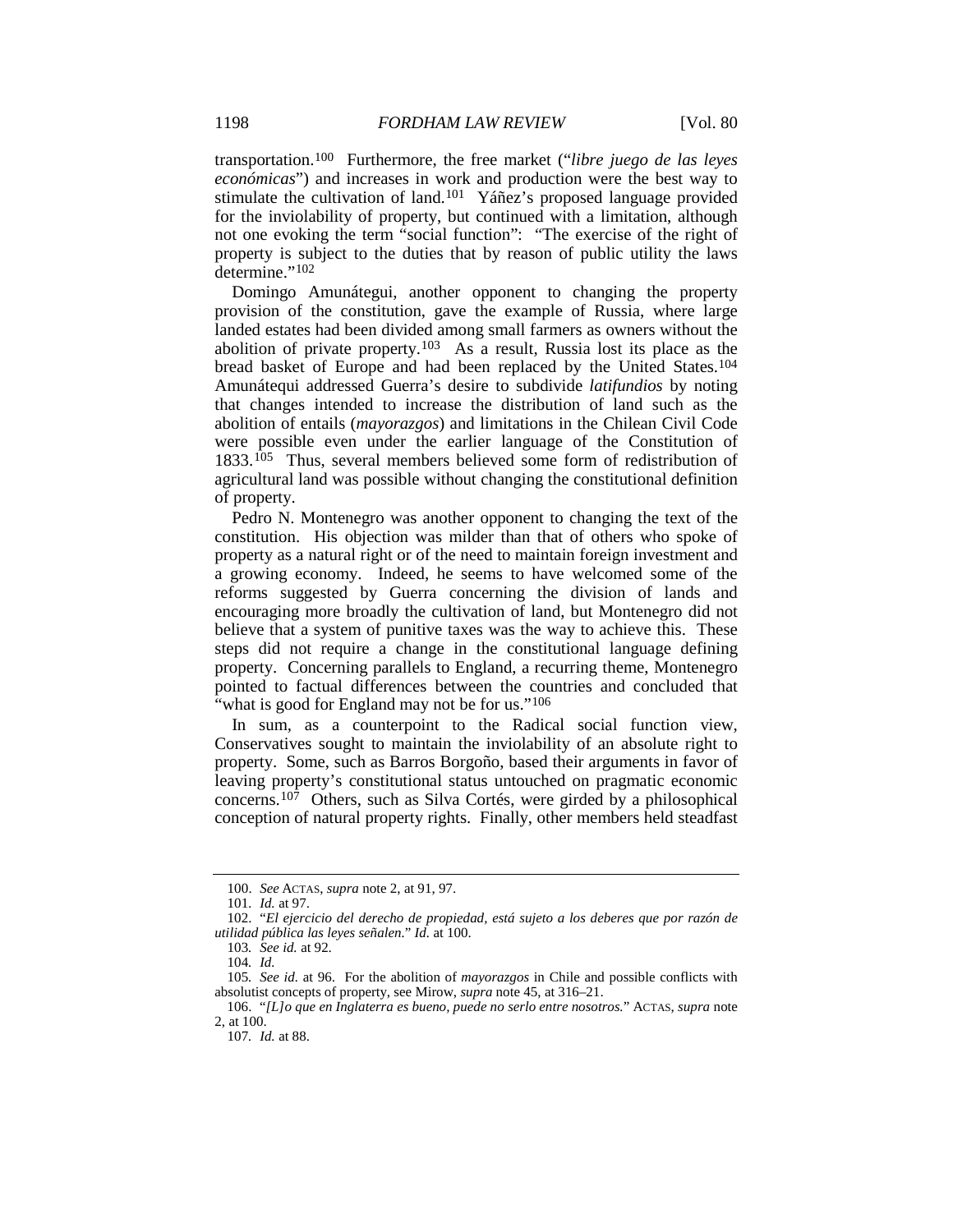in their desire to maintain the property provision of the Constitution of 1833 as it stood without making the particular underpinnings clear.

### *C. Middle Positions on the Social Function of Property*

Guillermo Edwards Matte sought a definition that would both maintain the inviolability of property and establish duties on owners. Apparently seeking to harmonize positions, he stated that adopting a definition of property that included "social function" would lead to confusion.[108](#page-17-0) Edwards Matte observed agreement in the course of the debates on the idea of the inviolability of property as well as agreement on the idea that the right of property imposes some duties towards society.[109](#page-17-1) Thus, Edwards Matte saw Silva Cortés's proposal as an acceptable compromise.<sup>[110](#page-17-2)</sup> Edwards Matte was also strongly influenced by the examples of other South American countries he perceived to be of similar levels of progress to Chile. He quoted the recent legislation from Entre Ríos, Argentina, and the Constitution of Uruguay of 1917, noting their characterizations of property as either "inviolable" or "sacred and inviolable."[111](#page-17-3)

Combining these absolute views of property, Yáñez's language, and his own drafting, Edwards Matte produced another formulation for consideration. His text begins with the constitutional protection of the inviolability of property with unremarkable provisions concerning takings for a public use with prior compensation.<sup>[112](#page-17-4)</sup> It continues with some compromise between absolute rights in property and a social function:

<span id="page-17-4"></span>112. Edwards Matte's text reads:

*Ninguna persona natural o jurídica podrá ser privada de la de su dominio, ni de parte de ella o de su derecho sino en virtud de sentencia judicial, salvo el caso en que por razón de utilidad pública, declarada por ley, se resuelva por ésta la expropiación, la que se efectuará dándose previamente al dueño la indemnización que con él se ajuste o que fijen los Tribunales. No podrá en caso alguno imponerse pena de confiscación de bienes.*

*El ejercicio del derecho de propiedad está sujeto a los deberes que las leyes señalen por razón de utilidad pública. En ese sentido podrán las leyes regular de un modo equitativo las relaciones de empleadores y empleados u obreros, velando por la solución pacífica de sus conflictos, creando instituciones obligatorias de retiro y previsión social, exigiendo razonable indemnización por los accidentes del trabajo, cuidando de la salubridad de los talleres de los métodos y horarios de labor, estableciendo un régimen justo y prudente de sueldos y salarios mínimos y, en general, dictando medidas que faciliten la armonía del capital y el trabajo. Podrán también establecer servidumbres legales, prohibir la usura y las industrias contrarias a las buenas costumbres y asegurar el cumplimiento del deber que corresponde al propietario de cultivar el suelo en conformidad a lo que permitan sus condiciones naturales y económicas.*

*El Estado deberá legislar con la finalidad de conseguir la difusión de la pequeña propiedad y especialmente, con la de obtener que cada familia chilena llegue a poseer una habitación propia y sana.*

*Id.* at 110–11.

<sup>108</sup>*. Id.* at 91–92.

<span id="page-17-2"></span><span id="page-17-1"></span><span id="page-17-0"></span><sup>109</sup>*. Id.* at 108.

<sup>110</sup>*. Id.* at 108–09.

<span id="page-17-3"></span><sup>111</sup>*. Id.* at 109.

*<sup>5.</sup> La inviolabilidad de todas las propiedades.*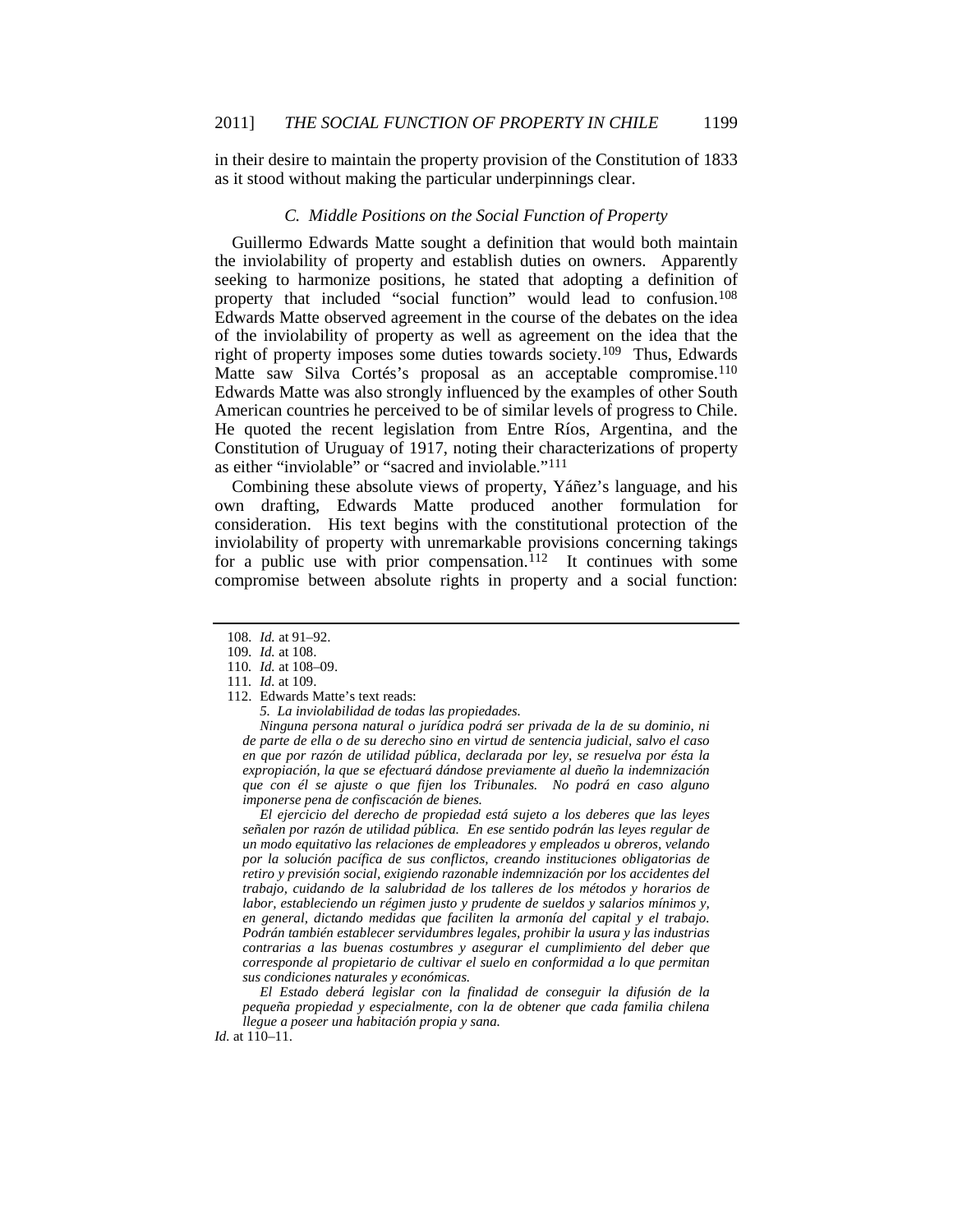"The exercise of the right of property is subject to the duties that the laws establish for the purpose of public utility."<sup>113</sup> Edwards Matte's text then continued with many additional social rights including labor relations, social security, workers' compensation, minimum wages, harmony between capital and labor, the required cultivation of land, and safe and individually owned housing.[114](#page-18-1) Many of these social rights reflected legislative goals that had not been accomplished during Alessandri's first term.[115](#page-18-2) Indeed, goals such as providing security for workers through minimum pensions and housing were based on a notion of property that went far beyond the ideas of the social function of property as set out by Duguit and of redistributing land through agrarian reform.<sup>[116](#page-18-3)</sup> Aspects of "social property" were also to find expression in the final text of the constitution.<sup>[117](#page-18-4)</sup>

Concerning a right to housing, Edwards Matte indicated that he was influenced by the German Constitution.<sup>118</sup> Oyarzún, who supported the idea of the social function doctrine, but rejected the debate over the term as semantic quibbling, supported Edwards's proposal, perhaps because it got to the substance of social reform while sidestepping the definitional issue of the exact nature of property under the constitution.<sup>[119](#page-18-6)</sup>

Another member of the subcommittee, Héctor Zañartu, called for a clear definition without indicating his preference on the question of the social function. His call for precision was placed in the context of structural governmental functions because another portion of the new constitution would require a supreme court to determine the constitutionality of statutes.<sup>[120](#page-18-7)</sup> This concern had also been raised by Guerra.<sup>[121](#page-18-8)</sup>

#### *D. Alessandri Invokes Duguit*

On the first day of debates, President Alessandri attempted to build some consensus by suggesting that there was general agreement on the inviolable nature of property as reflected in the text of the Constitution of 1833. Nonetheless, Alessandri also saw some room for establishing limitations on property that reflected the social good. His examples of this social good were restricted to the sort of narrow limitations that already existed under established Chilean law, such as expropriation for public use and servitudes under the civil law. He chose not to address *latifundios* and uncultivated land, the main areas referred to by those speaking before him.<sup>[122](#page-18-9)</sup> Even if there seemed to be some consensus on limiting property, the exact path to new language was difficult to navigate as it wandered through the various

<span id="page-18-3"></span><span id="page-18-2"></span><span id="page-18-1"></span><span id="page-18-0"></span><sup>113.</sup> "*El ejercicio del derecho de propiedad está sujeto a los deberes que las leyes señalen por razón de utilidad pública.*" *Id.*

<sup>114</sup>*. Id.* at 111.

<sup>115.</sup> Stanton, *supra* not[e 20,](#page-6-0) at 4.

<sup>116</sup>*. See supra* not[e 43](#page-8-5) and accompanying text.

<sup>117</sup>*. See infra* not[e 155](#page-23-0) and accompanying text.

<span id="page-18-5"></span><span id="page-18-4"></span><sup>118.</sup> ACTAS, *supra* not[e 2,](#page-1-3) at 112.

<span id="page-18-7"></span><span id="page-18-6"></span><sup>119</sup>*. Id.*

<sup>120</sup>*. Id.* at 92.

<sup>121</sup>*. See supra* not[e 77](#page-12-5) and accompanying text.

<span id="page-18-9"></span><span id="page-18-8"></span><sup>122.</sup> ACTAS, *supra* not[e 2,](#page-1-3) at 89–90.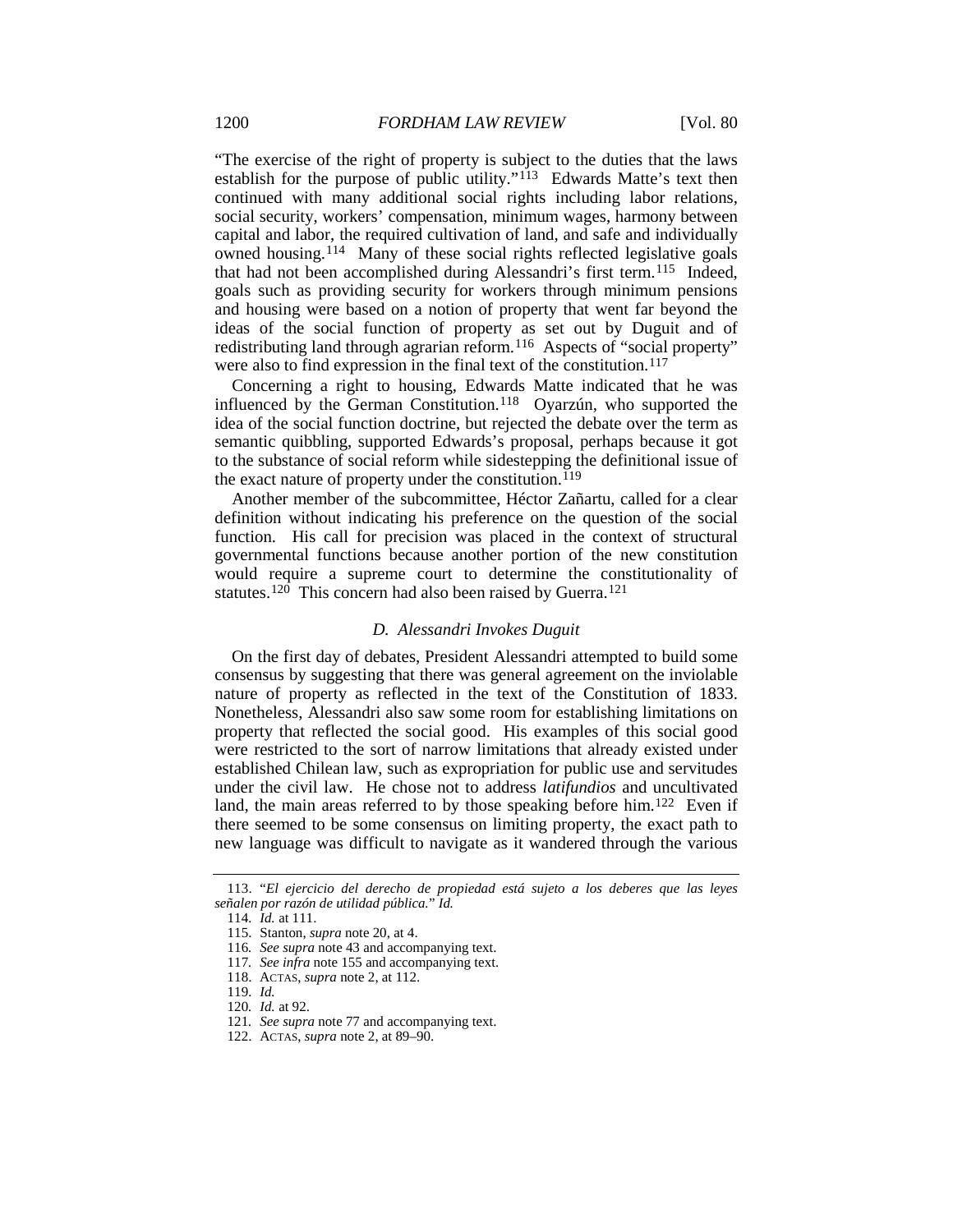proposals of the subcommittee members.<sup>123</sup> Then, for several days, Alessandri appears to have sat quietly listening to the debates without offering more guidance on the topic.

On the third day of full debate, Alessandri attempted to find agreement on certain areas. Noting the uneasiness of some members when debating the right of property, Alessandri offered calming words from an unlikely source:

To diminish a little the fears that some feel when the right of property is treated, please permit me to read some paragraphs of a text of Constitutional Law written by Léon Duguit, Dean of the Law Faculty of the University of Bordeaux, an author who is considered in Europe the leading authority on questions of Constitutional Law.[124](#page-19-1)

Alessandri quoted Duguit on the French Revolution and its unthinking adoption of an inviolable right to private property that flowed from the desire of the members of the Constituent and Convention to guarantee their interests in property as members of the bourgeois class.<sup>125</sup> Duguit then recounted the French Constitution of 1848's enshrinement of a natural right theory of property.[126](#page-19-3) From here, Alessandri, quoting Duguit, noted that the quality of property in modern society had changed: "Immovable property, capitalistic and inheritable, cannot be explained except by its *social utility*; and it will not be able to demonstrate that it is legitimate without at the same time demonstrating that at a certain point it is *socially*  useful."<sup>127</sup> These observations led Alessandri to quote even more from Duguit's passages regarding the nature of property in modern society:

Property is not an untouchable and sacred right, but rather a right that is constantly evolving and that ought to adapt itself to the social necessities to which it responds.

. . . .

One may say that in fact the concept of property as a subjective right disappears, *to be replaced by the concept of property as a social function*. [128](#page-19-5)

<sup>123.</sup> BRAHM, *supra* note [51,](#page-9-8) at 50.

<span id="page-19-1"></span><span id="page-19-0"></span><sup>124.</sup> The Spanish language version reads as follows:

*Para ir disipando un poco los temores que algunos sienten cuando se trata del derecho de propiedad, se va a permitir leer algunos párrafos de un texto de Derecho Constitucional escrito por León Duguit, Decano de la Facultad de Derecho de la Universidad de Burdeos, autor que es considerado en Europa como la primera autoridad en cuestiones de Derecho Constitucional.*

<span id="page-19-2"></span>ACTAS, *supra* not[e 2,](#page-1-3) at 114.

<sup>125</sup>*. See id.*

<sup>126</sup>*. See id.* at 115.

<span id="page-19-5"></span><span id="page-19-4"></span><span id="page-19-3"></span><sup>127.</sup> "*La propiedad inmueble, capitalista y hereditaria no puede explicarse más que por su* utilidad social; *y no se habrá demostrado que es legítima, si no se demuestra al mismo tiempo que en una época determinada es* socialmente útil." *Id.*

<sup>128.</sup> The Spanish language version reads:

*La propiedad no es un derecho intangible y sagrado, sino un derecho que está continuamente evolucionando y que debe adaptarse a las necesidades sociales a que responde.*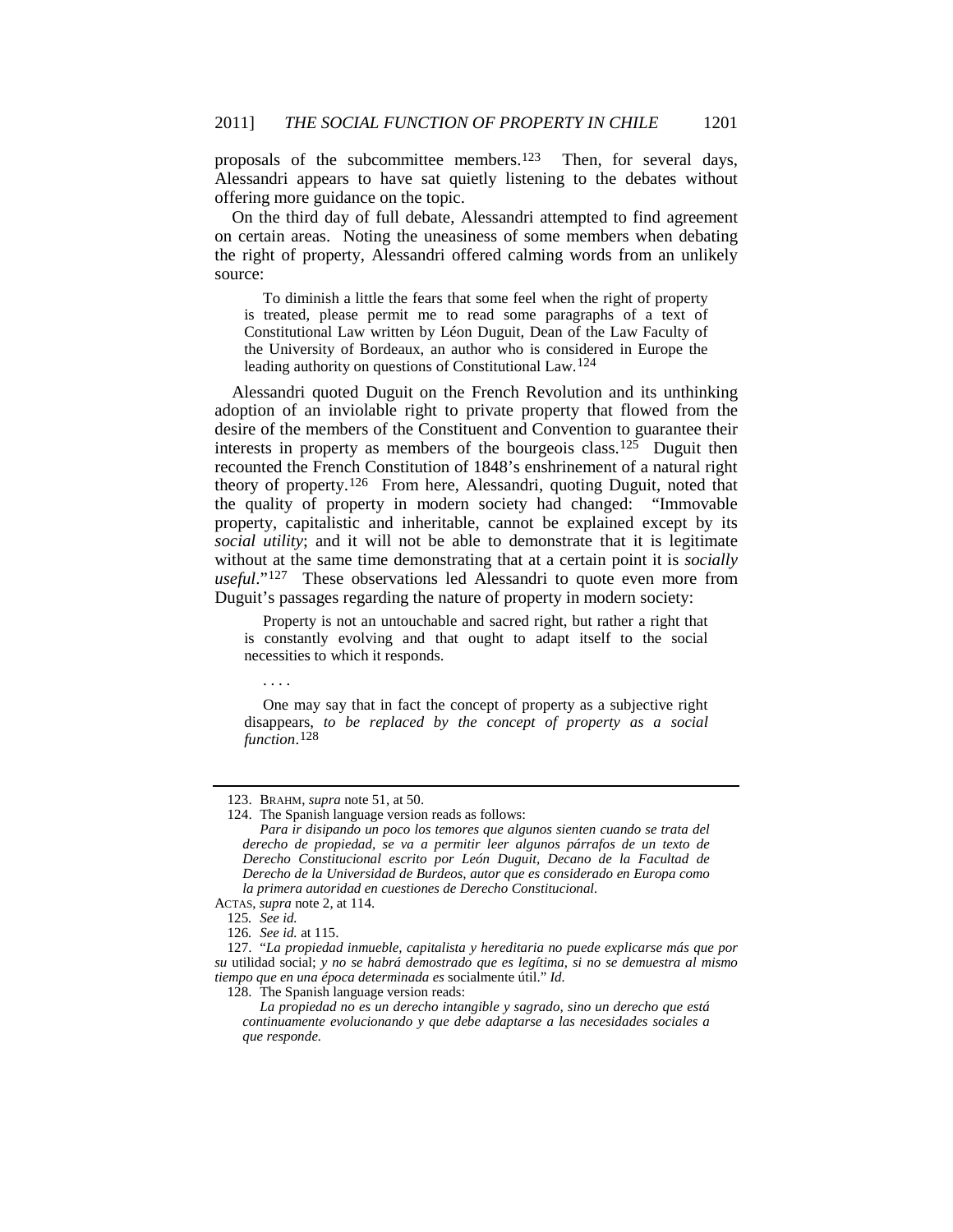Having extensively quoted his European expert, Alessandri continued with his own gloss on Duguit's work. Alessandri asserted that this was an opportune moment to follow science and the modern world by modernizing the constitution according to scientific principles. In his and Duguit's view, the inviolability of property had to give way to the legal reality (*la verdad jurídica*) of property with limitations.<sup>129</sup> According to Alessandri, these changes were necessary to provide an accurate description of property in light of the Supreme Court's power of judicial review of legislative acts and in light of the just limitations that may now be placed on property considering the "state in which the right of property finds itself today."[130](#page-20-1) Greatly in favor of the draft changes proposed by Yáñez and by Edwards Matte, Alessandri's country in his view had a pivotal opportunity to "adjust the right of property to the reality of things, to modernize the Constitution a bit," and to unite Chileans.<sup>131</sup>

There was little doubt where Alessandri stood on the issue. Alessandri sought reform. After Alessandri spoke, it was agreed that a drafting commission composed of Alessandri and his former opponent for the presidential nomination, Barros Borgoño, would undertake the preparation of a text for consideration.<sup>[132](#page-20-3)</sup> Alessandri sought a drafting partner who would represent the more conservative thinkers on property and who would be flexible on the matter. His selection of Barros Borgoño cleverly fulfilled these needs. A deeply held philosophical belief about the nature of property, such as that held by Silva Cortés, could not be so easily subjected to the political demands of the moment, but Barros Borgoño's pragmatic approach could be won over.

The day after being appointed to the drafting commission, Alessandri returned with a draft.<sup>[133](#page-20-4)</sup> It was, in Alessandri's words, the exclusive work

*. . . .*

*Se puede decir que en el hecho el concepto de la propiedad como derecho subjetivo desaparece,* para ser reemplazado por el concepto de la propiedad como función social.

<span id="page-20-0"></span>*Id.* at 115–16.

<sup>129</sup>*. See id.* at 116.

<sup>130.</sup> "*[E]l estado en que el derecho de propiedad se halla hoy día . . . .*" *Id.* at 117.

<span id="page-20-4"></span><span id="page-20-3"></span><span id="page-20-2"></span><span id="page-20-1"></span><sup>131.</sup> "*[A]justar el derecho de propiedad a la realidad de las cosas, modernizando un poco la Constitución . . . .*" *Id.* at 117–18.

<sup>132</sup>*. Id.* at 118.

<sup>133.</sup> Alessandri's draft reads:

*Artículo . . . La Constitución asegura a todos los habitantes de la República: 5. La inviolabilidad de todas las propiedades sin distinción alguna.*

*Nadie puede ser privado de la de su dominio ni de una parte de ella o del derecho que a ella tuviera sino en virtud de sentencia judicial o de expropiación por razón de utilidad pública, calificada por una ley. En este caso, se dará previamente al dueño la indemnización que se ajuste con él o que se determine en el juicio correspondiente.*

*El ejercicio del derecho de propiedad está sometido a las limitaciones o reglas que exijen el mantenimiento y el progreso del orden social.*

*En tal sentido podrá la ley imponerle obligaciones o servidumbres de utilidad pública en favor de los intereses generales del Estado, de la salud de los ciudadanos y de la salubridad pública.*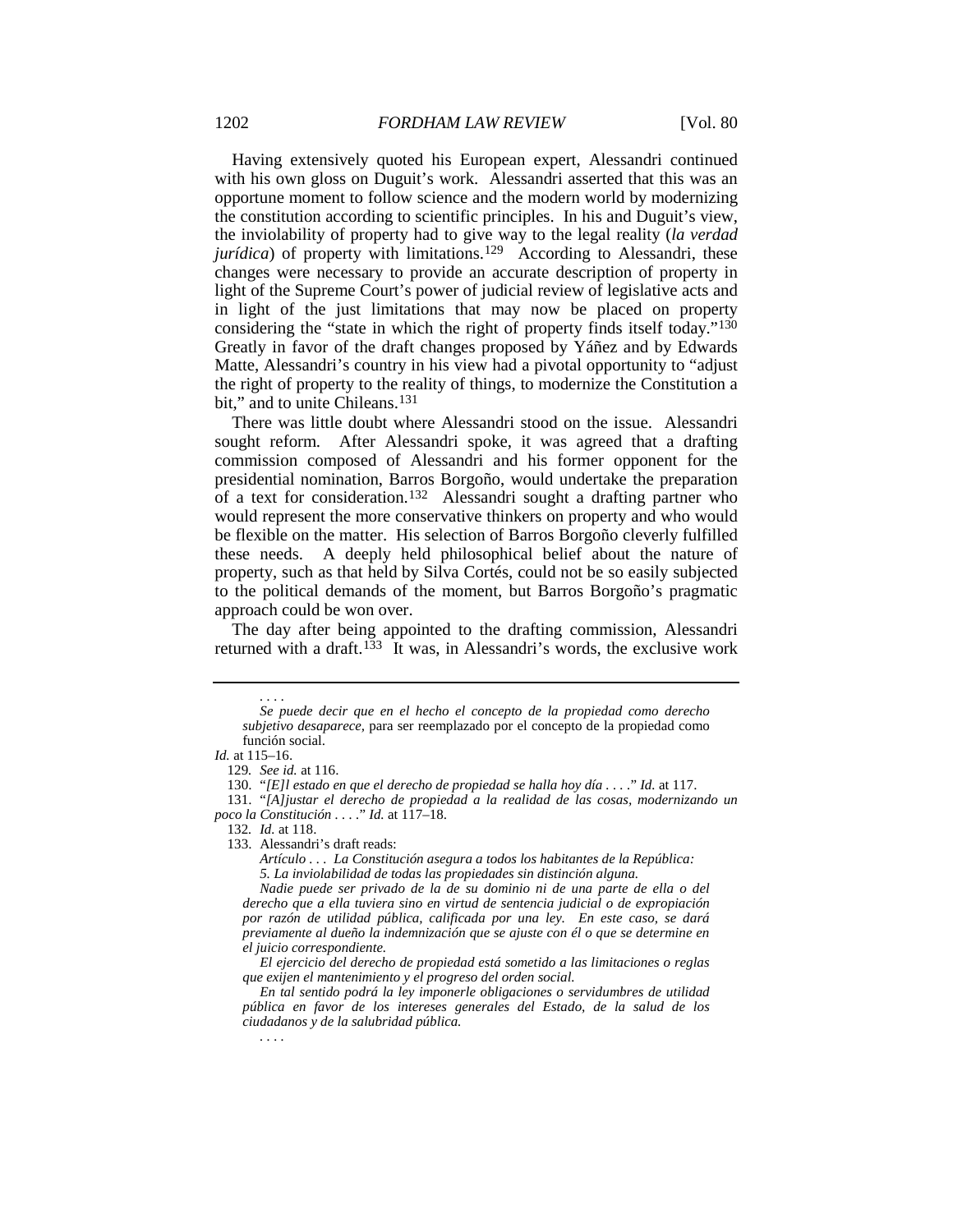of Barros Borgoño.[134](#page-21-0) Alessandri said that his participation was merely to accept everything Barros Borgoño suggested.[135](#page-21-1) The draft had achieved the goal of defining "with clarity and precision the modern scientific concept of property."<sup>136</sup> While maintaining the inviolability of property and the While maintaining the inviolability of property and the expropriation for public use with prior indemnification, the draft added new language responding to the social function norm without stating the contested words "social function."[137](#page-21-3) The new constitutional definition of property was expressed this way: "The exercise of the right of property is subject to the limitations or rules that the maintenance and progress of the social order require."<sup>[138](#page-21-4)</sup> Thus, Alessandri sought to assure the assembly that he only wanted to limit, and not to attack, the right of property[.139](#page-21-5)

Barros Borgoño commented after presenting the draft that the inviolability of property was maintained and his examples of limitations on property under the new text, such as limitations under the Civil Code or for servitudes under public law, were quite narrowly construed.<sup>[140](#page-21-6)</sup> For Barros Borgoño, there was no mention of *latifundios* or uncultivated land, clearly indicating that the constitutional text had reached a quiet and momentary truce on these pressing issues. Stating that the language did nothing more than reflect the present state of social evolution, Alessandri also construed these provisions to address a situation of particular shortage or national need, such as gasoline.[141](#page-21-7)

The proposed language now formed a new focal point for discussion and all involved in the debate stepped forward to voice their views. Edwards Matte returned to the theme of ensuring that the constitution was clear in light of the new responsibilities of the Supreme Court to determine the constitutionality of legislation, and he provisionally approved the draft.[142](#page-21-8)

As one might have expected, Hidalgo objected that the proposed language did not go nearly far enough.<sup>[143](#page-21-9)</sup> Silva Cortés and Vidal Garcés were apparently satisfied that the draft had at least kept the inviolability of

*<sup>6.</sup> La protección al trabajo y a las obras de previsión social, especialmente en cuanto se refieren a la habitación sana y a las condiciones económicas de la vida en forma de proporcionar a cada ciudadano un mínimun de bienestar, adecuado a la satisfacción de sus necesidades personales y a las de sus familias. La ley regulará esta organización.*

<span id="page-21-0"></span>*Id.* at  $121-22$  (first omission in original). Later in the drafting process, the second and third paragraphs of section 5 were joined and section 6 was moved to a position in Article 10 where it followed the constitutional protections of intellectual property, the home, and correspondence. *Id.* at 135–36, 138; *see* CONSTITUCIÓN POLÍTICA DE LA REPÚBLICA DE CHILE (1925) art. 10(10)–(14).

<sup>134.</sup> ACTAS, *supra* not[e 2,](#page-1-3) at 121.

<sup>135</sup>*. Id.*

<span id="page-21-2"></span><span id="page-21-1"></span><sup>136.</sup> "*[C]on claridad y precisión el concepto científico moderno de la propiedad.*" *Id.*

<span id="page-21-4"></span><span id="page-21-3"></span><sup>137</sup>*. Id.* at 121–22.

<sup>138</sup>*. Id.* at 121.

<span id="page-21-5"></span><sup>139.</sup> BRAHM, *supra* note [51,](#page-9-8) at 46.

<span id="page-21-7"></span><span id="page-21-6"></span><sup>140.</sup> ACTAS, *supra* not[e 2,](#page-1-3) at 122–23.

<sup>141</sup>*. Id.* at 123.

<sup>142</sup>*. Id.* at 124–25, 127.

<span id="page-21-9"></span><span id="page-21-8"></span><sup>143</sup>*. See id.* at 125–26.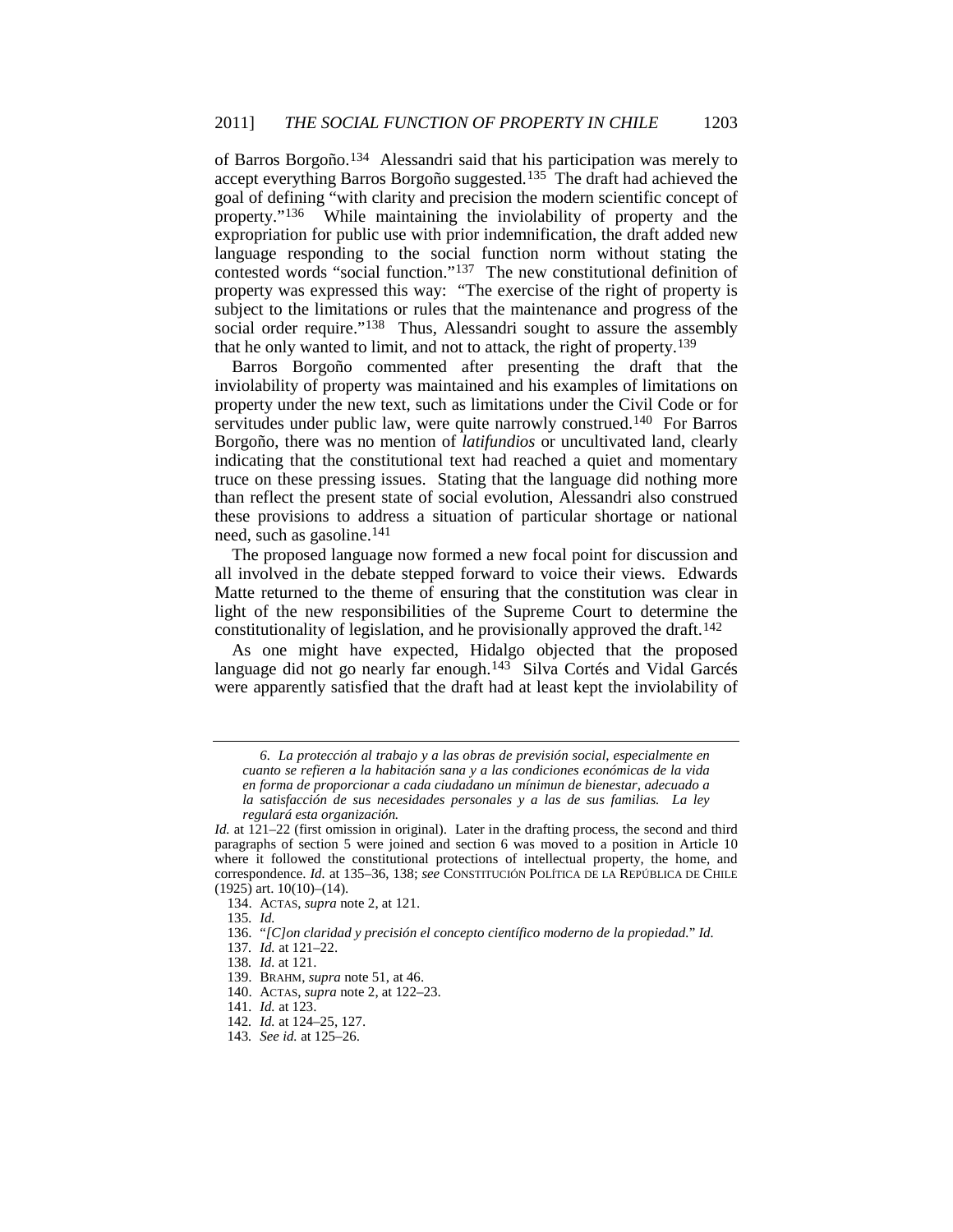property and approved the text.[144](#page-22-0) Yáñez made a structural argument in opposition to the draft, arguing that the constitution should provide the structure and institutional balance of government.<sup>145</sup> He argued that defining exactly what property was, beyond its inviolability, should be in the hands of legislators.<sup>146</sup> To this argument, Alessandri responded that it was difficult to see where the right of property ends and the economic and social aspects of public law begin; they were related and needed to be addressed together.<sup>147</sup>

Edwards Matte agreed with Alessandri that there was no clear line, and he expressed concern that without establishing clear boundaries on the legislative power to limit property rights, broad language in the constitution would go beyond what all appeared to agree on: labor legislation, an existing regime of servitudes, prohibiting usury, and creating a duty to cultivate land[.148](#page-22-4) Focusing still on the inviolability of property, Yáñez got right to the heart of the matter when addressing the types of limitations on property permitted under the constitution:

The sensitive disagreement in which one is found with Mr. Edwards Matte and, in part, with the proposition read in this session, is due to that it is thought, by this way, limitations are placed on future congresses, thinking of the fear that in them Marxist or Communist tendencies may come to dominate. But for his part he thinks that if such thing occurs, if the country organizes its public powers on this base and adopts this regime, the Constitution itself will be a dead letter and nothing established today will be considered. [149](#page-22-5)

Yáñez asserted that Edwards Matte was opening the door to the very tendencies he hoped to avoid.[150](#page-22-6) Other members commented on minor points and concerns. Alessandri and Barros Borgoño responded with substantive debate on Article 10(5) and its definition of property, evidently ending the debate on May 26, 1925.<sup>[151](#page-22-7)</sup> The portions of Article 10 addressing property were later approved without modification on July 7, 1925.[152](#page-22-8) There were a few subsequent unsuccessful attempts to substitute language in the draft, and some final technical questions of numbering and

<span id="page-22-8"></span><span id="page-22-7"></span><span id="page-22-6"></span>*Id.* at 134.

<sup>144</sup>*. Id.* at 127–28.

<span id="page-22-2"></span><span id="page-22-1"></span><span id="page-22-0"></span><sup>145</sup>*. Id.* at 128–30.

<sup>146</sup>*. Id.*

<span id="page-22-3"></span><sup>147</sup>*. Id.* at 130.

<span id="page-22-4"></span><sup>148</sup>*. See id.* at 131.

<span id="page-22-5"></span><sup>149.</sup> The Spanish language text reads:

*El sensible desacuerdo en que se encuentra con el señor Edwards Matte y, en parte, con la proposición leída en esta sesión, es debido a que se cree que de ese modo se ponen limitaciones a los futuros Congresos, ante el temor de que en ellos puedan llegar a dominar tendencias marxistas o comunistas. Pero por su parte piensa que si tal cosa ocurre, si el país organiza sus poderes públicos sobre esa base y adopta ese régimen, la Constitución misma sería letra muerta y nada de lo que hoy se establezca sería considerado.*

<sup>150</sup>*. Id.* 151*. Id.* at 136–37.

<sup>152</sup>*. Id.* at 337.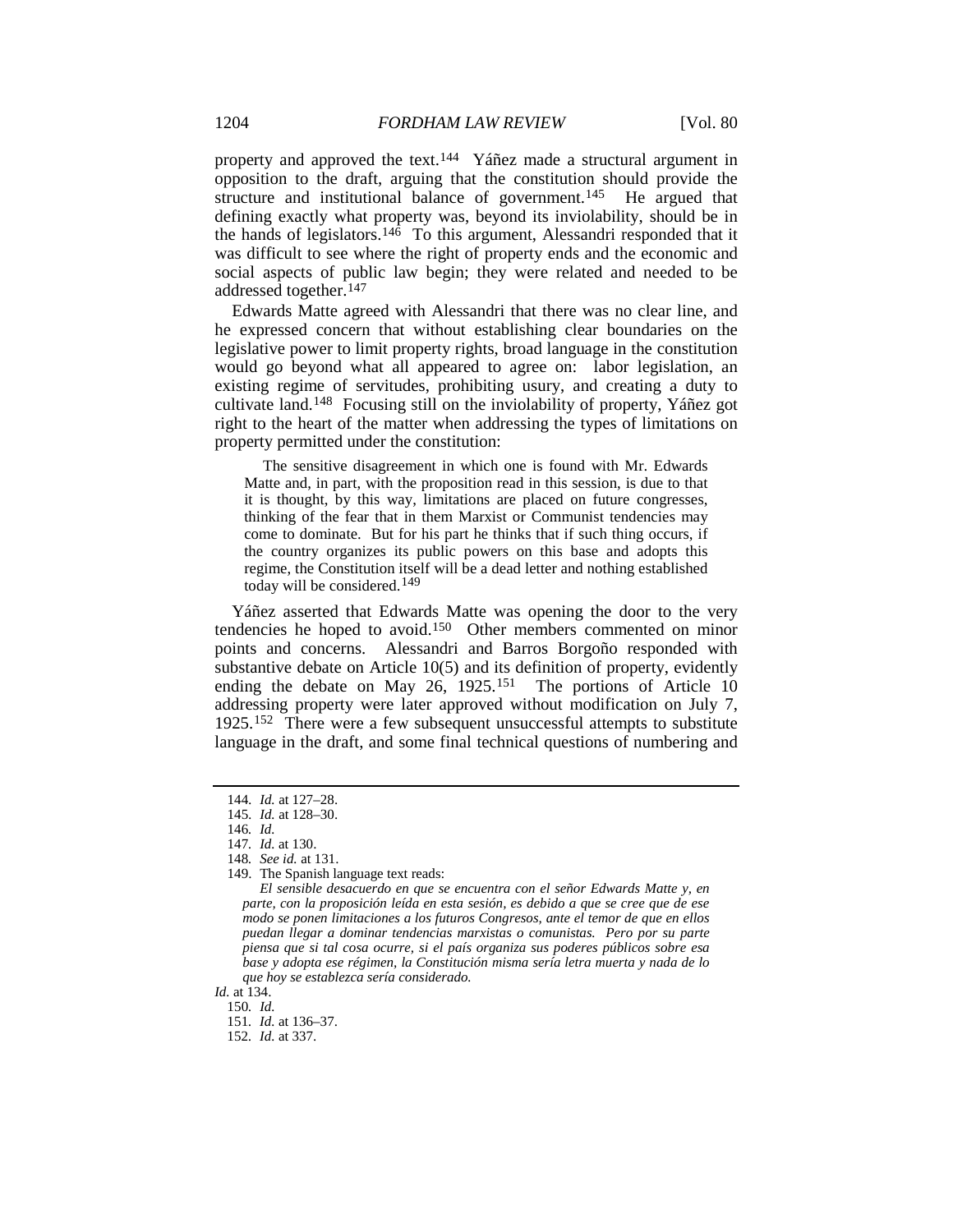of exact location and order of the text.[153](#page-23-1) The draft was submitted to a national plebiscite on August 30, and was promulgated on September 18, 1925.[154](#page-23-2) The final version included in the Constitution of 1925 read:

Article 10. The Constitution assures all inhabitants of the Republic:

. . . .

(10) The inviolability of all property without any distinction.

No one may be deprived of the property of his dominion, or any part thereof, or of the right to which he has, unless by virtue of judicial sentence or of expropriation for reason of public utility, described by law. In this case, prior indemnification shall be paid to the owner that he agrees to or that is determined by corresponding judgment.

<span id="page-23-0"></span>The exercise of the right of property is subject to the limitations or rules that the maintenance of the progress of the social order require, and in this sense, law may impose on it obligations or servitudes of public utility in favor of the general interests of the State, of the health of citizens and of the public well-being . . . .[155](#page-23-3)

The first section maintains the language of the Constitution of 1833 and the theory of property as an inviolable or absolute right. The next sections incorporate the social function doctrine, without, however, mentioning the term "social function" itself. Thus, in conscious self-conflict, the provision maintains two disparate concepts of property in the same text. Conservatives got their language; Radicals got theirs. Nonetheless, as the debates leading to the text and the text itself reveal, a social function definition of property had gained a beachhead in an established land of absolute property rights. Ideas of duty and obligation to the state and to society were now found in the constitution itself. For the future of property in Chile, both in terms of terminology and ideology, a purely absolutist liberal concept of property had been rejected. Although a right, property was now clearly a limited right and, of course, anything other than an unyielding line on the absolute right of property meant that the battle to continue the liberal absolute construction of property had been lost.[156](#page-23-4) The only question left would be how far the limitations on property would run and, even though the term "social function" was not incorporated into the constitutional text, future debates on the nature of property in Chile would appeal to and expand the social function construction of property.

## III. THE LEGACY OF THE SOCIAL FUNCTION OF PROPERTY IN CHILE

The idea of property yielding to social obligations had been established. With the new definition of property in the constitution, lawyers and politicians worked to shape their particular interpretation of the language.

<sup>153</sup>*. Id.* at 480–82; BRAHM, *supra* not[e 51,](#page-9-8) at 42.

<sup>154.</sup> Stanton, *supra* not[e 20,](#page-6-0) at 5, 22.

<span id="page-23-4"></span><span id="page-23-3"></span><span id="page-23-2"></span><span id="page-23-1"></span><sup>155.</sup> CONSTITUCIÓN POLÍTICA DE LA REPÚBLICA DE CHILE (1925) art. 10(10). For the Spanish text, see *supra* note [10.](#page-4-4)

<sup>156.</sup> BRAHM, *supra* note [51,](#page-9-8) at 44, 52.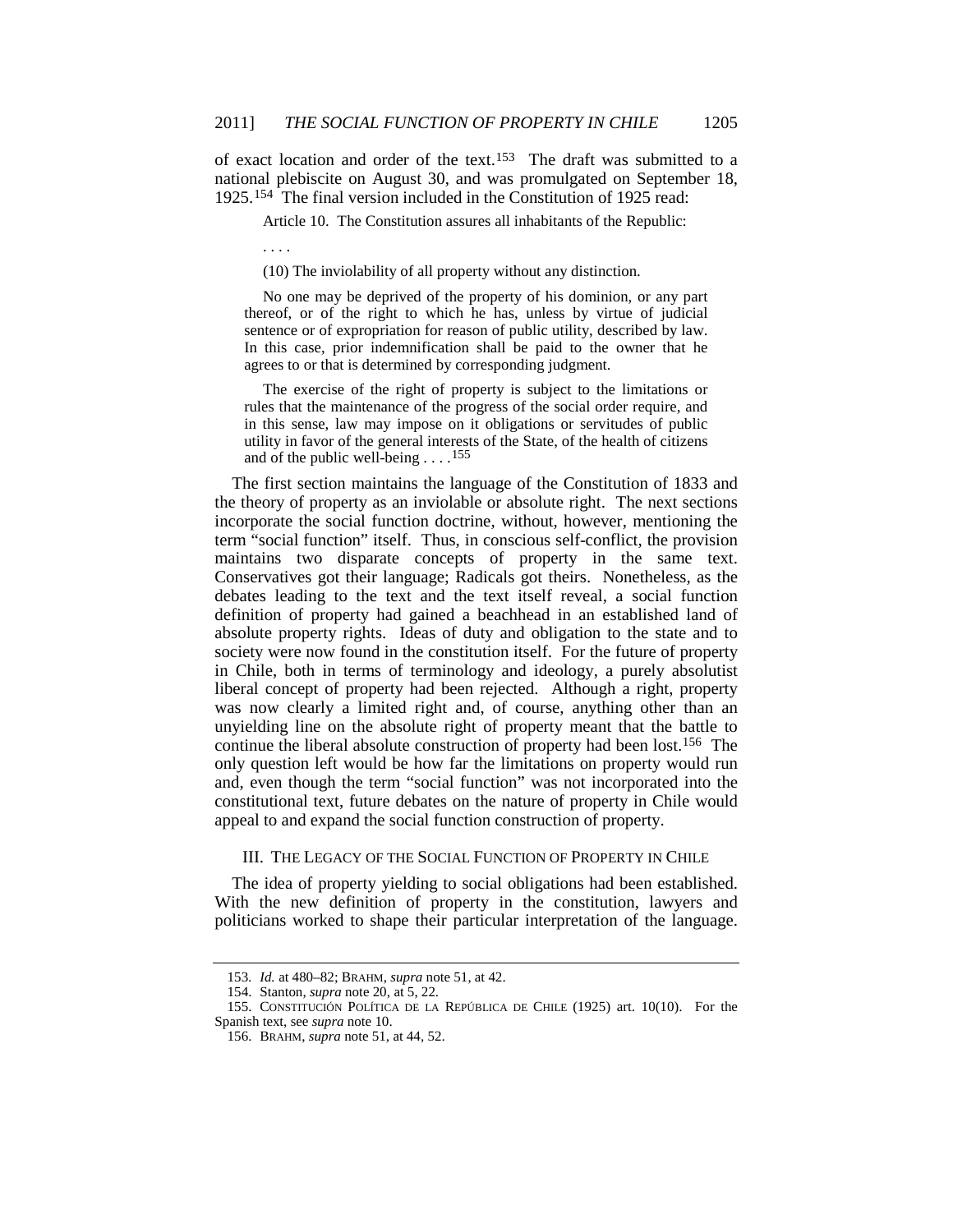The trajectory for the next nearly fifty years would be the gradual expansion and remolding of limitations on property, often done under the broadly accepted principles of the social function norm. Later politicians and legislators read the language of limitation found in the property provision of the Constitution of 1925 as a social function norm that would be aggressively expanded under President Allende to a policy of state ownership of property and socialism until General Augusto Pinochet's coup on September 11, 1973.[157](#page-24-0)

In his study of reforms in the Constitution of 1925, Radical Socialist Pedro Eduardo González García noted several places where the new constitution adopted a social function definition of property as developed by Auguste Comte and Léon Duguit.<sup>158</sup> Despite the absence of clear language on the question of large estates and uncultivated land, González García found that this new view of property provided the basis for legislation to limit aspects of ownership.[159](#page-24-2) He cited, for example, a law of 1926 incrementally taxing undeveloped urban property to encourage building.<sup>[160](#page-24-3)</sup> Nudging the constitutional text towards the political aims of his party, González García sought to place the new Chilean conception of property into the context of the Russian Soviet Constitution of 1918, the Union of Soviet Socialist Republics Constitution of 1923, the German Constitution of 1918, the Polish Constitution of 1921, and the Yugoslav Constitution of 1921.<sup>[161](#page-24-4)</sup> González García also took special note of the Mexican Constitution of 1917. Citing the Mexican Constitution's famous Article 27, he characterized the document as the only other American constitution that adopted a social function definition of property.[162](#page-24-5) Thus, González García sought to place the Chilean Constitution within the group of constitutions that sought to limit property substantially. He also asserted that the language of the Constitution of 1925 was sufficient to bring about the land reforms central to his party's platform.

The contemplated structures of the Constitution of 1925 were not longlived. In October 1925, Colonel Carlos Ibáñez, who had been an important figure in the second coup restoring Alessandri, forced Alessandri's resignation. [163](#page-24-6) In 1927, Ibáñez, then Minister of Interior, imposed military control over the government and forced President Emilio Figueroa, Alessandri's successor, to resign.[164](#page-24-7) Colonel Ibáñez succeeded Figuero through a plebiscite.[165](#page-24-8) Following the social function interpretation of the property provision of the Constitution of 1925, legislation that would have been unheard of under the absolutist position of the Constitution of 1833

<sup>157</sup>*. See id.* at 261–62.

<span id="page-24-5"></span><span id="page-24-4"></span><span id="page-24-3"></span><span id="page-24-2"></span><span id="page-24-1"></span><span id="page-24-0"></span><sup>158.</sup> GONZÁLEZ GARCÍA, *supra* note [83,](#page-13-5) at 145, 147, 149–51, 161, 163. For Comte, see Mirow, *supra* not[e 4,](#page-2-3) at 202.

<sup>159.</sup> GONZÁLEZ GARCÍA, *supra* not[e 83,](#page-13-5) at 164–65.

<sup>160</sup>*. Id.* at 164.

<sup>161</sup>*. Id.* at 141, 142, 166, 167.

<sup>162</sup>*. Id.* at 167.

<span id="page-24-6"></span><sup>163.</sup> RECTOR, *supra* not[e 12,](#page-5-0) at 148.

<sup>164</sup>*. Id.*; Stanton, *supra* note [20,](#page-6-0) at 5.

<span id="page-24-8"></span><span id="page-24-7"></span><sup>165.</sup> RECTOR, *supra* not[e 12,](#page-5-0) at 148; Stanton, *supra* not[e 20,](#page-6-0) at 5.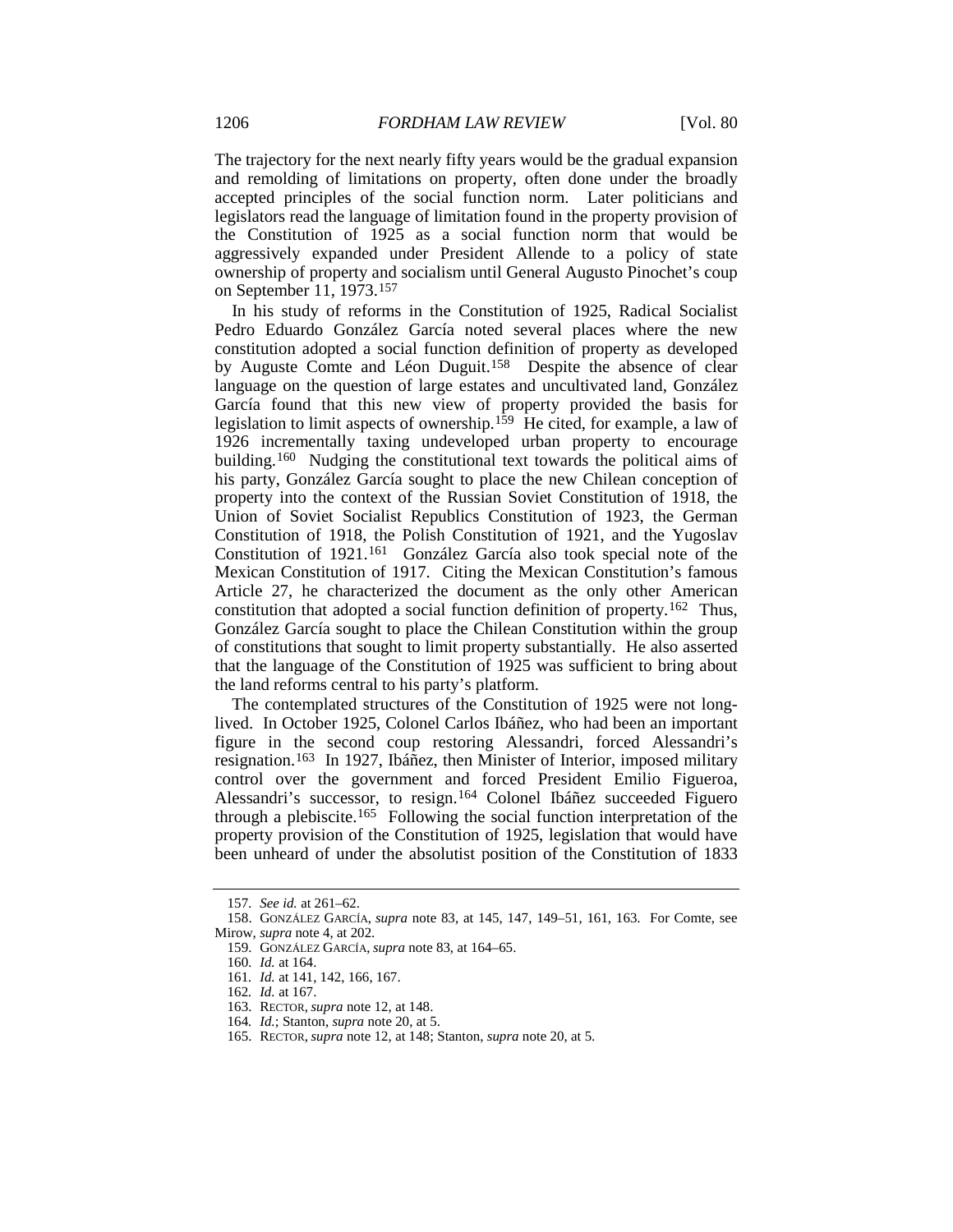was now possible. From the late 1920s and during the Great Depression of the 1930s, Ibáñez's government, the middle class, and the army advanced social projects that implicated a view of the social function of property.<sup>[166](#page-25-0)</sup> Enrique Brahm Garciá has noted a number of these activities. First, there were "colonization" projects, effected through the Ministry of Southern Property, for acquiring and distributing land in the vast and sparsely populated southern areas of Aysén and Magallanes. These projects required owners to build on and exploit the land allotted to them.<sup>[167](#page-25-1)</sup> Ibáñez also sought an increase in expropriations through the Board of Agricultural Colonization (*Caja de Colonización Agrícola*).[168](#page-25-2) Second, the social function norm also provided a basis for the creation of statutes regulating urban construction and development.[169](#page-25-3) Third, laws creating utility easements and public rights of way for roads and sewers grew to encroach on the private property of Chileans to advance the common good.[170](#page-25-4) Fourth, taxes and price fixing both allocated resources in the market and concretized policy goals.[171](#page-25-5) Fifth, bolstering Ibáñez's interventionist approach to the economy, ministries and departments of the government fostered protectionism and the development of industry.[172](#page-25-6) These undertakings were all based on the new social function definition of property.

In 1932, Chile entered a short-lived "Socialist Republic" under Air Force Commander Marmaduke Grove. For our purposes, this period of several months was not so important for its shift in government, but rather for the legislation it produced. Laws established during this period would have a lasting effect in the decades to come. [173](#page-25-7) After two months of laws advancing state control and planning towards socialism, the "Socialist Republic" came under the guidance of Carlos Dávila.[174](#page-25-8) Dávila moved forward with a program of the "socialization of property," which included expropriation, subdivision, and collective exploitation of land through the Board of Agricultural Colonization.[175](#page-25-9) Regulations touched staples such as wheat, flour, and bread and brought mining under state control.<sup>[176](#page-25-10)</sup> Perhaps the most lasting institution of this short-lived period was the creation of a General Commissary of Livelihood and Prices (*Comisariato General de Subsistencias y Precios*) under the Ministry of Work that continued to control many aspects of economic life, including the production, manufacturing, importation, exportation, distribution, and transportation of

174. BRAHM, *supra* not[e 51,](#page-9-8) at 90.

<span id="page-25-10"></span><span id="page-25-9"></span><span id="page-25-8"></span><span id="page-25-7"></span><span id="page-25-6"></span><span id="page-25-5"></span>175*. Id.* at 92. The Board stopped its activities in 1962 and had settled about 4,000 families during its existence. Thome, *supra* not[e 5,](#page-2-4) at 209.

<span id="page-25-0"></span><sup>166.</sup> BRAHM, *supra* note [51,](#page-9-8) at 68.

<sup>167</sup>*. Id.* at 69–70.

<sup>168</sup>*. Id.* at 82–85.

<span id="page-25-4"></span><span id="page-25-3"></span><span id="page-25-2"></span><span id="page-25-1"></span><sup>169</sup>*. Id.* at 72–75.

<sup>170</sup>*. Id.* at 75–77.

<sup>171</sup>*. Id.* at 77–78, 80–82.

<sup>172</sup>*. Id.* at 78–80.

<sup>173</sup>*. Id.* at 87–91; COLLIER & SATER, *supra* not[e 15,](#page-5-9) at 222–26.

<sup>176.</sup> BRAHM, *supra* not[e 51,](#page-9-8) at 94–95.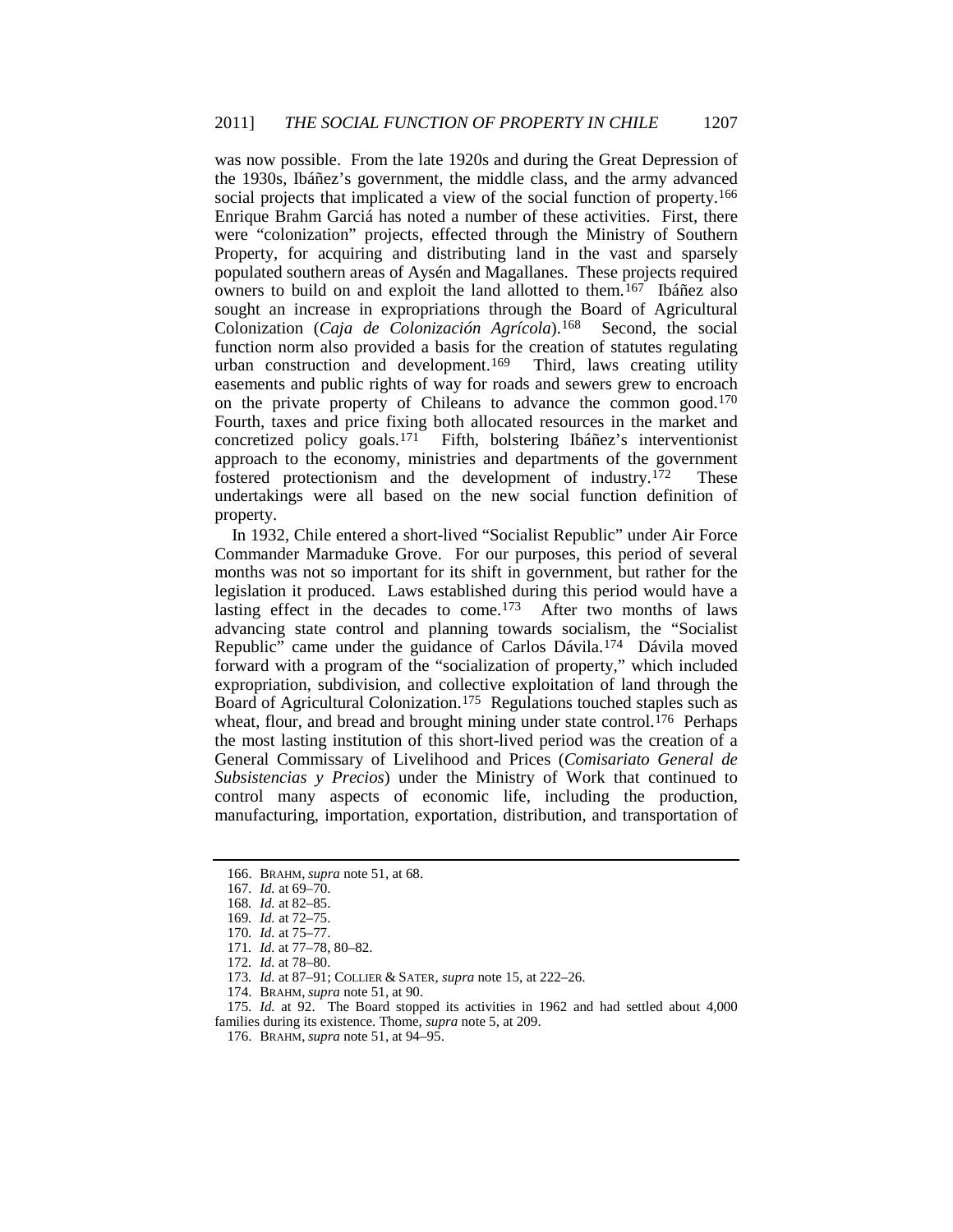necessary goods in Chile until the early 1970s.[177](#page-26-0) Dávila and the "Socialist Republic" fell on September 12, 1932, but their legislation was to be dusted off frequently over the next forty years in relation to the socialization of property.[178](#page-26-1) The forceful socialist agenda of Dávila was followed by a more moderate second presidency of Arturo Alessandri, who continued the General Commissary, supported industry, and advanced a program of agrarian reform rooted in in the property provision of the Constitution of 1925.[179](#page-26-2)

After Alessandri's second presidency, Chile's policy on property was guided by the Radical party, which maintained control from 1938 to 1952.[180](#page-26-3) Private property was linked to the evils of capitalism and slated for substantial reformation. Mining, agriculture, industry, and commerce were all subject to additional scrutiny, particularly under the *Consejo de la Corporación de Fomento de la Producción*, charged with planning the Chilean economy.[181](#page-26-4) Laws and institutions of the "Socialist Republic" were invoked in the process.<sup>[182](#page-26-5)</sup> With reinterpretations of the constitutional property provision as a foundation, a law from this period enacted in 1944 would later form the basis for an even farther reaching agrarian reform program.[183](#page-26-6) Indeed, Briones's attacks on *latifundios* and uncultivated land in 1925 continued to have voice in the 1950s with calls in draft legislation to replace *latifundios* with mid-sized properties and to transform the Board of Agricultural Colonization into a "true Institute of Agrarian Reform."[184](#page-26-7)

Beginning in 1952, the second government of Carlos Ibáñez brought heightened statist control of all aspects of the economy built on the structures in place from the "Socialist Republic." These efforts included price controls, new taxation regimes, expropriations, and attempts to reduce the payments for expropriated property.<sup>[185](#page-26-8)</sup> The new compensation schemes were so aggressive they failed constitutional scrutiny by the Supreme Court.[186](#page-26-9)

Despite such setbacks, property had been recharacterized sufficiently to permit sweeping legislation that limited its exercise according to the dictates of the state. Although the Constitution of 1925 did not adopt the term "social function" in relation to property, posterity read this concept into the language of Article 10(10). This led to proposals to limit large landed estates, to ensure the exploitation of agricultural lands, and to direct urban development. The social function norm of property had won the day. As examples, Enrique Evans notes acts and codes on water, urbanization in

<span id="page-26-6"></span>183*. Id.* at 116.

<span id="page-26-3"></span><span id="page-26-2"></span><span id="page-26-1"></span><span id="page-26-0"></span><sup>177.</sup> Decreto Ley No. 520, Agosto 30, 1932, DIARO OFICIAL [D.O.] (Chile); BRAHM, *supra* not[e 51,](#page-9-8) at 95–96.

<sup>178.</sup> BRAHM, *supra* not[e 51,](#page-9-8) at 97.

<sup>179</sup>*. Id.* at 99–105.

<sup>180</sup>*. Id.* at 107–09.

<span id="page-26-5"></span><span id="page-26-4"></span><sup>181</sup>*. Id.* at 109.

<sup>182</sup>*. See id.* at 112–15.

<span id="page-26-7"></span><sup>184</sup>*. Id.* at 122.

<span id="page-26-8"></span><sup>185</sup>*. Id.* at 123–35.

<span id="page-26-9"></span><sup>186</sup>*. Id.* at 134.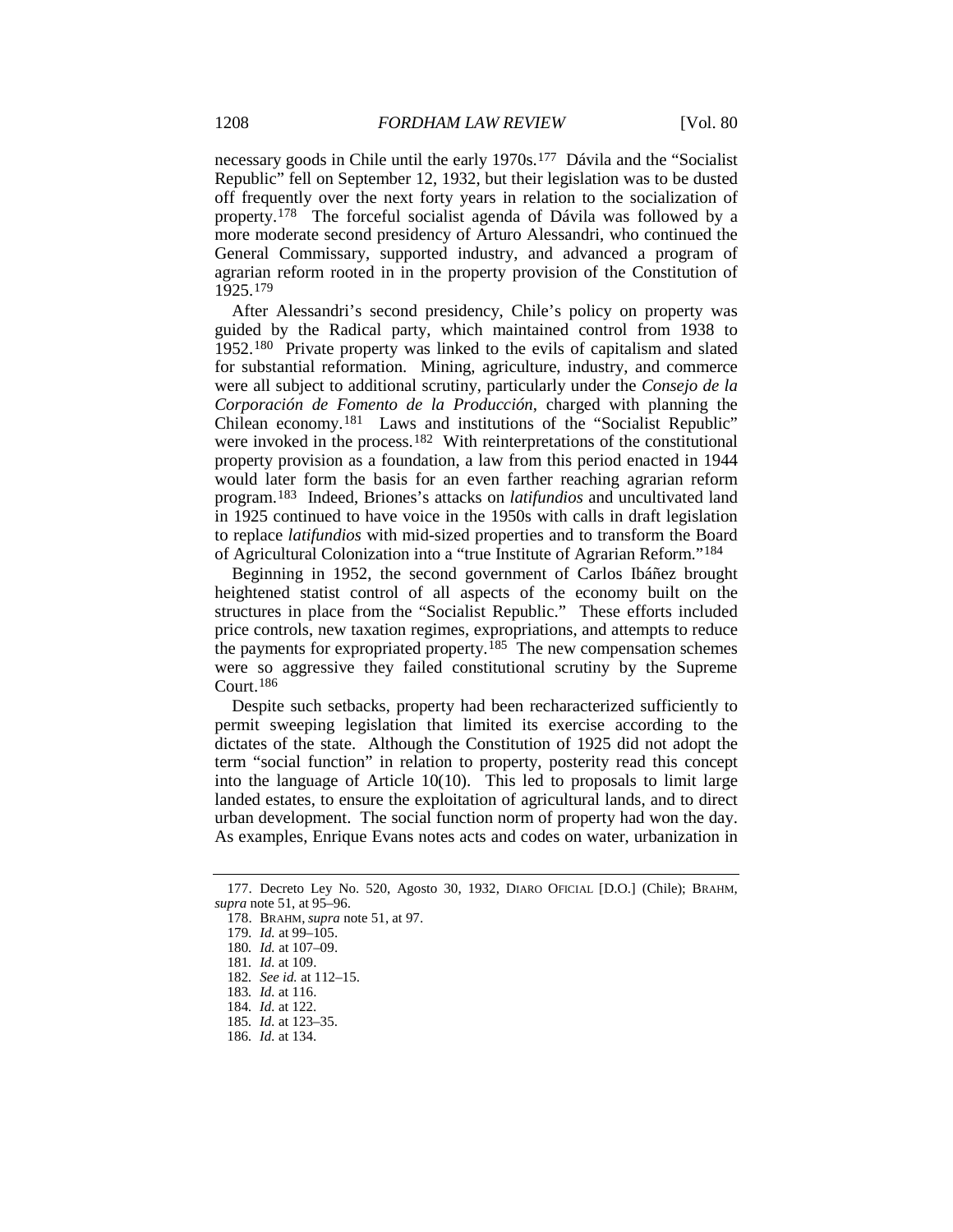cities, railroads, roads, electrical services, aviation, and the important law of agrarian reform of 1963.[187](#page-27-2) Indeed, Chile's constitutional provision on property was amended in 1963 to provide sweeping agrarian reform of rural lands with a system of indemnification that was greatly favorable to carrying out such reforms.[188](#page-27-3) The reforms were enacted under President Jorge Alessandri Rodríguez, President Arturo Alessandri's son.[189](#page-27-4)

<span id="page-27-1"></span><span id="page-27-0"></span>The 1960s proved to be a particularly active decade for agrarian reform.[190](#page-27-5) Although characterized by a liberal tendency, Jorge Alessandri's presidency brought forth a substantial plan for agrarian reform.[191](#page-27-6) At the time, it was estimated that over one half of all the private land in Chile was owned by 375 families in *latifundias*.[192](#page-27-7) The law, yet again, asserted a limited conception of property, particularly agricultural property, under an attendant theory of property's social function. Thus, agricultural property was obligated to be cultivated.<sup>[193](#page-27-8)</sup> Compensation for expropriation was to be made over time and land was to be worked directly by the owner.[194](#page-27-9) The state was to take the lead in controlling, planning, and creating institutions to bring about this change.[195](#page-27-10) As might be expected, the regime for expropriation and methods of compensation to owners was the most difficult to establish and there were various proposals to loosen the constraints of Article 10(10) of the Constitution of 1925.[196](#page-27-11) The required constitutional changes would come some five years later, in 1967.[197](#page-27-12)

The eventual success of these changes flowed from a confluence of interests, on both international and institutional levels. Land reform was no longer just a part of the agenda of the Radical party. In the early 1960s, President Kennedy and Alliance for Progress pushed for land reform in Chile to ameliorate what was still a greatly unbalanced distribution of land in the country.[198](#page-27-13) The Charter of Punta del Este established land reform as one of the linchpins of institutional and economic reform in the region.<sup>[199](#page-27-14)</sup> The United Nations Economic Commission for Latin America (CEPAL), under the direction of Raúl Prebisch, and the United Nations Food and Agriculture Organization both supported such undertakings on the

193. BRAHM, *supra* not[e 51,](#page-9-8) at 144–45.

<sup>187.</sup> EVANS, *supra* note [37,](#page-7-10) at 25–26.

<sup>188</sup>*. Id.* at 26–27.

<span id="page-27-4"></span><span id="page-27-3"></span><span id="page-27-2"></span><sup>189</sup>*. Id.* at 27; ROBERT R. KAUFMAN, THE POLITICS OF LAND REFORM IN CHILE, 1950– 1970, at 45–76 (1972).

<sup>190.</sup> KAUFMAN, *supra* not[e 189,](#page-27-0) at 4–5.

<span id="page-27-6"></span><span id="page-27-5"></span><sup>191.</sup> Ley No. 15020, Noviembre 15, 1962, DIARIO OFICIAL [D.O.] (Chile); BRAHM, *supra* note [51,](#page-9-8) at 144. This law eliminated the Board of Agricultural Colonization and replaced it with two institutions guiding agrarian reform until 1973: the *Corporación de Reforma Agraria* (CORA) and the *Instituto de Desarrollo Agropeucario* (INDAP). Thome, *supra* note [5,](#page-2-4) at 209–10.

<span id="page-27-11"></span><span id="page-27-10"></span><span id="page-27-9"></span><span id="page-27-8"></span><span id="page-27-7"></span><sup>192.</sup> Note and Comment, *The Chilean Land Reform: A Laboratory for Alliance-for-Progress Techniques*, 73 YALE L.J. 310, 312 (1963) [hereinafter *The Chilean Land Reform*].

<sup>194</sup>*. Id.* at 148–49.

<sup>195</sup>*. Id.* at 146–47.

<sup>196</sup>*. Id.* at 172–77.

<span id="page-27-13"></span><span id="page-27-12"></span><sup>197</sup>*. See infra* not[e 209](#page-29-0) and accompanying text.

<sup>198</sup>*. The Chilean Land Reform*, *supra* not[e 192,](#page-27-1) at 312.

<span id="page-27-14"></span><sup>199.</sup> BRAHM, *supra* not[e 51,](#page-9-8) at 157.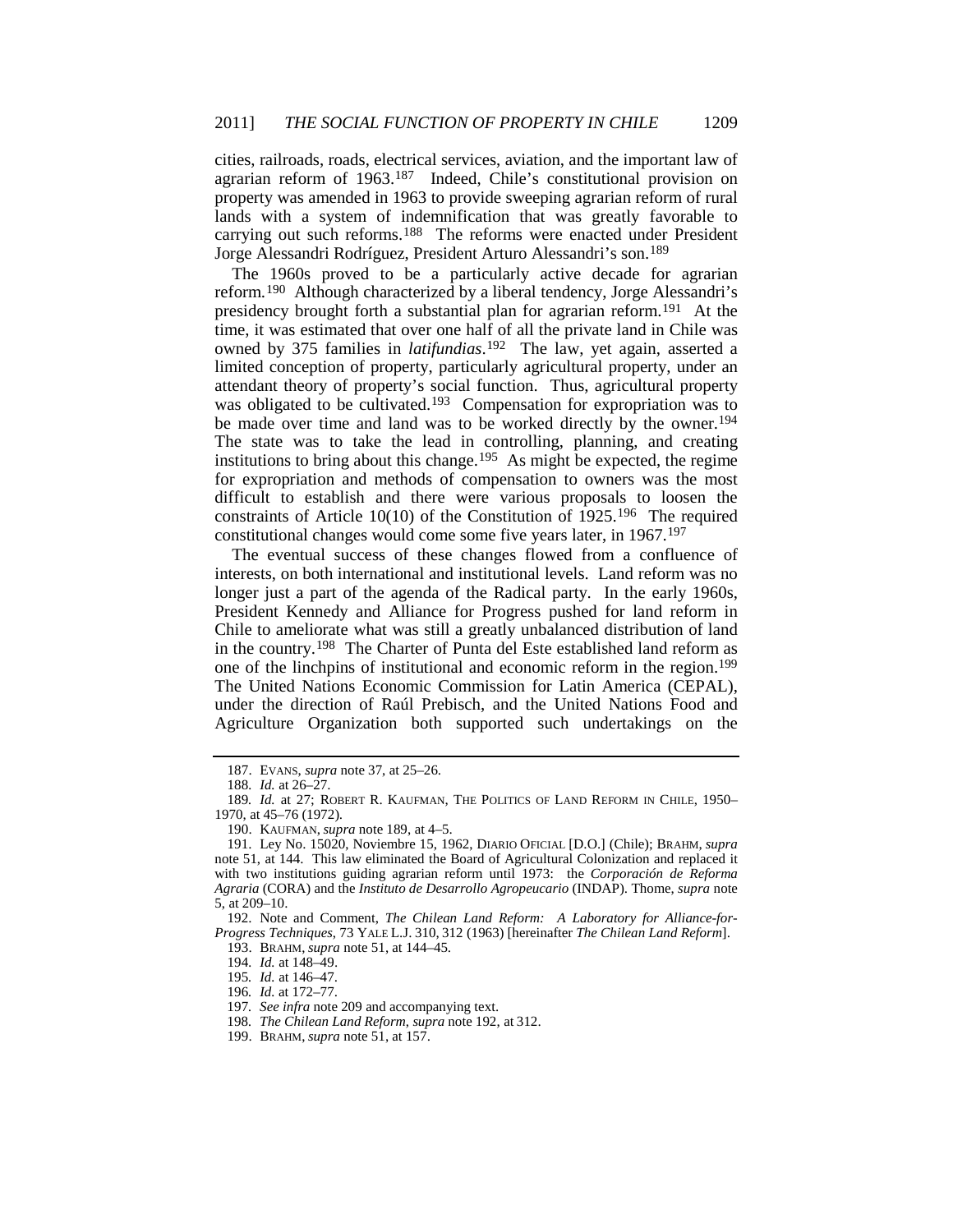international plane.[200](#page-28-0) The church, which Chileans have historically associated with the Conservative party and an absolutist, natural-rights based conception of property, now called for land reform as part of a newly expressed social mission.<sup>[201](#page-28-1)</sup> In fact, even the Conservative party recognized it had to accommodate land reform, as Enrique Brahm García quotes Fernando Ochagavía in the debates of the new legislation:

We believe in the social function of land. The Conservative Party, inspired by the social doctrine of the Church, expressed through the Encyclicals "Rerum Novarum," "Quadragesimo Anno," and "Mater et Magistra," the base and foundation of its program, has not been able to stay away from this legal initiative of urgent necessity . . . . <sup>[202](#page-28-2)</sup>

Thus, by the 1960s, the social function of property was no longer an issue for debate; it was an accepted view of the place of property in the Chilean legal framework.[203](#page-28-3) The theoretical underpinning for agrarian reform was the social function of property, the social function of land, and the social obligation that property carried with it.[204](#page-28-4) This was particularly true for agricultural land, which was "subject to the limitations that national economic development and in general the maintenance and progress of the social order require.["205](#page-28-5) Nonetheless, Jorge Alessandri, like his father approximately forty years earlier, saw himself walking a difficult line to harmonize and to incorporate "the concepts of property as an exclusive right and of property as a social function."[206](#page-28-6) Nonetheless, Brahm correctly notes that Duguit's thought was still active in, for example, Article 1 of the draft of agrarian reform presented by the Radical party in 1959, which reads:

Rural or agricultural property constitute a social function whose exercise remains subject to the obligations of cultivating it, conserving its fertility and increasing its production in accordance with the advances of agricultural techniques. The owner ought to provide a just distribution of the profits of the land between all those who intervene in the process of its exploitation. [207](#page-28-7)

In the mid-1960s, President Eduardo Frei Montalva of the Christian Democrat party turned his attention to obtaining agrarian reform that targeted the large estates, and would dramatically increase individual ownership by those working their own land.<sup>[208](#page-28-8)</sup> The legal theory of property behind the new law of agrarian reform stayed the same; property was subject to social regulation. Under the new legislation, in addition to

<sup>200</sup>*. Id.* at 154–55.

<sup>201</sup>*. Id.* at 158–65.

<span id="page-28-3"></span><span id="page-28-2"></span><span id="page-28-1"></span><span id="page-28-0"></span><sup>202</sup>*. Id.* at 165 (omission in original) (quoting Sesiones del Congreso, Camara de Diputados [S.C.D.] de 4.7.1962, at 1408).

<sup>203</sup>*. See id.* at 202.

<sup>204</sup>*. Id.* at 167.

<sup>205</sup>*. Id.* at 166 (quoting S.C.D. de 29.5.1962, at 12).

<span id="page-28-8"></span><span id="page-28-7"></span><span id="page-28-6"></span><span id="page-28-5"></span><span id="page-28-4"></span><sup>206</sup>*. Id.* (quoting Mensaje de S.E. El Presidente de la República Don Jorge Alessandri Rodriguez de 21 de Mayo de 1962, at 287).

<sup>207</sup>*. Id.* at 168 (quoting S.C.D. de 14.9.1959, at 3988).

<sup>208</sup>*. Id.* at 179–81; KAUFMAN, *supra* note [189,](#page-27-0) at 79–144; Thome, *supra* note [5,](#page-2-4) at 210.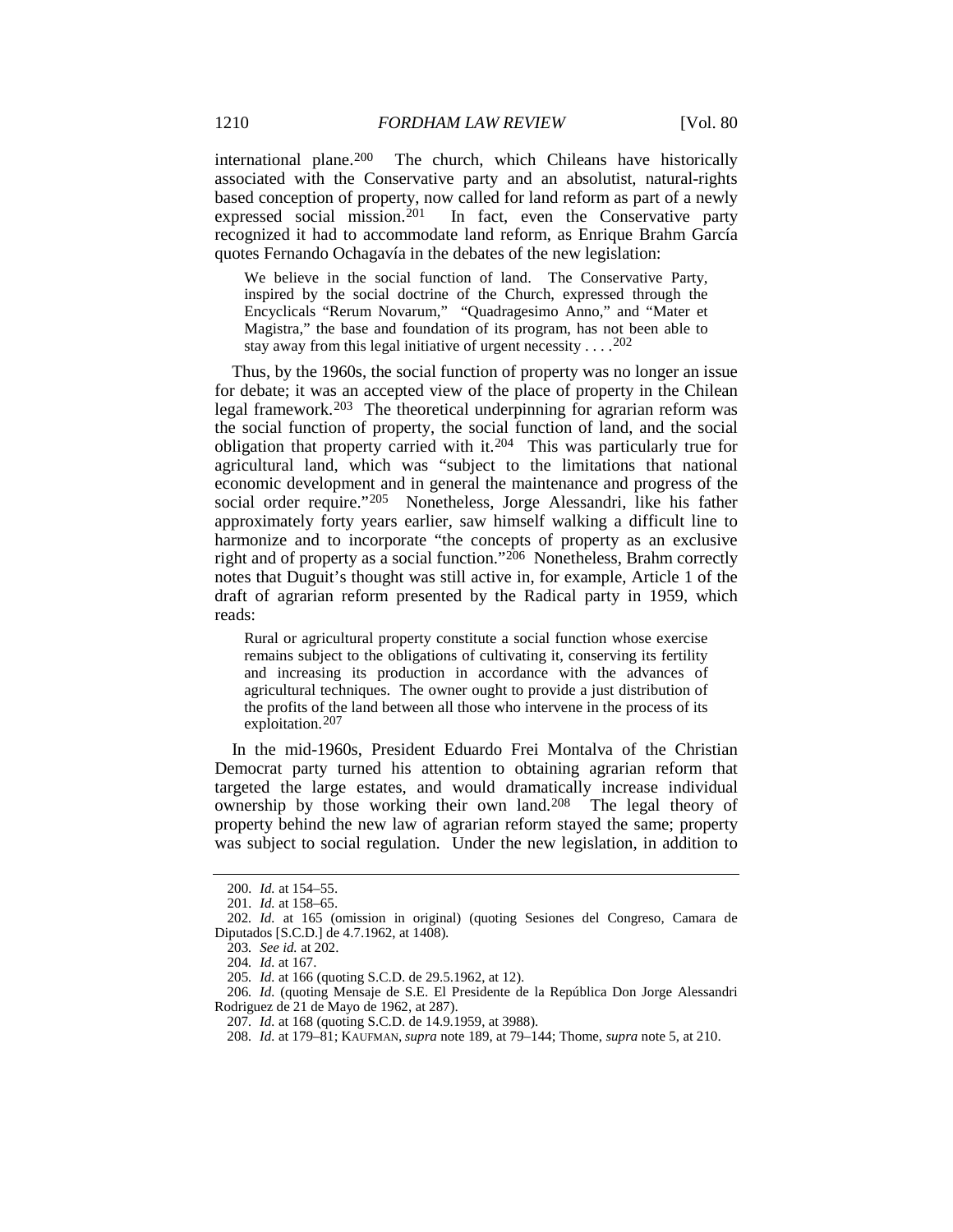<span id="page-29-0"></span>poor exploitation of land, the mere expanse of one tract of land under one owner was enough to merit expropriation and, indeed, almost all agrarian land became subject to expropriation under one or another provision of the new law.<sup>209</sup> The legislation set its sights on both *latifundias* and The legislation set its sights on both *latifundias* and *minifundias*, smaller tracts of land in private hands that were not economically viable.[210](#page-29-2) Furthermore, it established an Agrarian Reform Corporation (CORA) and a Supreme Council of Agricultural Development to undertake the mechanics of redistribution.[211](#page-29-3) Expropriation became an administrative matter, rather than a procedure supervised by the courts.[212](#page-29-4) Using a new system of compensation based on bonds and payment over time, the state could rapidly expand its acquisition of land through means that mirrored outright confiscation.[213](#page-29-5) The new regime of property and land reform meant reforming the constitution, a protracted process of intense political debate that led to the successful amendment of the constitution in 1967.[214](#page-29-6) Ancillary legislation provided for the reversal of conveyances done in contemplation of the agrarian reform act in order to defeat its application, state control of basic resources, state direction of commerce, a plan for housing, and a taxation scheme designed to support these goals.[215](#page-29-7) Frei's interpretation of the social function of property provided the basis for such regulation:

Property should be maintained and respected. However, it should be socially regulated. No property rights should be allowed to exist which, in their implementation, damage the common well-being and rights of the community. . . .

The agrarian reform will guarantee and respect the property rights of those persons who meet the social functions these rights demand. The social functions are: not to have accumulated vast properties, to have adhered to the existing social legislation, to have included the peasants in the benefits acquired from the land, and to have created conditions of stability, justice, and well-being.  $216$ 

From 1970 to 1973, President Salvador Allende declared socialism as the primary structure for his government.<sup>217</sup> In Allende's view, private property should be the exception, and the state should hold property as a means of production.<sup>[218](#page-29-10)</sup> Industries were requisitioned, businesses were expropriated, and general services were placed under government

215. BRAHM, *supra* not[e 51,](#page-9-8) at 195–224.

<span id="page-29-3"></span><span id="page-29-2"></span><span id="page-29-1"></span><sup>209.</sup> Ley No. 16640, Julio 16, 1967, DIARIO OFICIAL [D.O.] (Chile); BRAHM, *supra* note [51,](#page-9-8) at 182–84.

<sup>210</sup>*. The Chilean Land Reform*, *supra* not[e 192,](#page-27-1) at 318.

<sup>211</sup>*. Id.* at 315.

<sup>212.</sup> BRAHM, *supra* not[e 51,](#page-9-8) at 186–87.

<sup>213</sup>*. Id.* at 188–89.

<span id="page-29-6"></span><span id="page-29-5"></span><span id="page-29-4"></span><sup>214.</sup> The constitutional reform is addressed in detail in EVANS, *supra* note [37.](#page-7-10) *See also* KAUFMAN, *supra* not[e 189,](#page-27-0) at 147–255; Thome, *supra* not[e 5,](#page-2-4) at 210–11.

<span id="page-29-10"></span><span id="page-29-9"></span><span id="page-29-8"></span><span id="page-29-7"></span><sup>216.</sup> Thome, *supra* note [5,](#page-2-4) at 210 (translating and quoting Eduardo Frei and Hugo Trivelli, *Mensaje del Ejecutivo al Congreso Proponiendo la Aprobación del Proyecto de Ley de Reoforma Agraria*, *in* ANTONIO VODAVONIC, LEY DE REFORMA AGRARIA 13 (1967)).

<sup>217.</sup> BRAHM, *supra* not[e 51,](#page-9-8) at 230–43.

<sup>218</sup>*. Id.*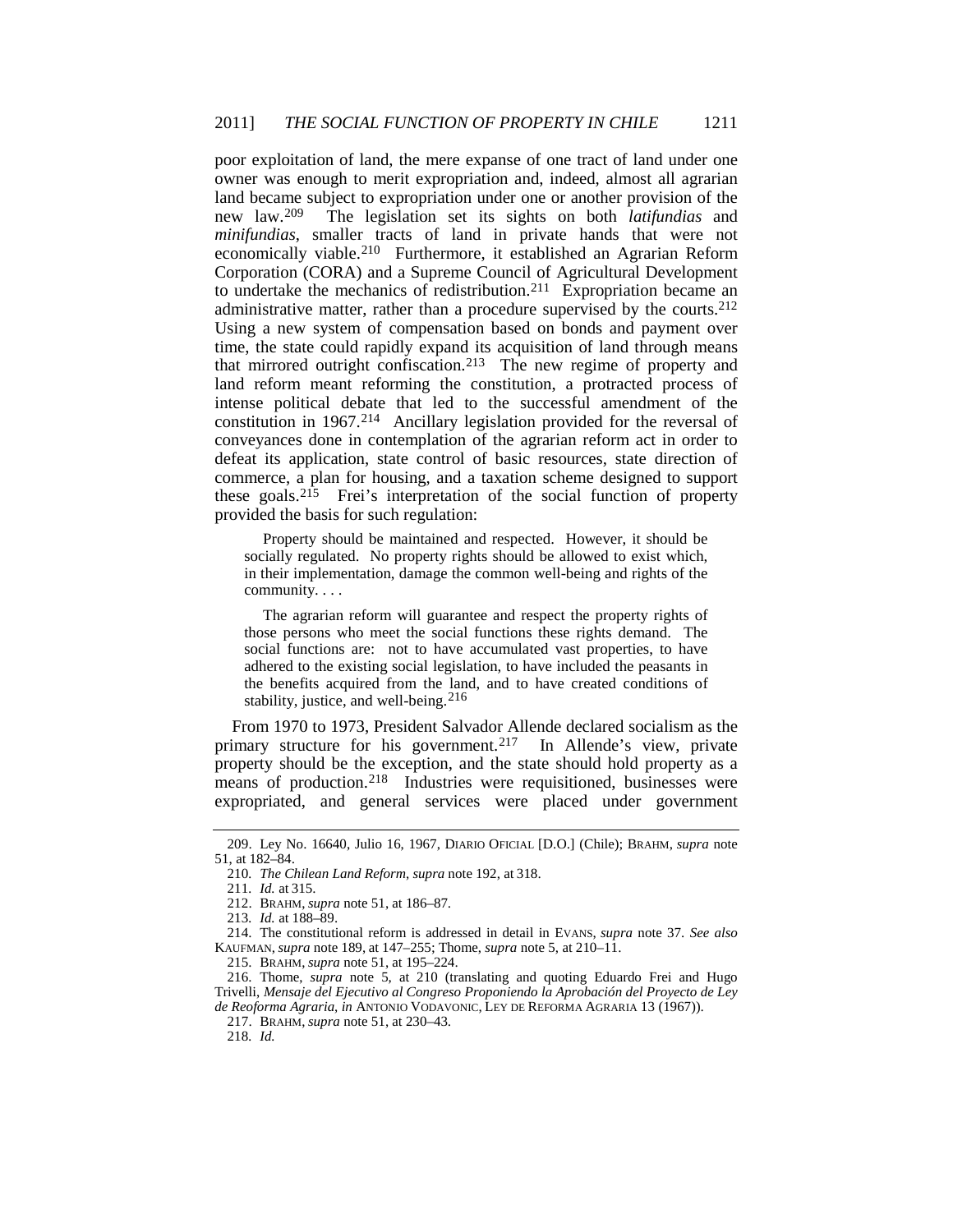supervision and control.<sup>219</sup> The government began to buy shares of private banks to nationalize, de facto, the banking industry.[220](#page-30-2) Concerning agrarian reform, a new law sought to increase peasant ownership and to guard estates under forty hectares from expropriation, but there appeared to be insufficient popular support immediately to move forward with these changes.[221](#page-30-3) Nonetheless, while expropriations in the late 1960s were measured in the 100,000s of hectares on a yearly basis, under Allende, they reached the millions of hectares per year.<sup>[222](#page-30-4)</sup>

<span id="page-30-0"></span>Allende and his program of change came to an abrupt end on September 11, 1973, when General Augusto Pinochet and his fellow military commanders launched a coup that would place Chile under Pinochet's control until 1990 when Patricio Aylwin took office as the first elected President of Chile in two decades.<sup>223</sup> Pinochet immediately set to reverse the political and economic direction of the country. As Brian Loveman writes: "Press censorship, suspension of civil liberties, the fierce repression of leading politicians, labor leaders, academics, and other supposed Marxist sympathizers merged into a 'holy war' against what the military called the 'Marxist cancer.'"[224](#page-30-6)

From the perspective of ideas concerning property in Chile, the Pinochet dictatorship is famous for its neo-liberal, free-market reforms under the external guidance of the "Chicago boys."[225](#page-30-7) Nonetheless, Pinochet embraced the social function doctrine of property. On September 11, 1976, in Constitutional Act Number 3, Pinochet's Ministry of Justice sought to revise certain rights as expressed in the Constitution of 1925 to "incorporate contemporary constitutional doctrine and its international acceptance."[226](#page-30-8) In fact, the preamble to the Decree Law states that one of the factors leading to these changes was that "economic and social development ought to be based on a clear definition and adequate protection of the right of property and its social function."[227](#page-30-9) Thus, in 1976, Pinochet's Constitutional Act

<sup>219</sup>*. Id.*

<sup>220</sup>*. Id.* at 253–55.

<sup>221</sup>*. Id.* at 244–47.

<sup>222</sup>*. Id.* at 248.

<span id="page-30-5"></span><span id="page-30-4"></span><span id="page-30-3"></span><span id="page-30-2"></span><span id="page-30-1"></span><sup>223.</sup> BRIAN LOVEMAN, CHILE: THE LEGACY OF HISPANIC CAPITALISM 257, 308 (3d ed. 2001). Pinochet continued as commander of the army until 1998 when he became a "Senator for Life." *Id.* at 325. During his rule, "disappearances, torture, and murder were ... to recur at regular intervals until almost the end of the military regime." COLLIER  $\&$ SATER, *supra* note [15,](#page-5-9) at 361. Abuses are chronicled in 2 REPORT OF THE NATIONAL COMMISSION ON TRUTH AND RECONCILIATION (Phillip E. Berryman trans., 1993). He died in 2006. Jonathan Kandell, *Augusto Pinochet, 91, Dictator Who Ruled by Terror in Chile, Dies*, N.Y. TIMES, Dec. 11, 2006, at A1.

<sup>224.</sup> LOVEMAN, *supra* not[e 223,](#page-30-0) at 261.

<sup>225</sup>*. Id.* at 279–85, 291.

<span id="page-30-8"></span><span id="page-30-7"></span><span id="page-30-6"></span><sup>226.</sup> "*[I]ncorporar nuevas garantías acordes con la doctrina constitucional contemporánea y su consagración internacional . . . .*" Preamble para. 3, Decreto Ley No. 1552, Septiembre 11, 1976, DIARO OFICIAL [D.O.] (Chile).

<span id="page-30-9"></span><sup>227.</sup> "*Que el desarrollo económico y social debe fundarse en una clara definición y adecuada protección del derecho de propiedad y su función social . . . .*" Preamble para. 8, Decreto Ley No. 1552, Septiembre 11, 1976, DIARO OFICIAL [D.O.] (Chile).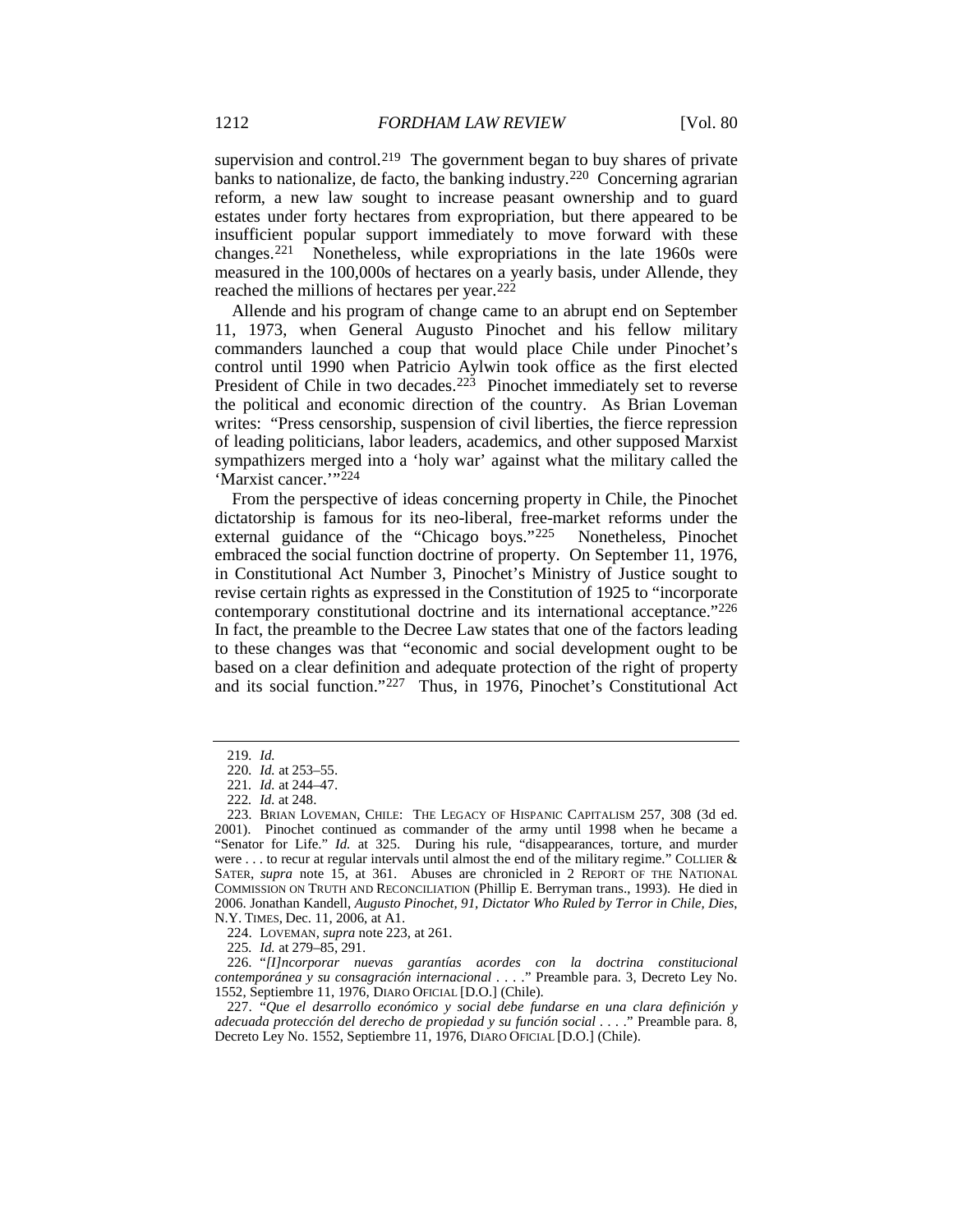incorporated the term "social function" into a Chilean constitutional text for the first time:

The right of property in its varied forms in all classes of corporeal and incorporeal property.

Only the law may establish the modes of acquiring property, of using, enjoying, and disposing of it and the limitations and obligations that allow ensuring its social function. The social function of property includes as much as required by the general interests of the State, national security, utility and the public well-being, the best use of the sources of productive energy for the service of the collective and the elevation of the conditions of the common life of inhabitants.[228](#page-31-1)

<span id="page-31-0"></span>On October 21, 1980, Decree Law 1150 established a new Constitution of Chile that further entrenched many of the political, social, and economic goals of General Pinochet.[229](#page-31-2) The malleability of the social function doctrine was not lost on General Pinochet, and the Constitution of 1980 repeated the same social function definition of property as found in Constitutional Act Number 3.[230](#page-31-3) As in Constitutional Act Number 3 of 1976, the Constitution of 1980 contains extensive provisions regarding expropriation and appropriate compensation, the protection of small holdings, and the state's power to explore and to exploit natural resources.[231](#page-31-4) There is no small degree of irony that the social function norm of property found its strongest and most explicit form in the constitution of the Chilean leader most aligned with economic liberalism and despotic rule. One would have expected Pinochet's economic project

*. . . 24. — El derecho de propiedad en sus diversas especies sobre toda clase de bienes corporales o incorporales.*

<span id="page-31-1"></span><sup>228.</sup> The Spanish language text reads:

*El derecho de propiedad en sus diversas especies sobre toda clase de bienes corporales o incorporales.*

*Sólo la ley puede establecer el modo de adquirir la propiedad, de usar, gozar y disponer de ella y las limitaciones y obligaciones que permitan asegurar su función social. La función social de la propiedad comprende cuanto exijan los intereses generales del Estado, la seguridad nacional, la utilidad y la salubridad públicas, el mejor aprovechamiento de las fuentes de energía productiva para el servicio de la colectividad y la elevación de las condiciones de vida del común de los habitantes.*

<span id="page-31-3"></span><span id="page-31-2"></span>Art. 1(16), Decreto Ley No. 1552, Septiembre 11, 1976, DIARIO OFICIAL [D.O.] (Chile). 229. LOVEMAN, *supra* not[e 223,](#page-30-0) at 290–91.

<sup>230.</sup> The text from the Constitution of 1980 reads:

*La Constitución asegura a todas las personas:*

*Sólo la ley puede establecer el modo de adquirir la propiedad, de usar, gozar y disponer de ella y las limitaciones y obligaciones que deriven de su función social. Esta comprende cuanto exijan los intereses generales de la Nación, la seguridad nacional, la utilidad y la salubridad públicas y la conservación del patrimonio ambiental.*

*Nadie puede, en caso alguno, ser privado de su propiedad, del bien sobre que recae o de alguno de los atributos o facultades esenciales del dominio, sino en virtud de ley general o especial que autorice la expropiación por causa de utilidad pública o de interés nacional, calificada por el legislador.*

<span id="page-31-4"></span>CONSTITUCIÓN POLÍTICA DE LA REPÚBLICA DE CHILE [C.P.] (1980) art. 19(24). 231*. Id.*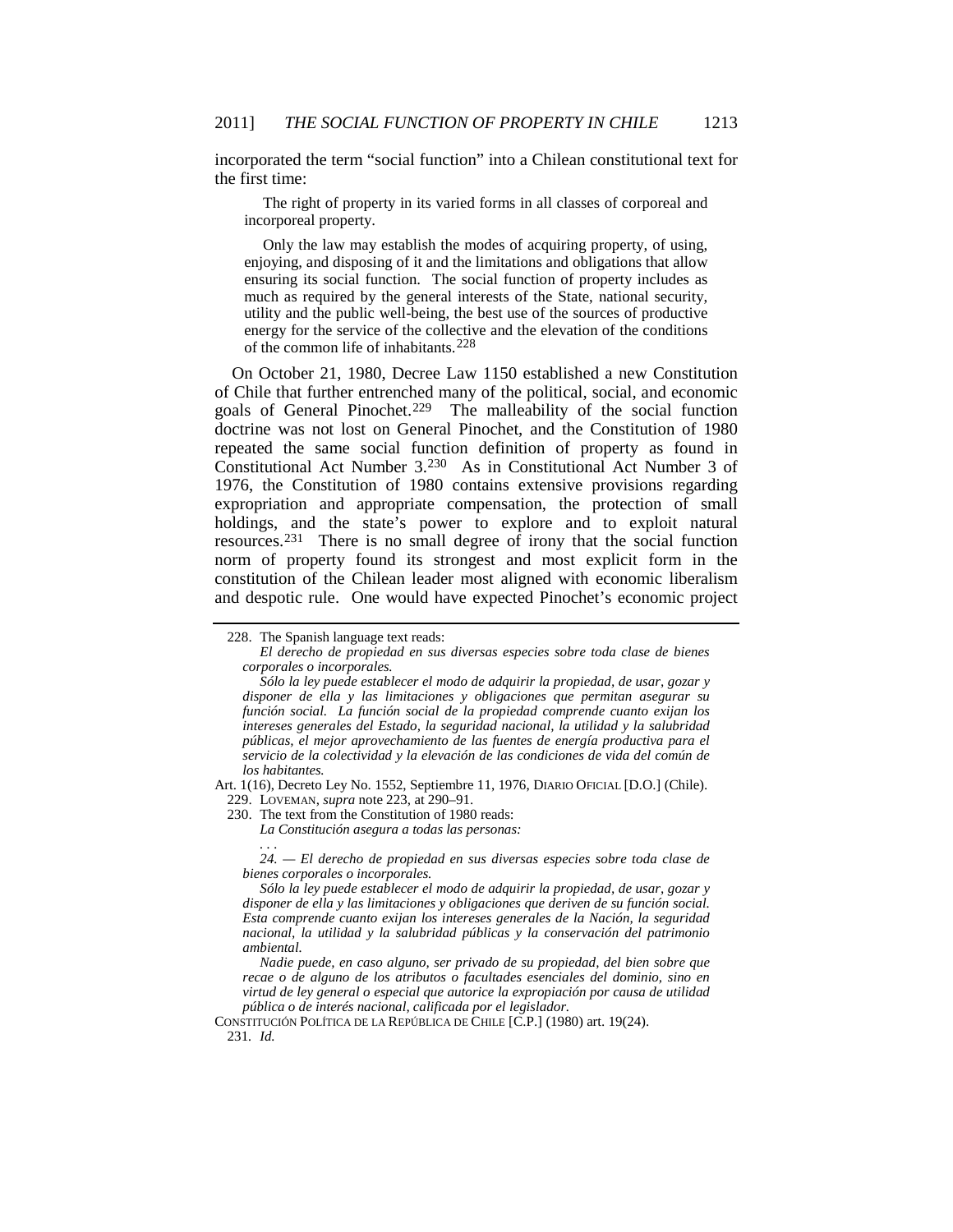to point in the direction of a conception of property as an unassailable, absolute natural right. Instead, the language of the Constitution of 1980 perfectly co-opts the long-standing Chilean tradition of the social function of property and defines social function in such terms as to provide for almost complete state control over property as may be necessary for the goals of General Pinochet. And Pinochet worked actively to reverse the redistribution of land that had occurred in the preceding decades. Indeed, it is estimated that after 1973 only a little more than half the land distributed stayed in the hands of those who had received it either cooperatively or individually under recent regimes of agrarian reform.[232](#page-32-0)

By 1989, on the eve of democracy's return to Chile, the constitution maintained the concept of the "social function" of property and defined its scope this way:

The right of property in its varied forms in all classes of corporeal and incorporeal property.

Only the law may establish the modes of acquiring property, of using, enjoying, and disposing of it and the limitations and obligations that allow ensuring its social function. The social function of property includes as much as required by the general interests of the State, national security, utility and the public well-being, and the conservation of the environmental patrimony.<sup>[233](#page-32-1)</sup>

This language and definition governs today.[234](#page-32-2)

Democracy returned to Chile in 1990 with Presidents mostly following the neo-liberal model established during the Pinochet era.[235](#page-32-3) Over the next decade, funding for public housing, health care, and education increased substantially.<sup>[236](#page-32-4)</sup> In the past ten years, claims for land have come from Chile's indigenous population, notably the Mapuche, but there has been little inclination to engage in expansive agrarian reform programs.[237](#page-32-5)

#### **CONCLUSION**

The writings of Duguit were the primary and almost exclusive source of the social function norm of property in Chile during the debates leading to the Chilean Constitution of 1925. On the theoretical level, Duguit's thought was the guide, his work defined the debate, and his terminology provided the focal point around which debate travelled. Although the Constitution of 1925 did not adopt the term "social function," its text reflected the idea and in this sense it may be considered one of the earliest Latin American

<span id="page-32-0"></span><sup>232.</sup> PETER DORNER, LATIN AMERICAN LAND REFORMS IN THEORY AND PRACTICE 39 (1992).

<span id="page-32-4"></span><span id="page-32-3"></span><span id="page-32-2"></span><span id="page-32-1"></span><sup>233.</sup> CONSTITUCIÓN POLÍTICA DE LA REPÚBLICA DE CHILE [C.P.] art. 19(24). For the Spanish language text, see *supra* note [230.](#page-31-0) For the environmental function, see Ankersen & Ruppert, *supra* note [4,](#page-2-3) at 110–13.

<sup>234.</sup> CONSTITUCIÓN POLÍTICA DE LA REPÚBLICA DE CHILE [C.P.] art. 19(24).

<sup>235.</sup> RECTOR, *supra* note [12,](#page-5-0) at 213–14.

<sup>236.</sup> COLLIER & SATER, *supra* not[e 15,](#page-5-9) at 396–97.

<span id="page-32-5"></span><sup>237</sup>*. Id.* at 401.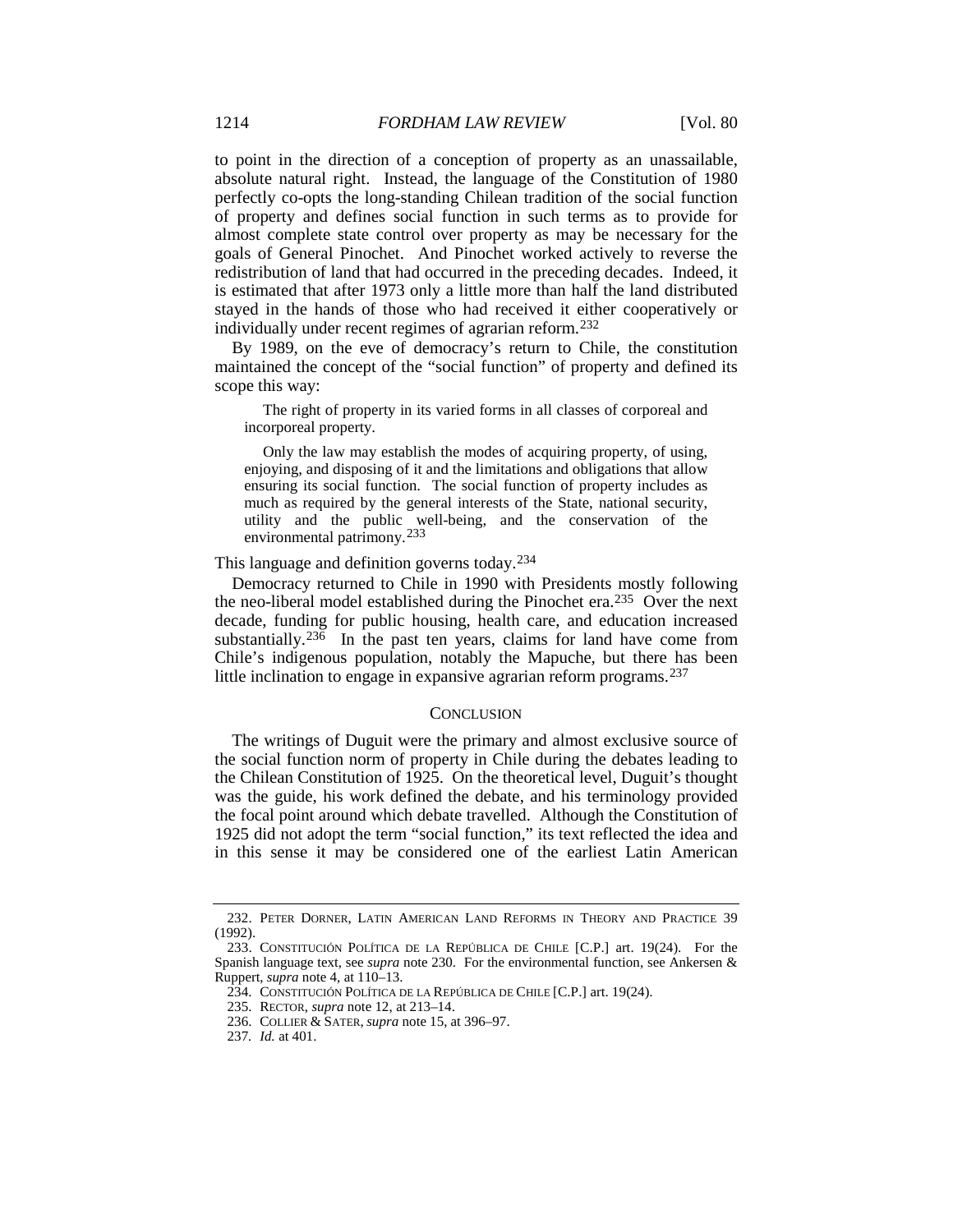constitutions to adopt this new definition of property. Duguit supplied the idea.

Other foreign models and ideas related to property also touched on the debate, but to a much lesser extent. The second most important foreign influence appears to have been England and its social legislation following World War I.<sup>238</sup> Germany and Russia were also mentioned in passing.<sup>[239](#page-33-2)</sup> Other anticipated sources for these ideas, such as the Mexican Constitution of 1917 or the German Weimar Constitution of 1919, played only a very minor or non-existent role in the construction of the social function norm in Chile during the 1920s.

The lack of references to the Mexican Constitution of 1917 is unexpected and runs counter to some established scholarly interpretations of the spread of the social function of property in Latin America. One recent study of the growth of the social conception of property in Chile from 1925 to 1973 notes the influence of the Weimar Constitution, but does not even mention Mexico in its introductory pages setting out the main themes.<sup>[240](#page-33-3)</sup> Thus, the place of Mexican thought and the Mexican Constitution of 1917 in relation to the dissemination of the social function doctrine of property in Latin America must be reassessed.

<span id="page-33-0"></span>Chilean hesitance to invoke the Mexican Constitution may have followed from a sense that the Southern Cone's cultural and legal development was more aligned with Europe than with the large Spanish-speaking country to the north. Duguit effectively raised this intellectual and cultural connection in his lectures in Argentina. [241](#page-33-4) The years leading up to and following the Mexican Constitution of 1917 were hardly a period that would call for emulation by other countries. It was a period of intense civil wars, United States military intervention, and political assassinations.<sup>242</sup> Indeed, in Mexico, "[w]hen Plutarco Calles won the presidential elections in 1924 and was inaugurated later that year, the ceremony marked the first time in forty years that the office was handed over peacefully from one chief executive to the next."[243](#page-33-6) Furthermore, by 1925, land reform in Mexico under Article 27 had "not yet benefited the overwhelming majority of rural Mexicans."<sup>[244](#page-33-7)</sup> It is quite possible that the broad-reaching race and class implications of the Mexican Revolution's formative period, the strong rhetoric of land redistribution, and even the milder language of the Constitution of 1917 made the Mexican Constitution a rather distant model for the Chilean drafters. Perhaps the social implications of the Mexican Revolution and its constitution were considered too destabilizing for these Chilean politicians

<sup>238.</sup> ACTAS, *supra* note [2,](#page-1-3) at 86–87, 91, 93, 97, 100–01, 119.

<sup>239</sup>*. Id.* at 95, 101.

<sup>240.</sup> BRAHM, *supra* note [51,](#page-9-8) at 11–32.

<sup>241.</sup> DUGUIT, *supra* note [43,](#page-8-5) at 4–7.

<span id="page-33-7"></span><span id="page-33-6"></span><span id="page-33-5"></span><span id="page-33-4"></span><span id="page-33-3"></span><span id="page-33-2"></span><span id="page-33-1"></span><sup>242.</sup> MICHAEL C. MEYER ET AL., THE COURSE OF MEXICAN HISTORY 493–519 (6th ed. 1999); *see also* THOMAS BENJAMIN, LA REVOLUCIÓN: MEXICO'S GREAT REVOLUTION AS MEMORY, MYTH, AND HISTORY 49–77 (2000).

<sup>243.</sup> MEYER ET AL., *supra* note [242,](#page-33-0) at 560.

<sup>244</sup>*. Id.* at 556.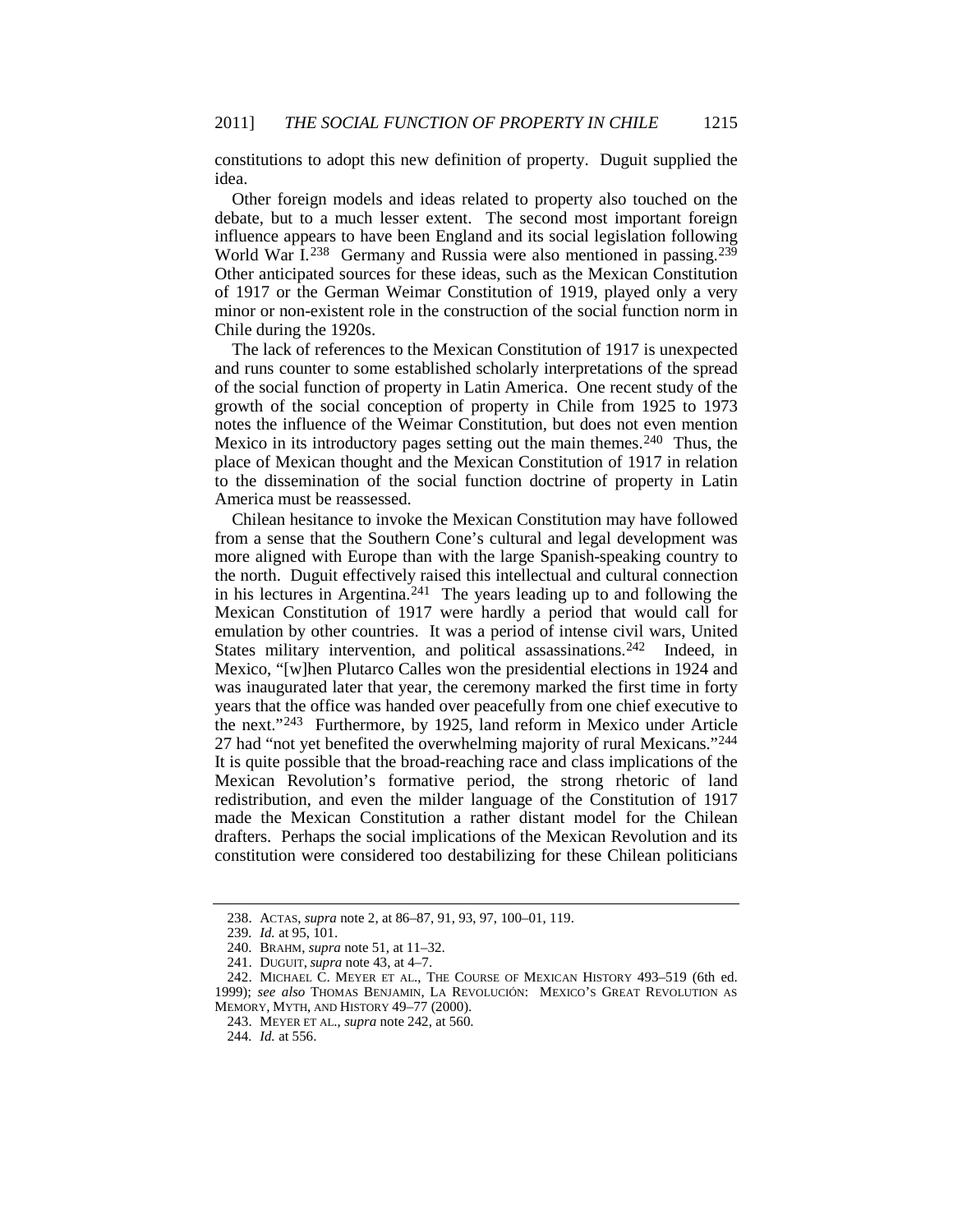who were drawn to Europe in their search for models.<sup>245</sup> Supporting the idea that a particular political disposition may affect the willingness to cite or not to cite the Mexican Constitution is the study by González García, a Radical Socialist, who made connections between the Mexican Constitution of 1917 and the Chilean Constitution of 1925.[246](#page-34-1)

Although some members of the subcommittee thought that precise labeling of property as a social function or making distinctions between "*property*" and "the *exercise* of property" were merely semantic quibbles, the text as approved actually maintains this distinction. In this way, the constitutional text addresses some of the conceptual problems that had crept (and continue to creep) into the discussion of property as a social function. Indeed, adopting the phrase "exercise of property" much more closely matches the ideas that Duguit must have had in mind. In the context of Duguit's work, the French "*propriété*" can be defined as either "ownership" or "property." As Duguit's works were translated into Spanish and English, "*el ejercicio del derecho de propiedad*" and "ownership" would have made more sense, but translators were drawn to the word "*propiedad*" and "property" instead. "Ownership" is, of course, "the exercise of property," and thus, this formulation seems truer to Duguit's intent.<sup>[247](#page-34-2)</sup>

With President Allende, the history of the idea of private property had reached the left side of the continuum. In the course of Chilean constitutional history, private property had been: (1) an absolute, natural right; (2) a right limited by obligations; (3) a social function; and (4) under Allende, a basic pillar of the capitalist structure to be dismantled.<sup>[248](#page-34-3)</sup> While the text of the Constitution of 1925 speaks of property limited by particular obligations and never uses the term "social function," Chileans after the Constitution of 1925 quickly interpreted the constitution to include the full panoply of obligations implied by the social function definition and even beyond the ideas set out originally by Duguit. Although not in the Constitution of 1925, the term "social function" was extensively used during the debates of the text and afterwards by Chileans attempting to define property for various kinds of legislation. The language of the Constitution of 1925 easily permitted the kinds of legislative projects sought by those trying to limit large landed estates, uncultivated agricultural lands, and undeveloped urban parcels. It is not clear that Duguit, the main proponent of the social function doctrine, would have agreed with all of these extensions of the nature of property. It is clear that Duguit's writings do not support the socialization of property contemplated and advanced by President Allende.

Duguit would have been even more surprised by Pinochet's willing adoption of the term "social function" in the Constitution of 1980. Nonetheless, by carefully designing what constituted a social function,

<span id="page-34-3"></span><span id="page-34-2"></span><span id="page-34-1"></span><span id="page-34-0"></span><sup>245.</sup> I thank Tanya K. Hernandez for discussing this possibility with me. Research on the Chilean perceptions of the Mexican Revolution would shed light on this idea.

<sup>246.</sup> *See supra* not[e 83](#page-13-5) and accompanying text.

<sup>247.</sup> Mirow, *supra* not[e 4,](#page-2-3) at 197.

<sup>248.</sup> BRAHM, *supra* not[e 51,](#page-9-8) at 225–27.